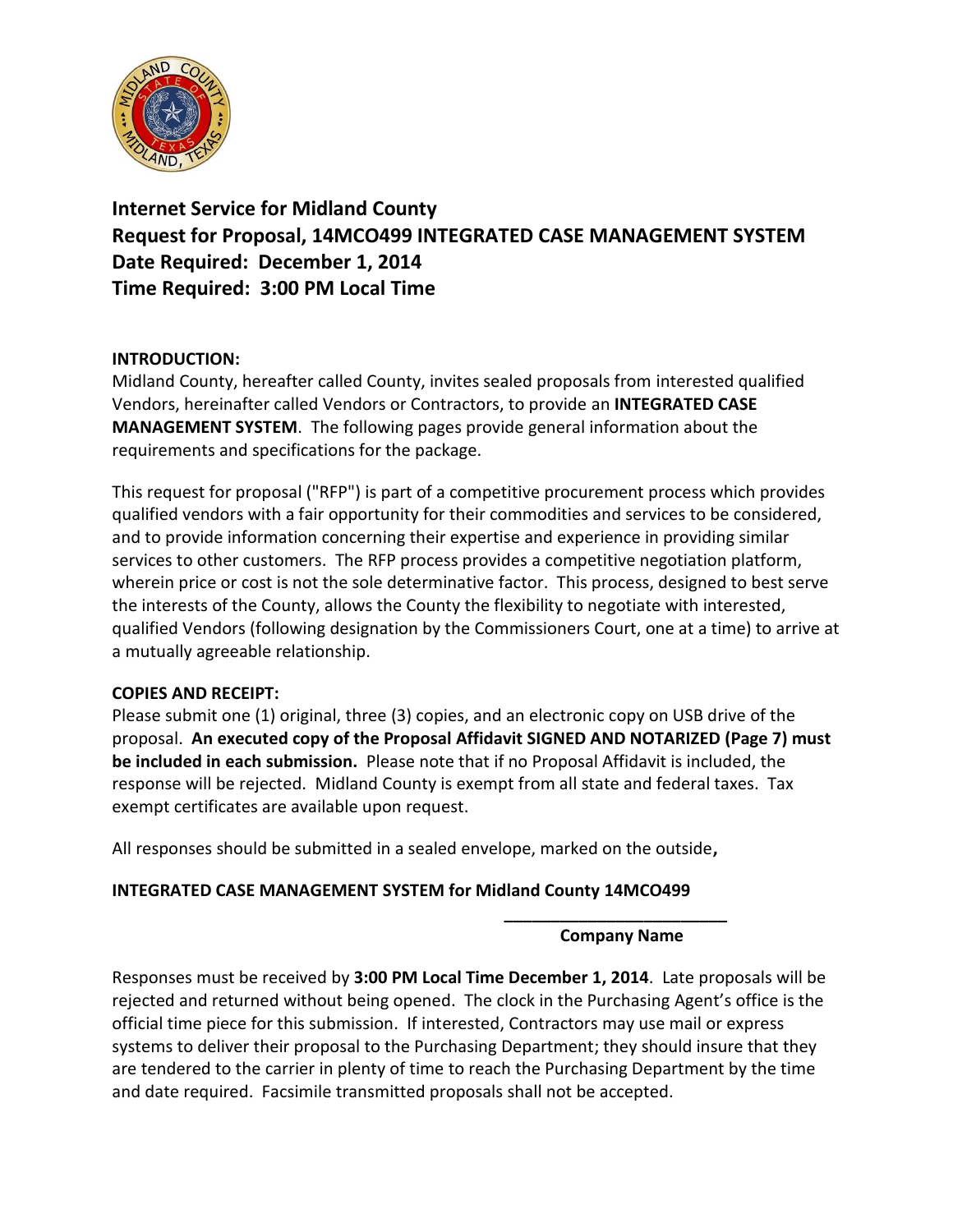**SUBMISSION LOCATION:** All bids which are mailed, shipped, delivered, etc. should be addressed as follows:

#### **Midland County Purchasing Department**

Midland County Courthouse Attention: Kristy Engeldahl, Purchasing Agent 500 N. Loraine Street, Suite 1101 Midland, Texas 79701

### **DOCUMENTATION SUBMISSION:**

The respondent must submit all required documentation. Failure to provide requested information may result in rejection of the proposal.

## **ALTERATION OF PROPOSAL:**

A proposal may be altered, modified or amended by a Vendor at any time, prior to the time and date set forth above as the submission deadline. Alterations, modifications or amendments to a proposal must be made in the offices of the Purchasing Department. Any interlineations, alteration or erasure made on a proposal before the submission deadline must be initialed by the signer of the proposal, guaranteeing authenticity. A proposal may not be altered, modified or amended after the submission deadline.

## **WITHDRAWAL:**

A proposal may not be withdrawn or canceled by the respondent for a period of sixty (60) days following the date designated for the receipt of proposals, and respondent so agrees upon submittal of their proposal.

## **CONFLICT OF INTEREST:**

No public official shall have interest in this contract, in accordance with Vernon's Texas Codes annotated Local Government Code Title 5, Subtitle C, Chapter 171. Proposer is required to sign affidavit form included in Proposal documents.

## **SILENCE OF SPECIFICATIONS:**

The apparent silence of these specifications as to any detail of the apparent omission from it of a detailed description concerning any point, shall be regarded as meaning that only the best commercial practices are to prevail. All interpretations of these specifications shall be made on the basis of this statement.

## **CONFIDENTIALITY:**

Contents of the proposals will remain confidential until the contract is awarded. At that time the contents will be made public; except for any portion of a proposal which has been clearly marked as a trade secret or proprietary data (the entire proposal may not be so marked). Proposals will be opened, and the name of the firm submitting the proposal read aloud, acknowledged, at **3:05 PM, December 1, 2014**, in the Purchasing Department Conference Room located in the Midland County Courthouse, Suite 1101. All respondents or other interested parties are invited to attend the opening.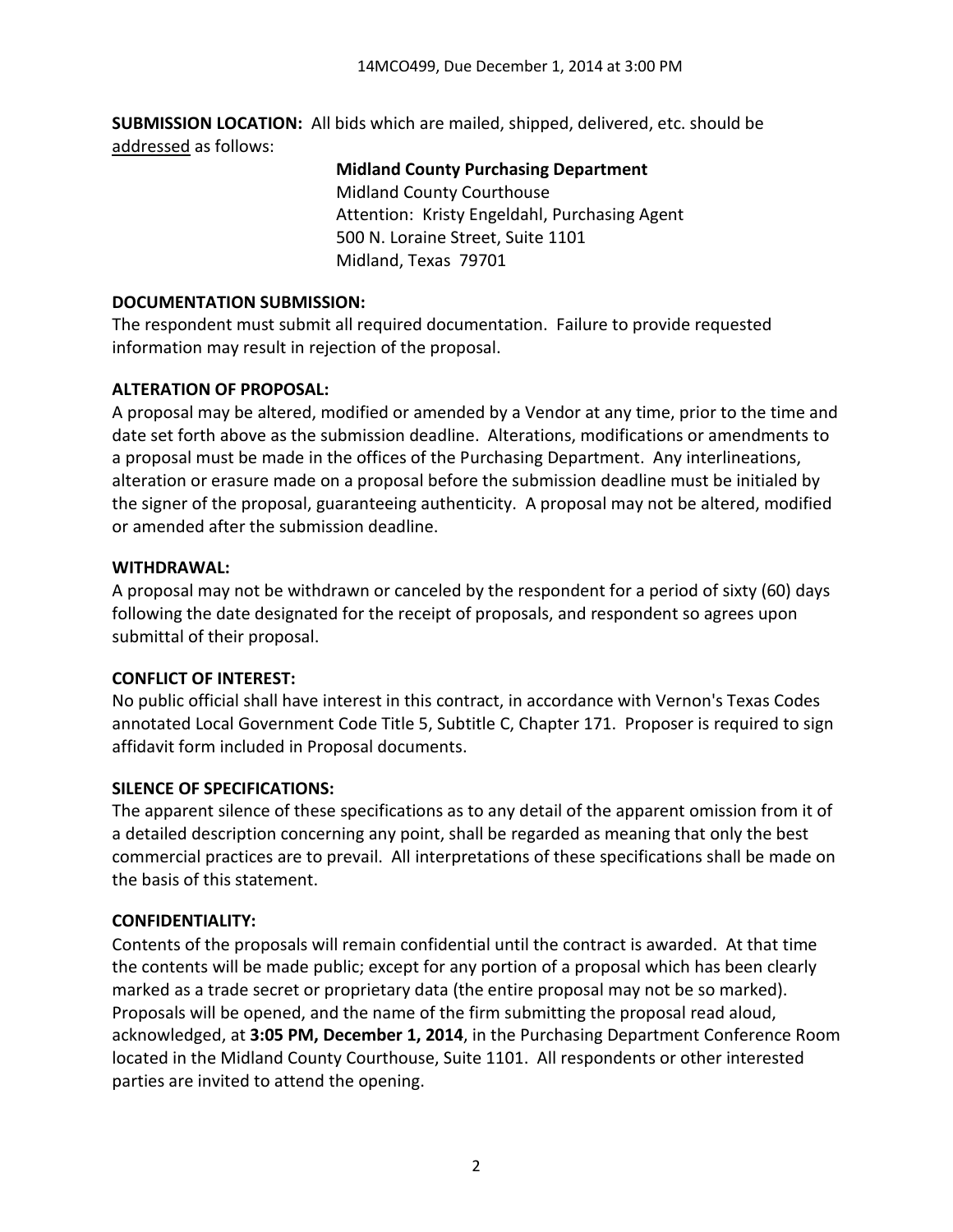## **ADDITIONAL INFORMATION AND DEMONSTRATION, NEGOTIATIONS:**

Prior to award, selected Vendors may be asked to provide further information concerning their proposal, up to and including presentations/demonstrations. The Midland County Commissioners Court reserves the right to reject any and all proposals or waive formalities as deemed in the best interests of Midland County. The County may also enter into discussions and revisions of proposals after submission and before award for the purpose of obtaining the best and final offer, and to accept the proposal deemed most advantageous to Midland County.

This request for proposal (RFP) is part of a competitive procurement process which is designed to best serve the interests of the County in obtaining complicated commodities and/or services. It also provides interested Contractors with a fair opportunity for their goods and services to be considered. The RFP process is designed to be a competitive negotiation platform, where price is not required to be the sole determinative factor. Also, the County has the flexibility to negotiate with interested vendors (one at a time) to arrive at a mutually agreeable relationship. Negotiations will be arranged with vendors in a hierarchal order, starting with the vendor selected as the primary. If a contract cannot be negotiated, negotiations will move to the second vendor, and so forth until a contract is negotiated.

### **SELECTION CRITERIA:**

Price is a primary consideration, however it is not the only consideration to be used in the selection of an internet service provider. The product and/or service to be provided is also of major importance. Midland County will require that the successful vendor provide a representative for all County related business, service, billing, installation, activation and termination of said service. The evaluation criteria and factors are identified on page 9.

#### **QUESTIONS:**

If further information is required, please contact the Midland County Purchasing Department. All requests for information must be submitted in writing. Responses to all questions received will be sent to each Contractor/Vendor known to have copies of the Request for Proposal. Requests for information may be faxed to 432-688-4914 or e-mailed to [pur103@co.midland.tx.us](mailto:pur103@co.midland.tx.us). All questions should be submitted on or before **5:00PM on October 7, 2014**. Questions received after said date and time will not receive a response. Answers and clarifications which are considered to materially change the solicitation will be issued as written addenda to the original RFP and will be posted to the Midland County website at www.co.midland.tx.us Solution providers are responsible for ensuring all answers to questions are reviewed prior to bid submittal and that all issued addeda are properly acknowledged with their submitted proposal response. Midland County will not be responsible for any verbal exchange between the proposer and an employee of Midland County.

## **ORDINANCES AND PERMITS:**

The Contractor/Vendor agrees, during the performance of the work, to comply with all applicable Federal, State, or local code and ordinances.

#### **INVOICES:**

Invoices are to be mailed to P.O. Box 421, Midland, Texas 79702 and should cite the applicable Purchase Order Number. Any and all notices or other communications required or permitted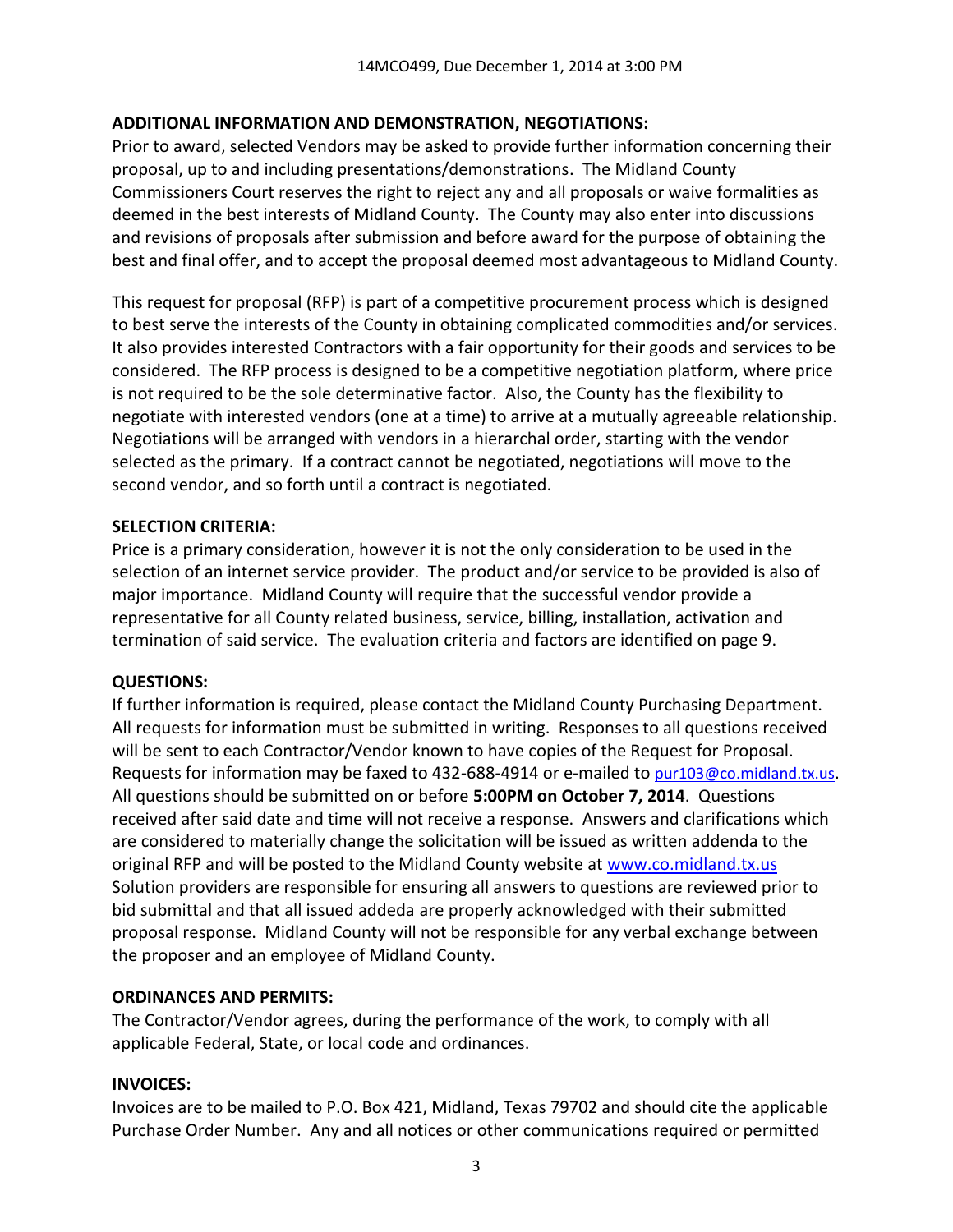by any contract awarded as a result of this RFP shall be served on or given to Midland County, in writing, by personal delivery to the Purchasing Agent of Midland County, Texas, or by deposit with the United States Mail, postage prepaid, registered or certified mail, return receipt requested, addressed to the Midland County Purchasing Agent 500 N. Loraine Suite 1101 Midland, TX 79701, or at such other address as may have been specified by written notice to Vendor.

### **INSURANCE:**

The awarded Vendor will maintain such insurance as will protect the Vendor and the County from claims under the Workers' Compensation Acts, and any amendments thereof, and from any other claims for damages from personal injury, including death, which may arise from operations under this agreement, whether such operations be by themselves or by any sub-Contractor, or anyone directly or indirectly employed by either of them. Current Certificate of such insurance shall be furnished to Midland County and shall show all applicable coverage(s).

### **Other insurance requirements are:**

-General Liability with a \$1,000,000 per occurrence limit and \$2,000,000 general aggregate. -Commercial Automobile Liability with a limit of no less than \$1,000,000. The coverage will also extend liability to hired and non-owned autos.

-Workers' Compensation with limit of \$1,000,000 for Employers Liability.

-We also require a minimum umbrella (or follow form excess policy covering over general liability, auto liability and workers compensation) of no less than \$2,000,000.

Midland County will require the selected Vendor to name Midland County as an additional for both the general liability and auto liability. A waiver of subrogation in favor of the County is required for the workers compensation. If the additional insured status or waiver of subrogation are not blanket, please send a copy of the actual endorsements prior to commencement of any work.

Midland County will require the selected Vendor to name Midland County as an additional named insured and provide a waiver of subrogation prior to making a contract.

## **ORAL COMMITMENT:**

Proposers should clearly understand that any verbal representations made or assumed to be made during any discussions held between representatives of an proposer and any Midland County personnel or official are not binding on Midland County.

## **RIGHTS OF THE CONTRACTING AUTHORITY:**

Midland County reserves the right to withdraw this RFP at any time and for any reason. Receipt of the proposal materials by Midland County or submission of a proposal to Midland County confers no rights upon the proposer nor obligates Midland County in any manner.

Vendor must agree to Midland County's Standard Terms and Conditions which are set forth in attached documentation.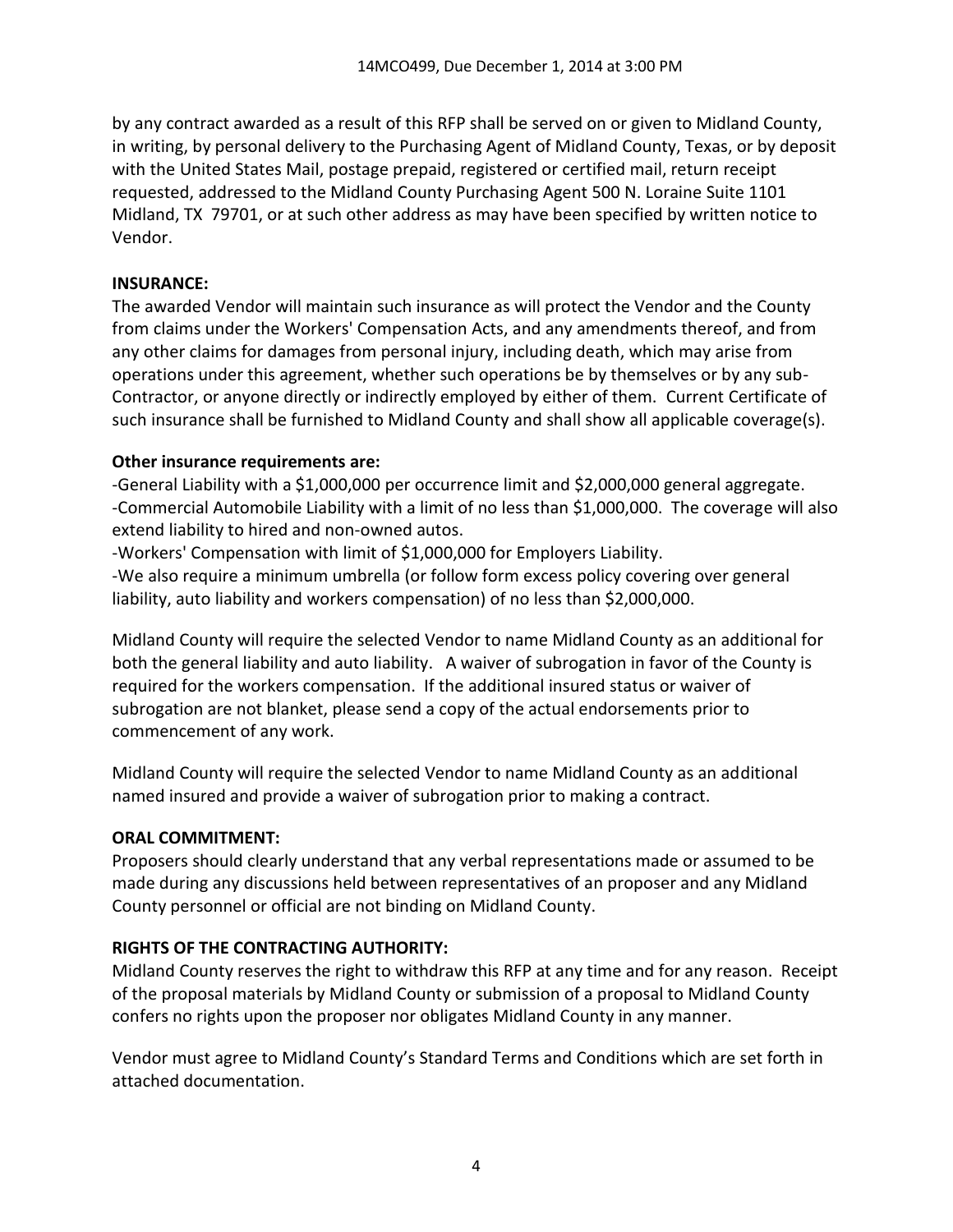All costs associated with the preparation or submittal of proposals shall be born by the proposer, and no cost shall be sustained by Midland County.

### **INDEMNIFICATION:**

The Vendor shall defend, indemnify and save whole and harmless the County and all its officers, agents and employees from and against any and all demands, claims, suits, or causes of action of any character, name, kind or description brought for, or on account of, arising out of or in connection with the Vendor's performance or non-performance of any obligation of Vendor or any negligent act, misconduct or omission of the Vendor in the performance of its contractual obligations. The Vendor shall defend, indemnify, save, and hold harmless the County and its officers, agents, representatives and employees from and against any and all demands, claims, suits, or causes of action of any character, name, kind or description brought for, on account of, arising out of or in connection with Vendor's product or service.

## **STATUS OF INDEPENDENT CONTRACTOR:**

Vendor shall be considered an independent contractor, for all purposes. Vendor will not at any time, directly or indirectly, act as an agent, servant, representative or employee of the County. Vendor will not take any action which is intended to create any commitments, duties, liabilities or obligations on behalf of the County, without prior written consent of the County.

### **PARTIAL INVALIDITY:**

In the event any one or more of the provisions contained in this RFP or any contract resulting therefore, for any reason, be held to be invalid, illegal or unenforceable in any respect, such invalidity, illegality or unenforceability shall not affect any other provision of this RFP or any contract resulting therefore and this RFP or the contract resulting therefore shall be construed as if such invalid, illegal or unenforceable provision had never been contained herein.

#### **REMEDIES:**

The successful Proposer and Midland County agree that both parties have all rights, duties, and remedies available as stated in the Uniform Commercial Code.

## **CONTRACT TERMINATION:**

Non-performance of the Vendor/Contractor in terms of specifications or noncompliance with terms of this contract shall be basis for termination of the contract by the County. Termination in whole or in part, by the County may be made at its option and without prejudice to any other remedy to which it may be entitled at law or in equity, or elsewhere under this contract, by giving (60) sixty days written notice to the Contractor/Vendor with the understanding that all work being performed under this contract shall cease upon the date specified in such notice. The County shall not pay for work, equipment, services or supplies which are unsatisfactory. Contractor/Vendor may be given reasonable opportunity prior to termination to correct any deficiency. This, however, shall in no way be construed as negating the basis for termination for non-performance. The right to terminate the notice thereof is controlled by these proposal specifications and is not subject to being altered by contract.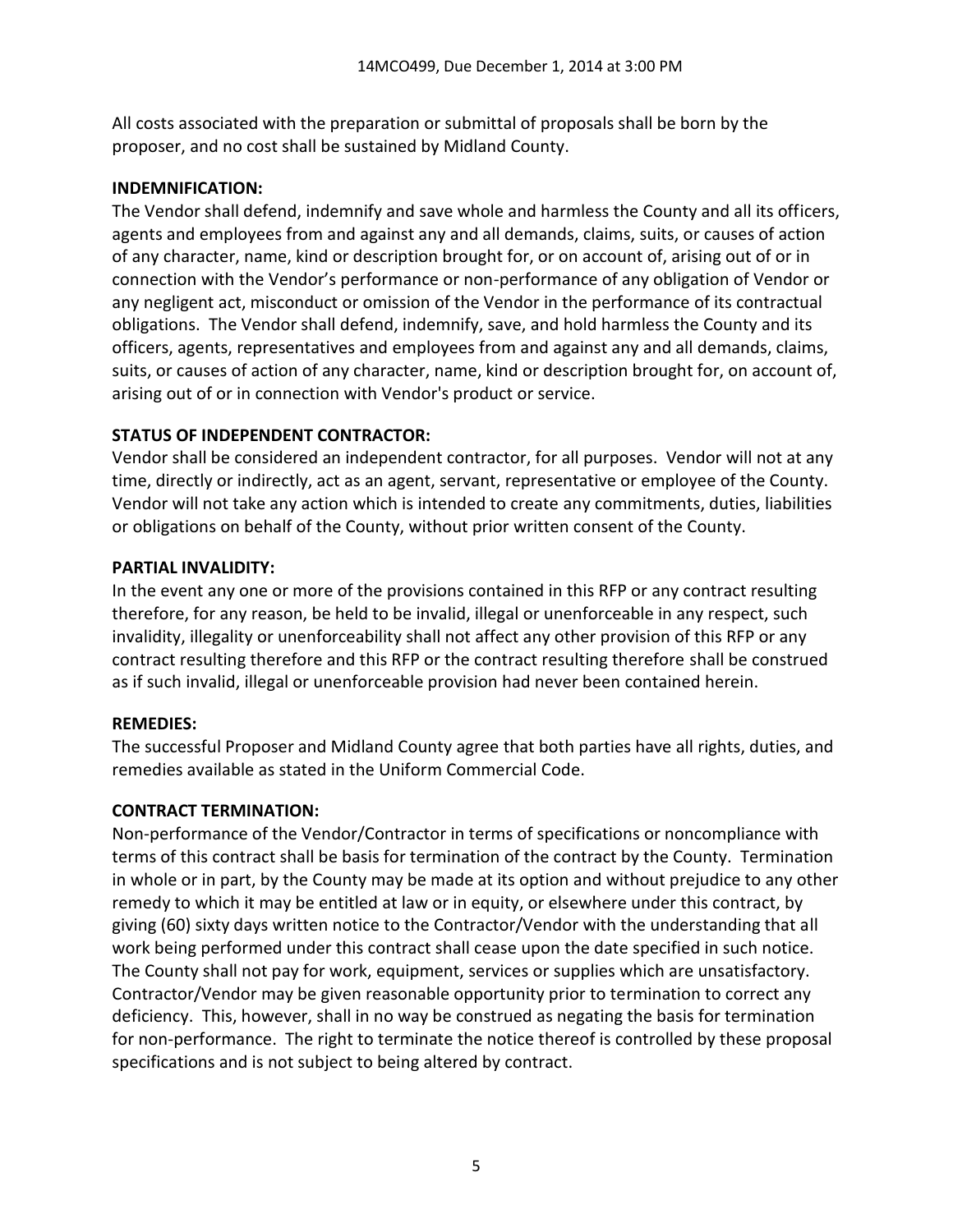### **VENUE:**

It is hereby agreed that the contract will be made in Midland, Midland County, Texas, and any dispute arising as a result of it shall be governed by the laws of the State of Texas for the purpose of any law suit, and the parties agree that such lawsuit shall be brought in Midland County, Texas.

### **LAW GOVERNING:**

The parties under contract shall be subject to all Federal laws and regulations, and all rules and regulations of the State of Texas. The laws of the State of Texas shall govern the interpretation and application of the contract; regardless of where any disagreement over its terms should arise or any case of action arise.

#### **FUNDING CONTINGENCY:**

Any contract awarded pursuant to this RFP shall be contingent on sufficient funding and authority being made available in each fiscal period by the appropriate officials of Midland County. If sufficient funding or authority is not made available, the contract shall become null and void.

### **ASSIGNMENT:**

The Contractor shall not sell, assign transfer or convey this contract in whole or in part, without the prior written consent of the County.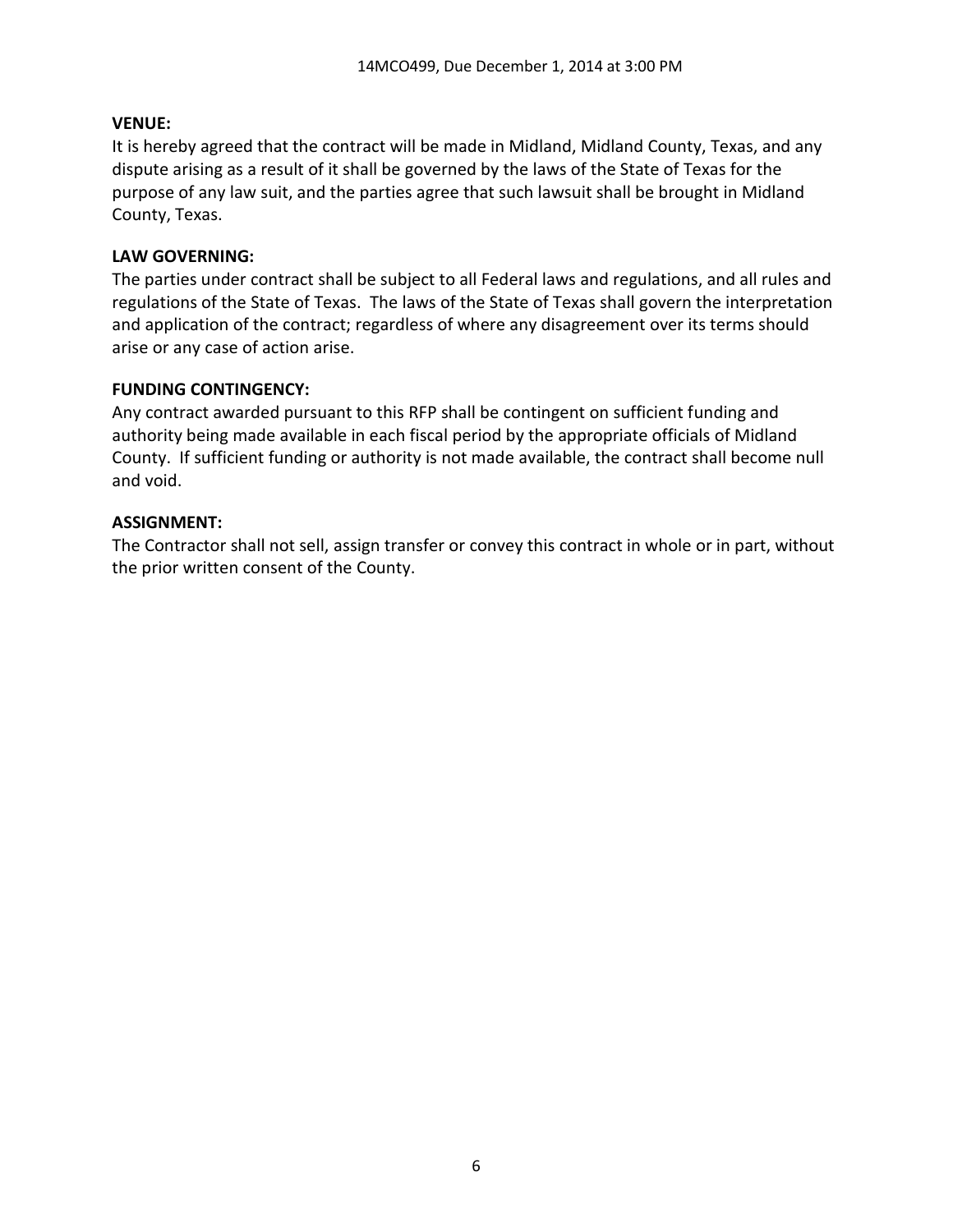## **REQUIRED FORM COMPANY AFFIDAVIT**

The affiant, The affiant,  $\frac{1}{2}$  is tates with respect to this submission to County:

I (we) hereby certify that if the contract is awarded to our firm that no member or members of the governing body, elected official or officials, employee or employees of said County, or any person representing or purporting to represent the County, or any family member including spouse, parents, or children of said group, has received or has been promised, directly or indirectly, any financial benefit, by way of fee, commission, finder's fee or any other financial benefit on account of the act of awarding and/or executing a contract.

I hereby certify that I have full authority to bind the company and that I have personally reviewed the information contained in the RFP and this submission, and all attachments and appendices, and do hereby attest to the accuracy of all information contained in this submission, including all attachments and exhibits.

I acknowledge that any misrepresentation will result in immediate disqualification from any consideration in the submission process.

I further recognize that County reserves the right to make its award for any reason considered advantageous to the County. The company selected may be without respect to price or other factors.

| Type of business organization (corporation, LLC, partnership, proprietorship) |
|-------------------------------------------------------------------------------|
|                                                                               |
|                                                                               |
|                                                                               |

Notary Seal Below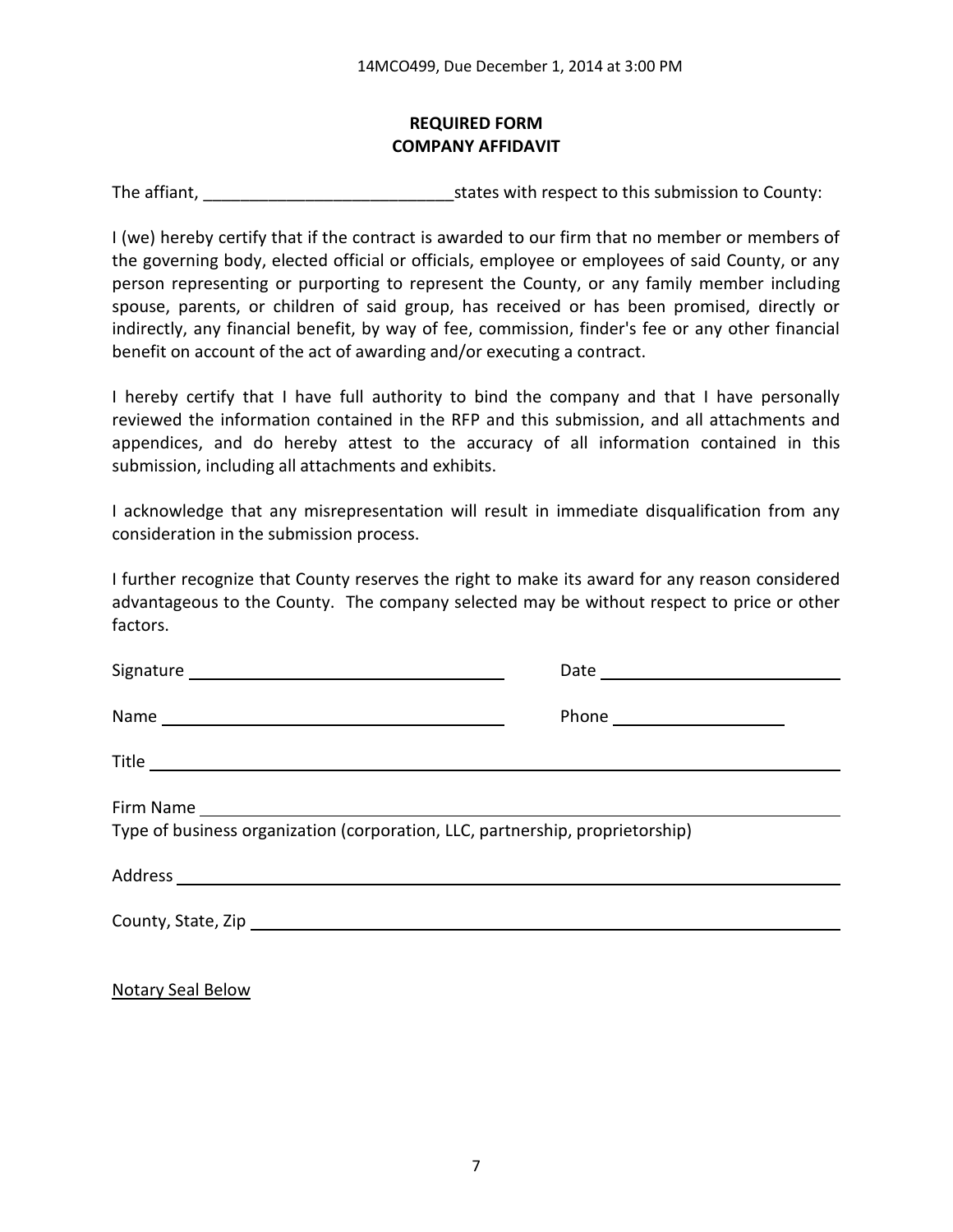### **Please read carefully.**

#### **Failure to follow instructions could result in rejection of bid.**

#### **RFP# 14MCO499**

#### **INTEGRATED CASE MANAGEMENT SYSTEM FOR MIDLAND COUNTY**

#### **I. SPECIFICATIONSANDREQUIREMENTS**

#### **A. PURPOSE**:

Midland County is seeking to upgrade its current legacy courts and justice software and create an integrated jury management system. Midland County is interested in obtaining proposals from experienced providersthat are capable of addressing the current and future technology needs of the County in the specified areas. It is preferred that the selected vendor provide all the components of the desired migration including applications software, hardware, conversion of the existing data, application set up, training of all county personnel, and ongoing support. Midland County has operated in its current environment for approximately 30 years and is anticipated that a fully integrated case management application will be required to expand and enhance current operations. Midland County desires to consider standard software licensing, software‐as‐a‐service (SaaS) options, and custom‐engineered software solutions. Proposers should clearly indicate on their pricing submission which type of proposal is being offered and the pricing details for each type of offering. Proposers who also offer municipal lease purchase as an option for any type of software proposals are encouraged to include details of the options available.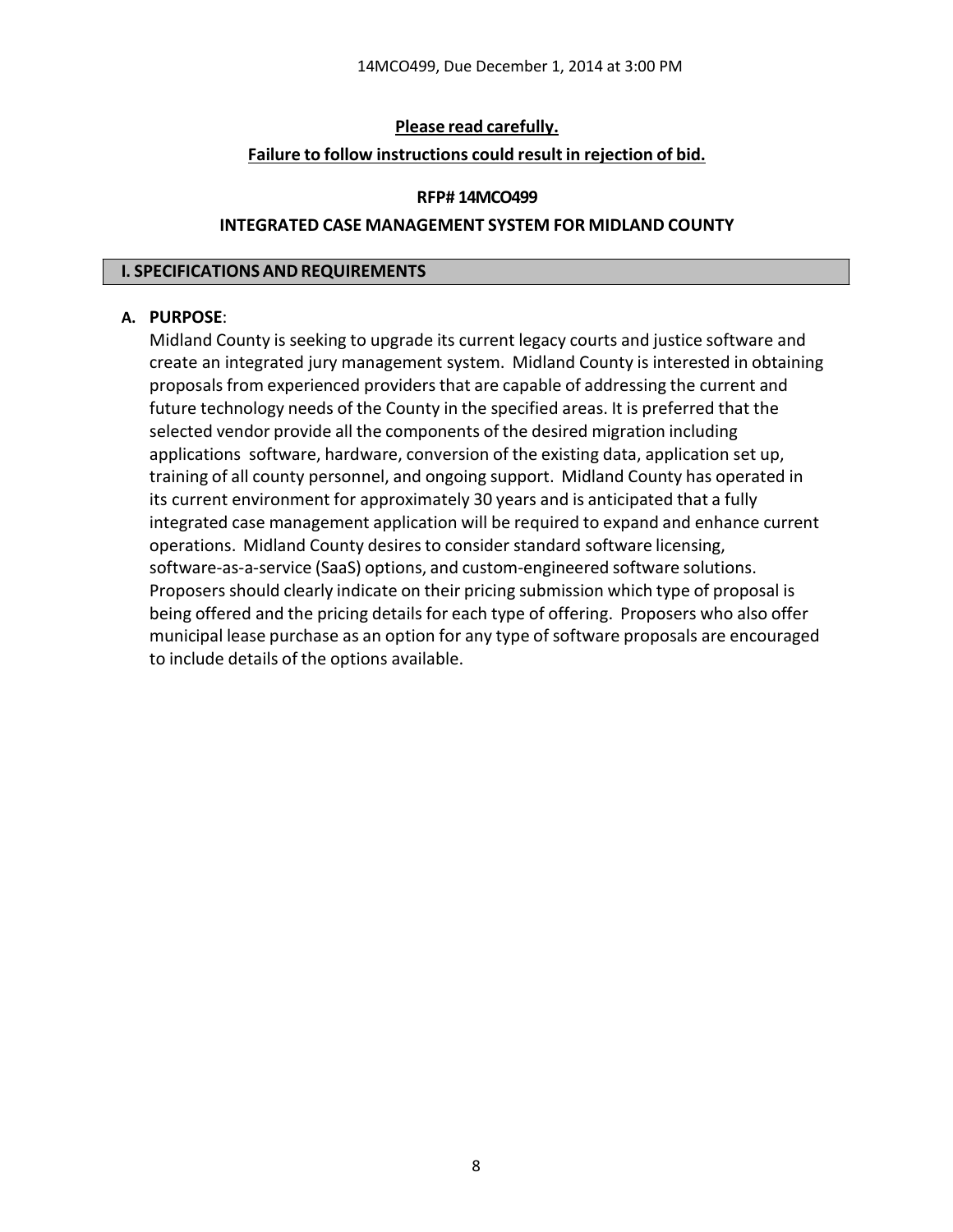#### **II. SUBMITTALS AND EVALUATIONS**

#### A. **EVALUATION CRITERIA AND FACTORS**:

The award of the contract shall be made to the provider whose proposal is determined to be in the best interest of Midland County having, the best value for the County. The evaluation criteria will be grouped into percentage factors as follows:

#### *50% Product Functionality*

- $\Box$  Ability to meet technical specifications and to properly communicate qualifications and respond appropriately to the RFP requirements.
- $\Box$  Suitability of proposed software and services to meet the needs of Midland County.

#### *25% Experience with Similar Systems*

 $\Box$  Years and level of experience providing integrated case management and government justice systems to other county governments and entities of similar size and needs.

#### *15% Price*

- $\Box$  Detailed costs with both direct and indirect costs identified.
- $\Box$  Long term costs and total cost of ownership will be considered.

#### *10% Financial Strength and Industry Qualifications*

- $\Box$  Financial strength
- $\Box$  Knowledge of integrated judicial software and government justice systems

Discussions may be conducted with solution providers who submit proposals most likely to be selected for award. All solution providers will be accorded fair and equal treatment with respect to any opportunity for discussion and revision of proposals. Revisionsto proposals may be permitted after submission and before award for the purpose of obtaining best and final offers as determined to be in the best interest of Midland County.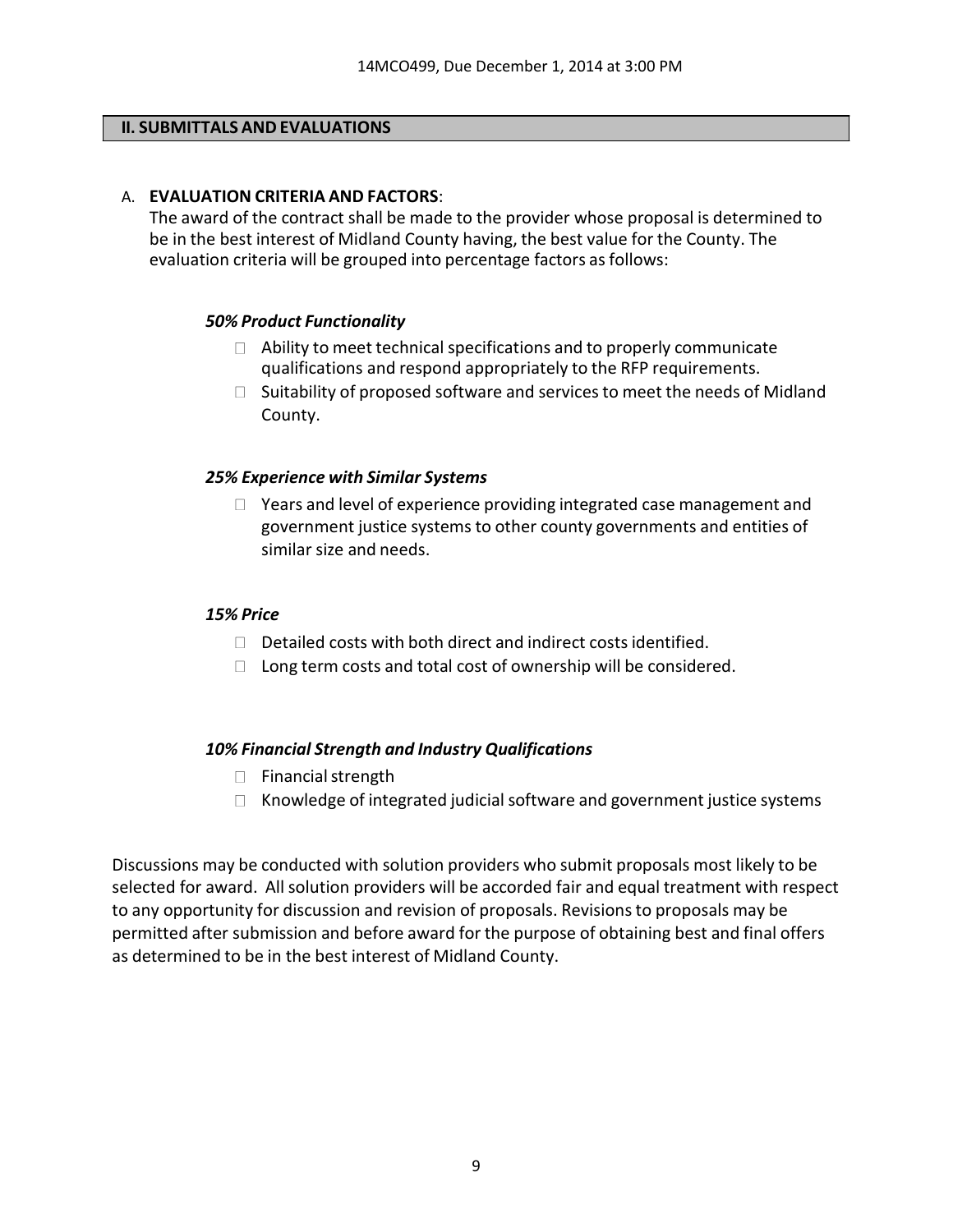## B. **SUBMITTAL**:

Submittals shall take the form of a bound 8  $\frac{1}{2}$  inch by 11 inch proposal with a table of contents, all pages numbered, typewritten with no less than 11‐point size font, and section and subsections identified appropriately. Proposals should be limited to 100 pages with the exception of required submittals(a–m) and résumés. The proposal must be divided into clearly identified and tabbed sections. For proper comparison and evaluation, Midland County requests that proposals follow the format outlined below:

## **1. Required Submittals**

## a. Cover Letter

Thisletter will briefly summarize the solution provider's understanding of the scope of work and make a positive commitment to perform the work in a professional and timely manner. The letter should name all of the persons authorized to make representations for the solution provider, including the titles, addresses, telephone numbers, and email addresses of such persons. An authorized agent of the solution provider must sign the letter of transmittal indicating the agent's title or authority. The letter should not exceed two pages in length.

## b. Type of Business

The solution provider shall identify the type of business entity involved (for example, sole proprietorship, partnership, corporation, or joint venture). The solution provider shall identify whether the business entity is incorporated in Texas, another state, or a foreign country.

## c. Federal Employer Identification Number

(FEIN) Provide the FEIN of the solution provider.

## d. Social Security Number (SSN)

In the case of a sole proprietorship or partnership, provide SSNs for all owners/partners.

## e. Principals

The proposal must name all persons or entities serving or intending to serve as principals in the solution provider's firm. Identify each principal of the firm and any other key personnel who will be professionally associated with the development and/or presentation of the proposal and implementation of the solution.

# f. Corporate Information

If a solution provider's firm is a corporation, it shall be certified with the Texas Secretary of State and have a corporate status in good standing. Out‐of‐state corporations must present evidence of authority to do business in Texas.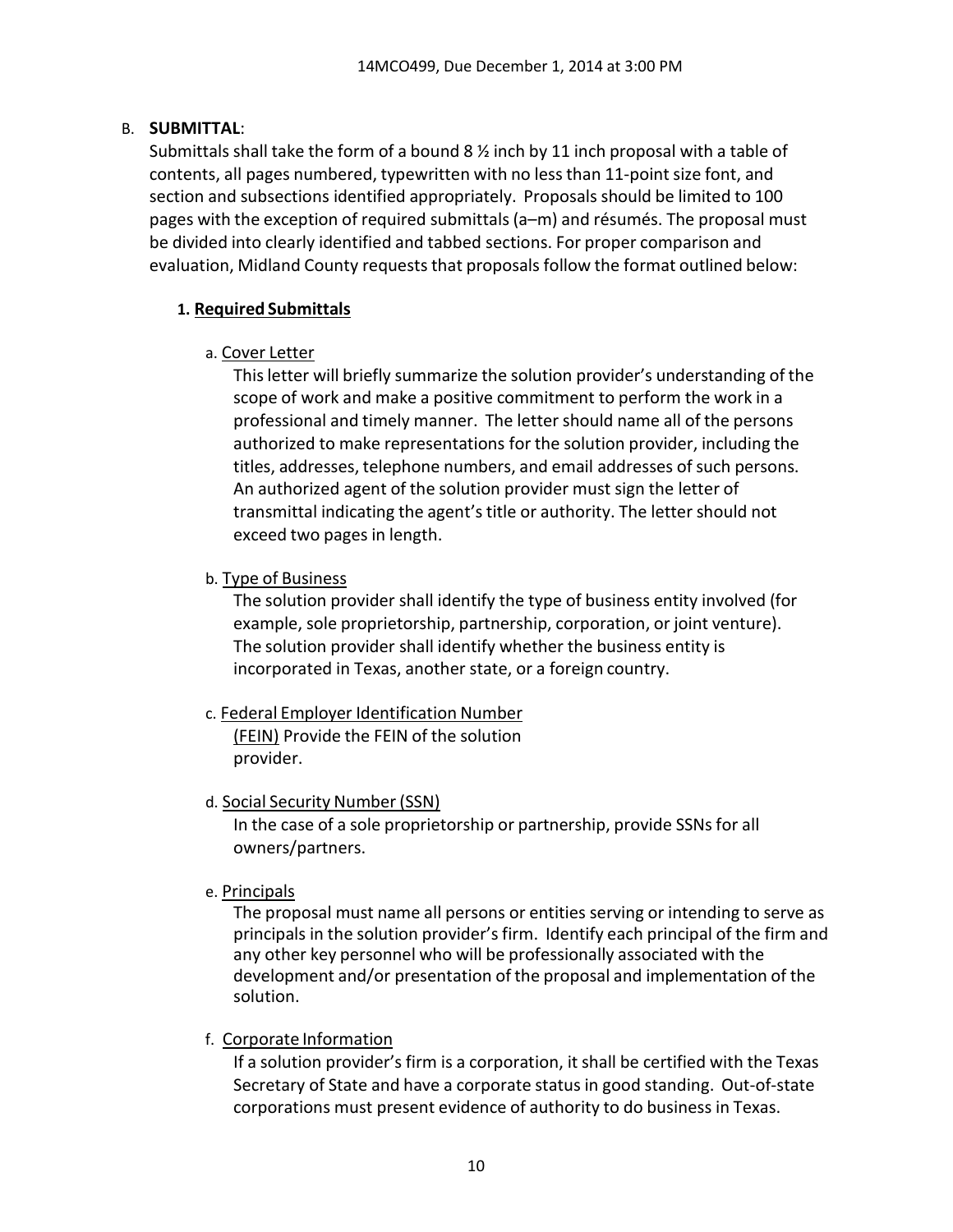### g. Background Information

At a minimum, this information should include the following:

1) Address any litigation that the firm has been involved in over the past five years or may be involved in currently in any capacity.

2) Indicate whether the firm has had any contracts terminated due to non‐performance within the past five years. Provide details on any contracts so terminated including the stated reason for termination.

3) Identify adverse actions sanctioned by any regulatory authorities against the solution provider's firm within the past five years.

#### h. Existing Contracts

The solution provider shall provide a list of current contracts. The solution provider shall include a graph or other informational diagram indicating allocated and available resources. Indicate commitment and availability of staff and resources to Midland County if awarded.

#### i. System Requirements

The solution provider shall provide a comprehensive list of system requirements, including:

- Server hardware, operating system and ancillary components and/or software
- Desktop hardware, operating system and ancillary components and/or software
- Other IT related requirements

#### j. Experience/Past Performance

The solution provider must list and provide contact information from entities in which integrated case management systems were successfully installed within the past three years. The solution provider must also provide a contact person, telephone number, fax number, and e‐mail address for each project. See below for an example format.

| Project         | Date | Contact                                       |
|-----------------|------|-----------------------------------------------|
| Entity Name,    |      | MM/YY to MM/YY Name, Title, Phone Number, Fax |
| City, and State |      | Number, and Email Address                     |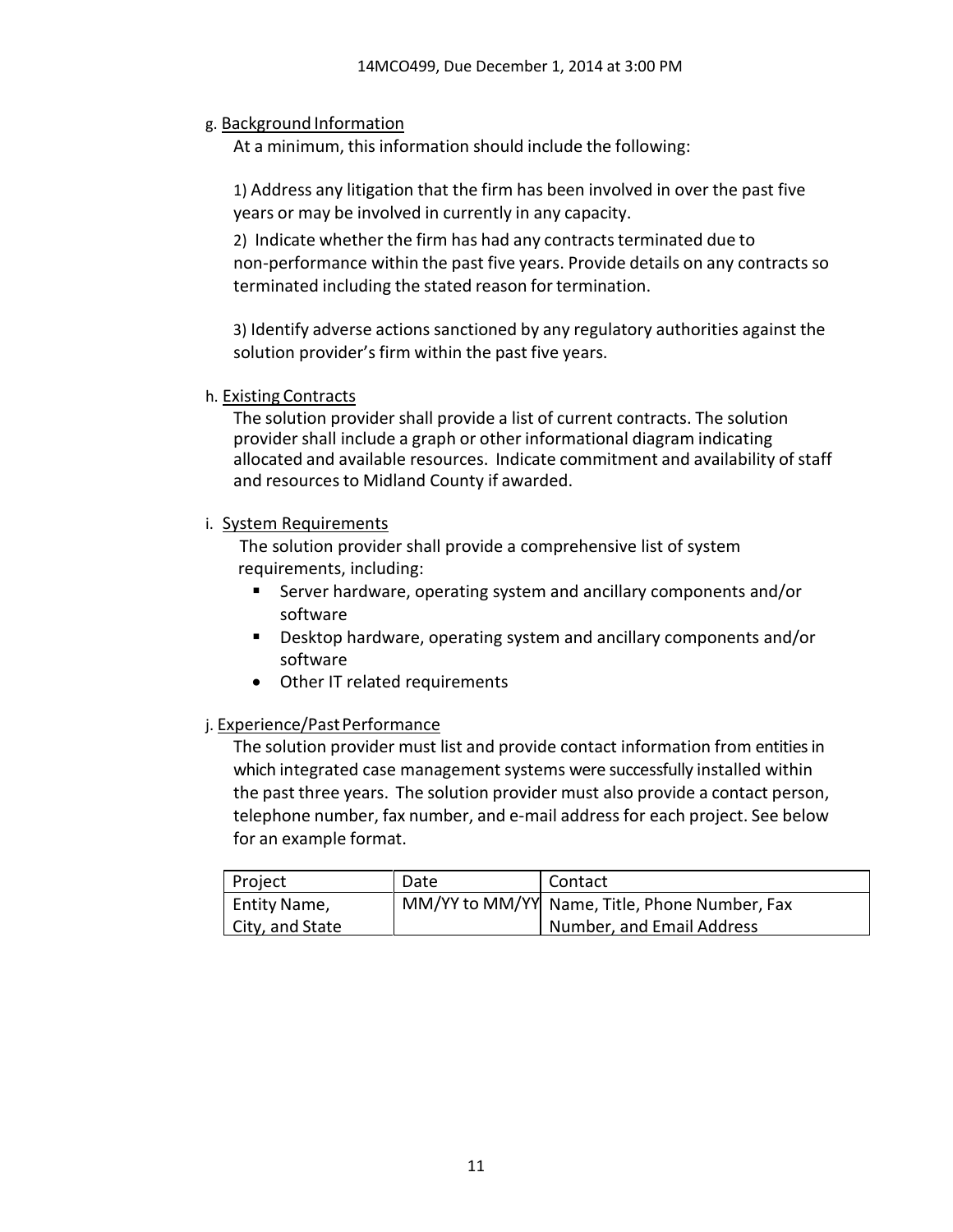The solution provider must list and provide contact information from entities in which judges desktop applications were successfully installed within the past three years. The solution provider must also provide a contact person, telephone number, fax number, and e‐mail address for each project. See below for an example format.

| <b>Project</b>            | Date | Contact                                       |
|---------------------------|------|-----------------------------------------------|
| <sup>1</sup> Entity Name, |      | MM/YY to MM/YY Name, Title, Phone Number, Fax |
| City, and State           |      | Number, and Email Address                     |

The solution provider must list and provide contact information from entities in which integrated jury management systems were successfully installed within the past three years. The solution provider must also provide a contact person, telephone number, fax number, and e‐mail address for each project. See below for an example format.

| Project         | Date | Contact                                       |
|-----------------|------|-----------------------------------------------|
| Entity Name,    |      | MM/YY to MM/YY Name, Title, Phone Number, Fax |
| City, and State |      | Number, and Email Address                     |

As to the judges desktop application and the integrated jury management system, the solution provider must describe the integration methods used for communication between those applications and the case management system with an emphasis in data security; and provide information whether the applications runs on the same infrastructure as the case management system. If they do not, describe the additional infrastructure and database needs.

## k.Vendor Acknowledgement Form

The solution provider must complete the enclosed Vendor Acknowledgement Form.

## l. Licenses and Certificates

List any licenses or certifications related to the scope or work described in this RFP. State if the solution provider does not have any related or applicable licenses or certifications.

m.Financial Statements

Demonstrate the solution provider's financial ability to provide the proposed services to the County for the term of the contract. The solution provider shall provide detailed financial information including, but not limited to, the following:

1) Copies of audited financial statements for the solution provider that is proposed to sign the agreement for the three most recent fiscal years. For the purposes of this RFP, submit proprietary information marked clearly as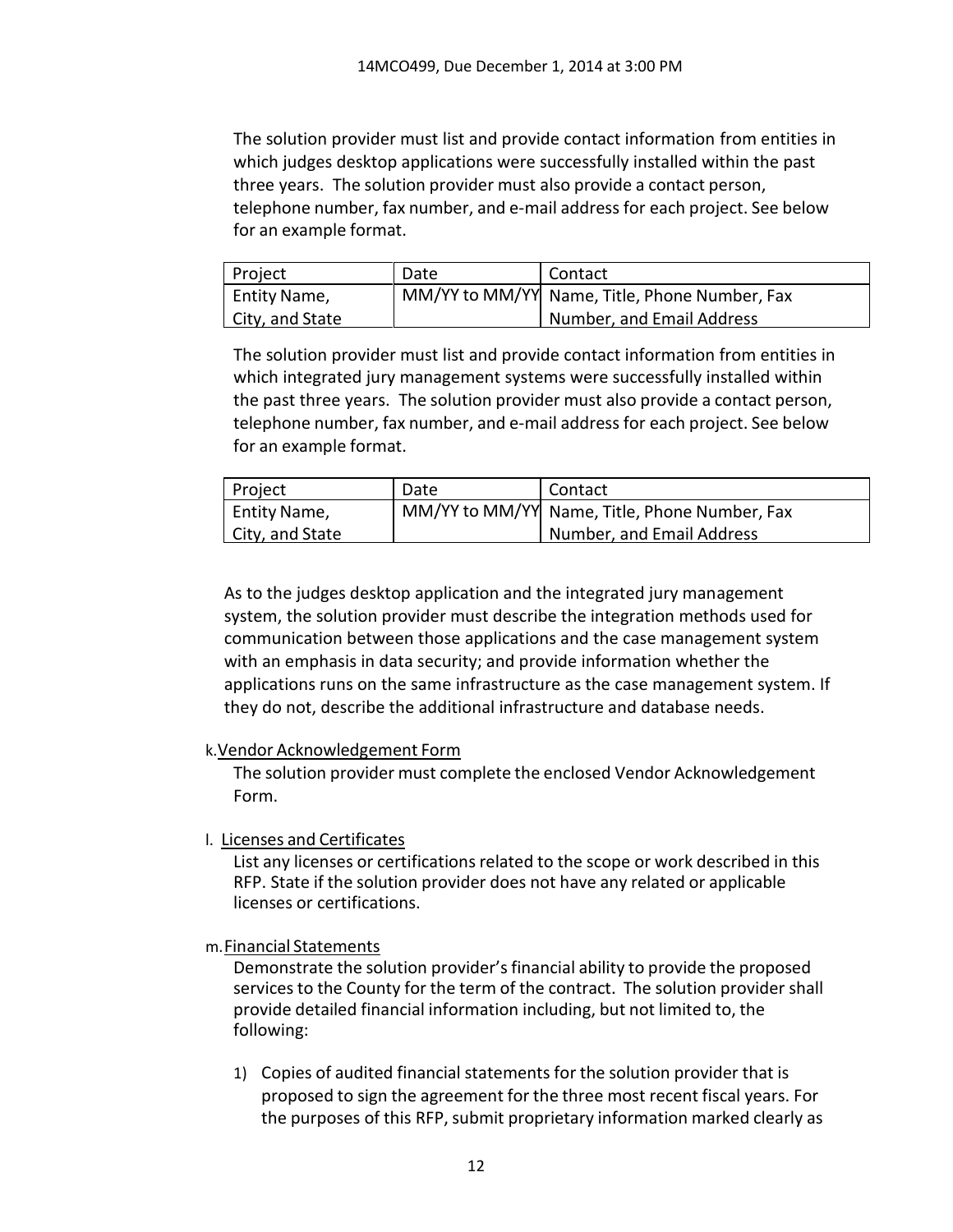such under separate cover and submit only one statement (no need for reproduction).

- 2) If the solution provider that will sign the agreement has a parent company or is proposing a joint venture, the parent company or joint venture company(ies) must also provide audited financial statements for the most recent three fiscal years. The parent company must provide a statement indicating its intent and means to provide financial assurance of performance. For the purposes of this RFP, submit proprietary information under separate cover and submit only one statement (no need for reproduction).
- 3) If the solution provider that will sign the agreement has been in existence less than three years, the solution provider must provide sufficient financial data to substantiate, to the satisfaction of the County, the solution provider's financial capability and viability. For the purposes of this RFP, submit proprietary information marked clearly as such under separate cover and submit only one statement (no need for reproduction).
- 4) In addition to the audited financial statements, the solution provider must provide a statement from the chief financial officer indicating that there has been no material change in the financial circumstances of the solution provider (or its parent company or ownersif they are providing financial assurance of performance) since the date of the last audited financial statements.
- 5) Any financing needed for the purposes of providing services and equipment under any contract resulting from this solicitation will be the sole responsibility of the solution provider. The solution provider must successfully demonstrate that it can provide the required financing from either internally generated funds or commitments from external sources.
- n. Insurance Requirements

The solution provider shall provide evidence of the ability to meet the insurance requirements set forth in the County's agreement by providing a certificate of insurance on ACORD Form 25.

o. Proposal Affidavit

The solution provider shall provide a signed and notarized copy of the Proposal Affidavit as enclosed.

# **2. Project Understanding and Technical Approach**

The solution provider shall document an understanding of the services and support required by this RFP. The solution provider shall describe their approach to the project and the method(s) they will use to perform the services described in the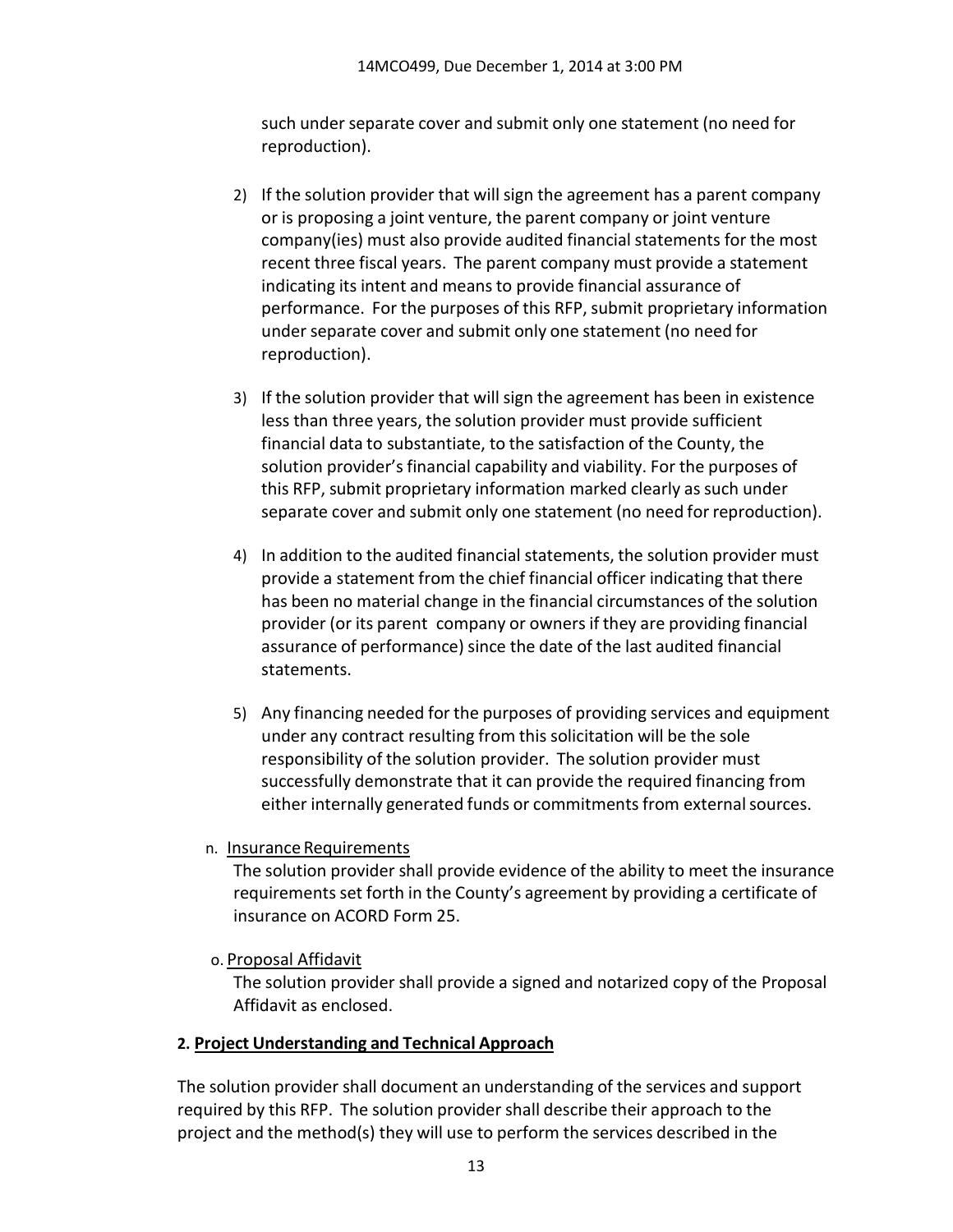scope of services. The technical approach must also outline the following:

- a. Ability to Manage Activation of Multiple Contracts
- b. Methodsfor Data Conversion for All Data From Existing COBOL Software
- c. Activity Reports During Implementation

## **3. Personnel**

The solution provider shall provide a list of personnel to be assigned to the County during contract activation and solution implementation. Information shall be presented in electronic, tabular form. The list shall include but is not limited to the following:

- a. Contact persons, including telephone numbers and email addresses
- b. Project Manager
- c. Other key personnel to be assigned to Midland County

Changesto personnel listed on the proposal at the time of an event must be communicated to the County and are subject to approval by the County. The County also reserves the right to request the substitution of any personnel as the County deems necessary.

# **4. Résumés**

The solution provider shall provide résumés for the project manager, operations manager, implementation team, trainers, and other key personnel proposed for this solution.

# **5. Subcontract Plan/Third‐PartyVendors**

The solution provider shall provide a subcontracting plan and/or listing of third‐party vendor requirements that includes a clear description of subcontracting protocols and procedures, the percentage of work the solution provider may subcontract, and any portions of the project to be completed/provided by third‐party vendors, as well as a list of potential subcontractors/third- party vendors the solution provider intends to use for this project. Changes to the subcontracting plan and/or use of third‐party vendors provided in the proposal must be communicated to the County and are subject to approval by the County. The County reserves the right to refuse to allow subcontracting and/or the use of third‐party vendors on this project if deemed in the best interest of the County. The County shall have final approval rights on work by such. Any and all subcontractors and/or third‐party vendors used by the awarded proposer will be supervised by the awarded proposer and the awarded proposer will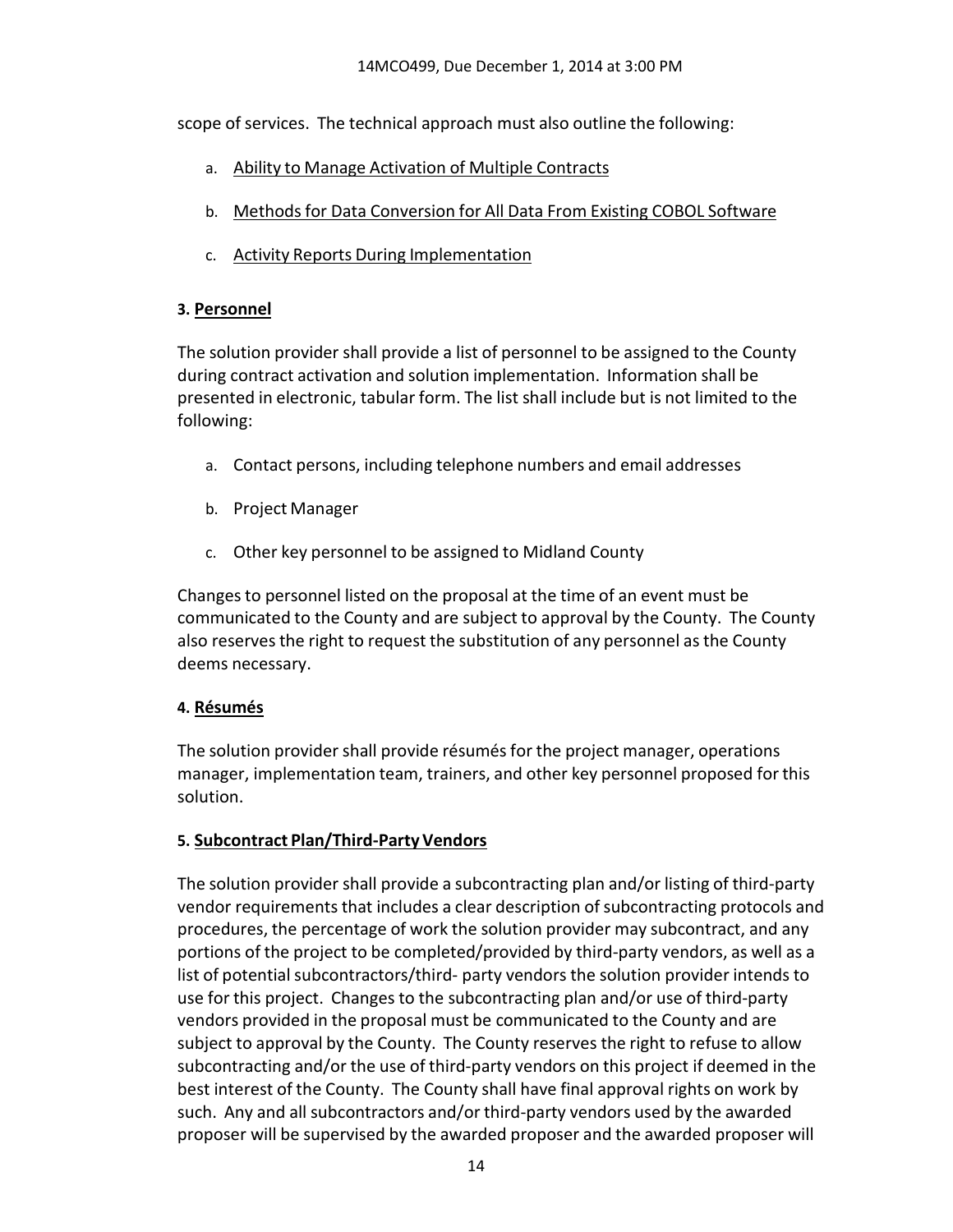be responsible for ensuring the quality and completeness of all work performed by such.

## **6. References**

The solution provider must complete the enclosed form with a list of at least three references for whom the firm has performed like services or similar projects.

## **7. Proposal Pricing/Delivery**

The solution provider shall submit price proposals on the forms included in these RFP documents. For any item indicated as \$0, a narrative must be provided to explain how this cost will be assessed if the item is encountered. All pricing proposals are to be inclusive of all travel or other expenses.

## **8. Bid Bond**

Solution providers mustsubmit with their bids a Proposal Bond in the amount of five percent (5%) of the maximum amount bid, payable without recourse to MIDLAND COUNTY, TEXAS, from an approved Surety Company (according to the latest list of companies holding certificates of approval by the State Board of Insurance under 7.19‐1 of the Texas Insurance Code) as guarantee that the solution provider will enter into a contract and execute the required bond and forms within ten (10) days after award of a contract to their company.

## **9. Payment and Performance Bond**

Upon award, the successful solution provider must submit a Payment and Performance Bond in the total amount of the final negotiated contract, payable without recourse to MIDLAND COUNTY, TEXAS, from an approved Surety Company (according to the latest list of companies holding certificates of approval by the State Board of Insurance under 7.19‐1 of the Texas Insurance Code) along with a contract and guarantee forms provided within ten (10) days after award of contract to their company. The cost of any such required bond is wholly the responsibility of the proposer and should be considered when submitting a proposal under this solicitation.

## **10. Sample Contract Document**

The solution provider shall submit for review a sample of any contract documents that may be required by the provider upon award of a contract under this solicitation including, but not limited to, any contract documents that may be required by a third‐party vendor.

# **11. Confidentiality**

All information disclosed by Midland County to the solution provider for the purpose of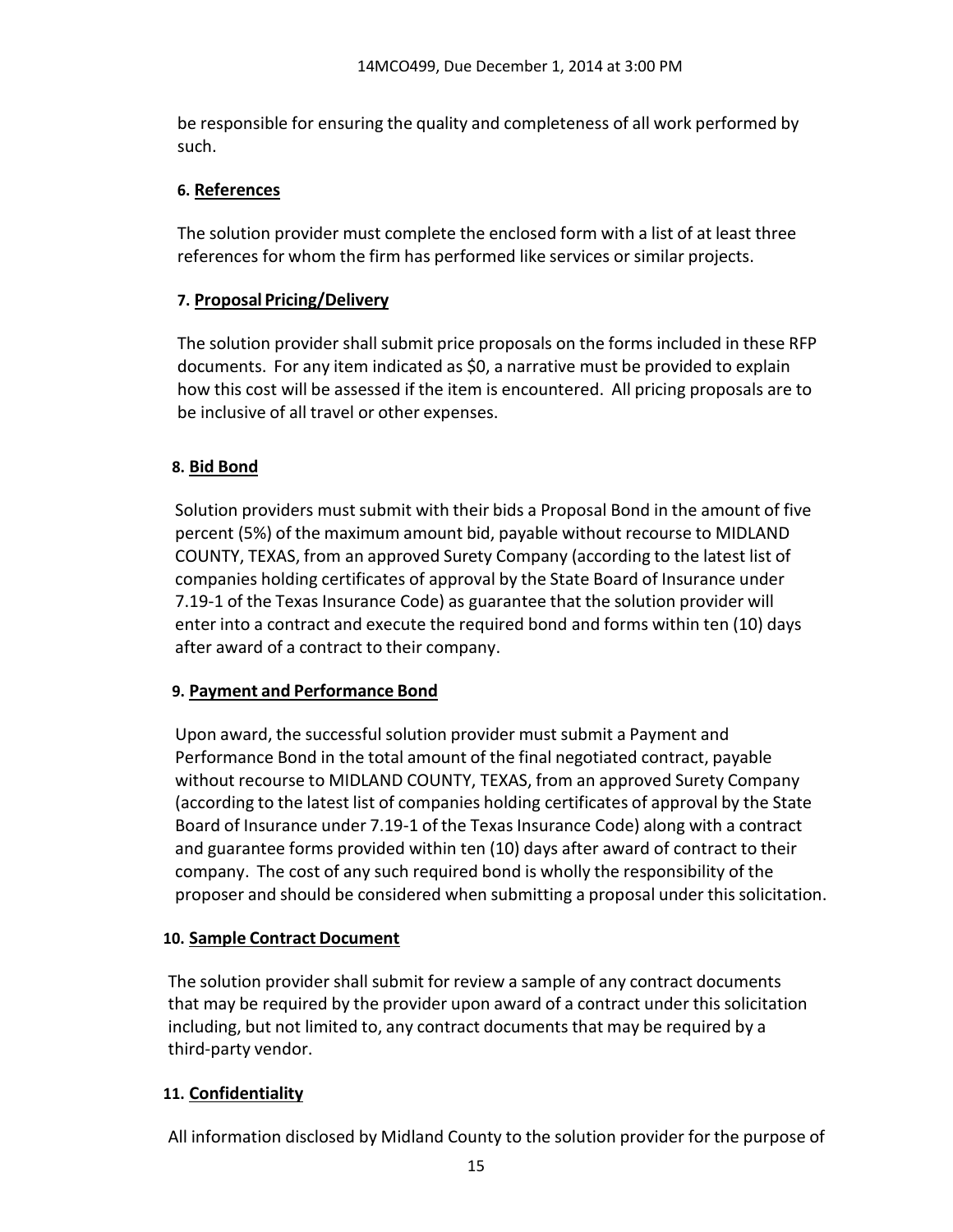the work to be done or information that comes to the attention of the solution provider during the course of performing such work is to be kept strictly confidential.

### C. **SOLUTIONPROVIDER RESPONSIBILITY**:

- Each vendor is responsible for the following actions before submitting a proposal:
	- $\Box$  Thoroughly examine the proposal documents and other related data identified in the proposal.
	- $\Box$  Consider federal, state, and local laws and regulations that may affect costs, progress, performance, or furnishing of the work.
	- $\Box$  Study and carefully correlate the vendor's knowledge and observations with the proposal documents and other related data.
	- $\Box$  Promptly notify the County Purchasing Agent of all conflicts, errors, ambiguities, or discrepancies that the vendor has discovered in or between the contract documents and other related documents.

## D. **SOLUTION PROVIDERS OWING TAXES**:

Pursuant to Texas Local Government Code 262.0276, Midland County Commissioners' Court has adopted a policy which requires that vendor'staxes be current as of the date bids/proposals are due. Bidders with delinquent taxes on the due date will not be eligible for award. Whether vendor's taxes are delinquent will be determined by an independent review of Tax Office records. Vendors who believe a delinquency is reflected in error must contact the Midland County Tax Office to correct any errors or discrepancies prior to submitting a bid so that their bid may be considered. Tax records are available online at the Midland‐Randall Appraisal District website (www.prad.org). Prior to submitting a bid, vendors are encouraged to visit the website, set up a portfolio of their accounts, and make their own initial determination of the status of their tax accounts. Furthermore, if, during the performance of this contract, a vendor'staxes become delinquent, Midland County reserves the right to provide notice to the Auditor or Treasurer pursuant to Texas Local Government Code. This policy is effective for all bids due on or after September 1, 2011.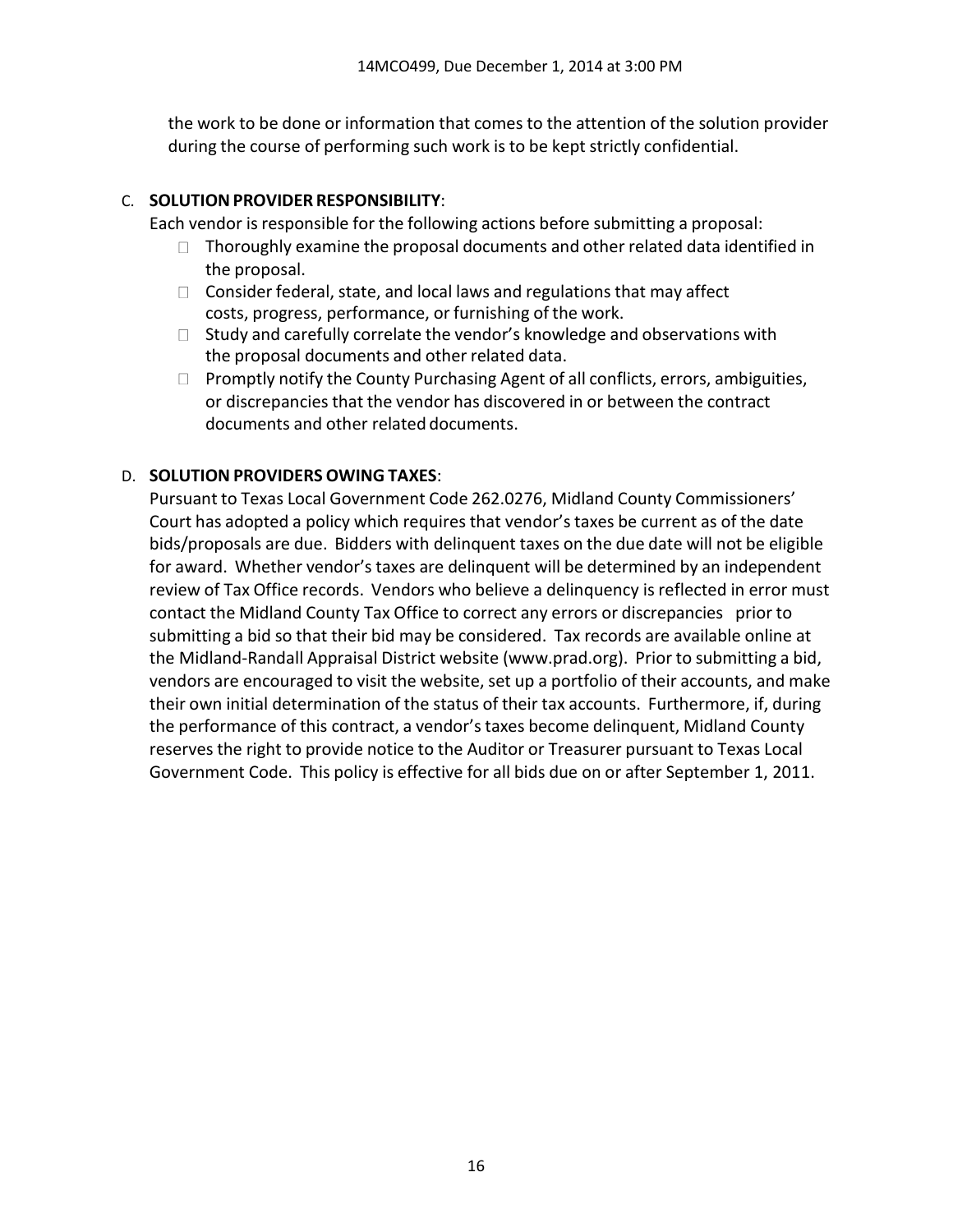#### **III. SCOPE OF WORK**

### A. **PROJECTOVERVIEW**:

Midland County seeks to upgrade its current legacy courts and justice software. The current software is the AS400 system (published by Net Data). The solution has been in use by the County for approximately thirty years. There are currently approximately 150 users on the legacy system. Should the proposer wish to have access to the source code, runtime files, or other assets, Midland County will provide such assets upon execution of a non‐disclosure agreement with the proposer.

The County currently uses SunGard Bi-tech for its accounting functions, TechShare Case Management System (published by the Conference of Urban Counties) for its prosecutor's office and Archonix integrated public safety software for computer‐aided‐dispatching, intake, and jail management. The largest submission of cases is from the Midland Police Department, which utilizes the Tiburon software system. The proposed solution should integrate with these or any replacement software packages with little or no double‐entry of information.

Midland County desires to use of a fully integrated system with upgraded capabilities. The successful solution provider will be able to demonstrate the ability to provide for the current judicial software needs of the County and for future expansion due to anticipated growth.

It is preferred that the awarded proposer provide all the components of this migration including applications software, conversion of the existing data, application set up, and training of all county personnel. If the proposed solution uses prepackaged software or software-as-a-service (SaaS), the proposal should also include ongoing support.

If the proposed solution utilizes custom‐engineered software, the proposal should include options for vendor‐provided support as well as a path to migrate that support to Midland County. Additionally, the proposalshould include the rights for Midland County to modify and re‐compile any software (i.e., "source code") at its discretion.

The awarded solution provider must maintain an Escrow Agreement with an Escrow Agent under which the awarded vendor places the source code of each major release. Such agreement will allow Midland County to access the source code upon occurrence of agreed-upon event. The awarded vendor will add the County as a beneficiary on its Escrow Agreement upon payment in full of the License Fee. The awarded vendor will be required to provide documented proof of the placement of the source code with the Escrow Agent at the time of the contract execution and with each major release. All costs, present and future, associated with the escrow of the source code must be included in the proposal.

The County data shall remain the property of the County, and the awarded vendor shall not use the County data other than in connection with providing the services pursuant to the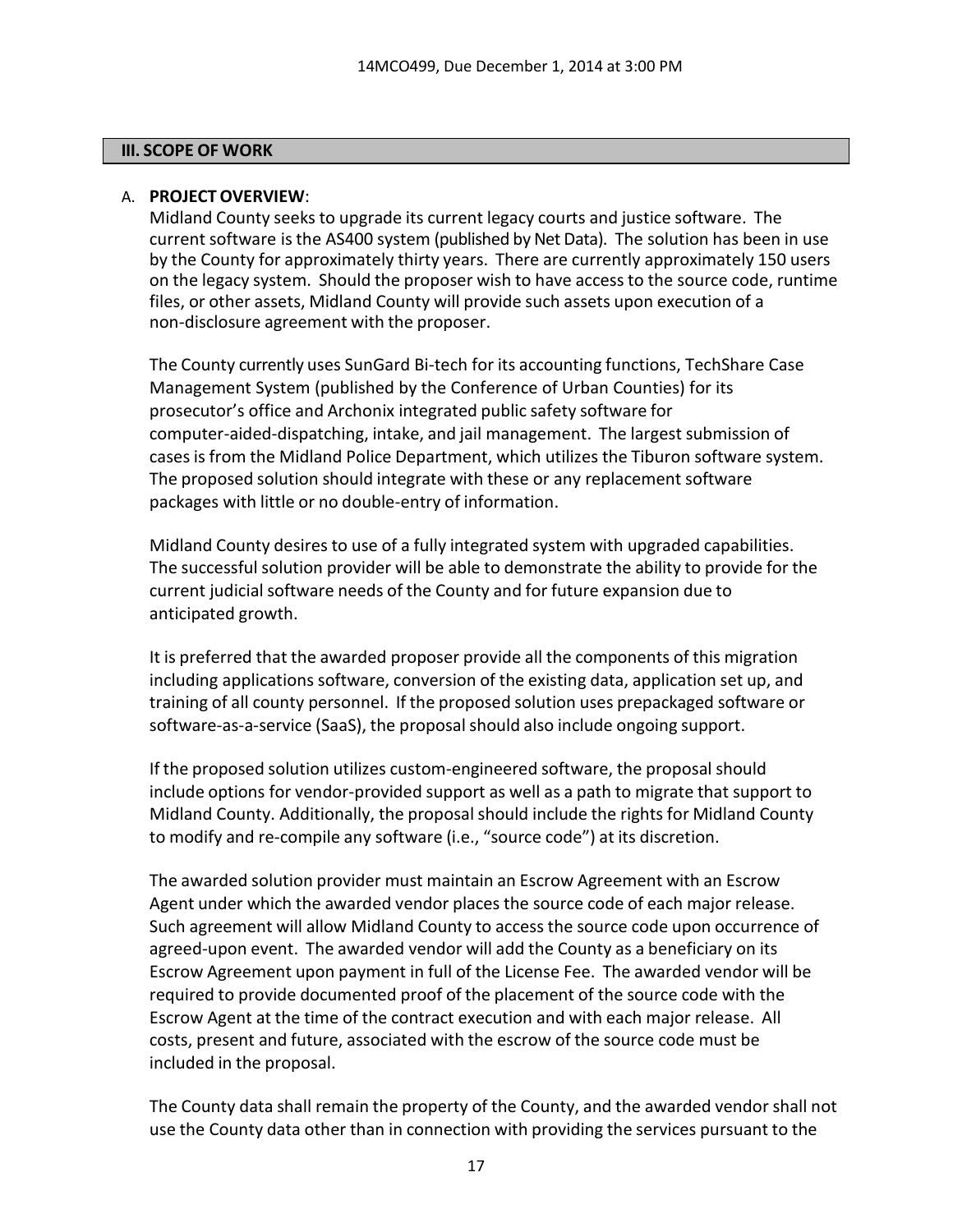executed contract.

The solution will include these core modules (with respective features):

- 1. **Case Management for:**
	- o **County Clerk/Probate and County Court Criminal**
	- o **District Court/County Court Civil and Family**
	- o **District Court Criminal**
	- o **Justices of the Peace**
	- o **District Court/County Court/Justice Court Jury Management System**

### **Including these basic**

### **features:**

- $\Box$  Criminal, civil and family case management, docketing, hearing setup, notices, digital document imaging, jail magistration tracking, inquests, and juvenile case management
- $\Box$  Integrated CJIS and OCA reporting for all civil, criminal, juvenile, probate, mental health, family, and guardianship cases
- $\Box$  Document imaging
- $\Box$  Case flags (i.e. to secure or unsecure a case from public access)
- $\Box$  Integrated form creation
- $\Box$  Ability to transfer and/or make case information available internally to other county departments
- □ Acceptance of electronic filings of documents from defendants, attorneys, or law enforcement
- $\Box$  Ability to expunge the entire case, including persons, images, and all case information
- $\Box$  Ability to seal all or portions of a case
- □ Ability to back-date and/or enter old cases into the current system
- $\Box$  Means to create and track a fully auditable installment payment plan for individuals on multiple cases
- $\Box$  Means by which to relate cases at any point in the life of a case
- $\Box$  Ability to assess fees and post entries into the County's existing accounting software
- □ Ability to transfer cases between dockets
- $\Box$  Tracking of status and number of filings against defendant
- $\Box$  Ability to send data electronically to collections agent
- $\Box$  Texas Department of Public Safety (DPS) electronic ticket acceptance
- $\Box$  Ability to track payment plans that are established between the defendant and court
- $\Box$  Ability to electronically transmit data to other collection contractors should be demonstrated and any associated costs included in the proposal
- $\Box$  Ability to send documents electronically for judges to sign electronically
- $\Box$  Ability to send electronic dispositions to Texas DPS
- $\Box$  Include or have the ability to integrate with bench-based software components
- $\Box$  Compatibility with TexFile electronic filing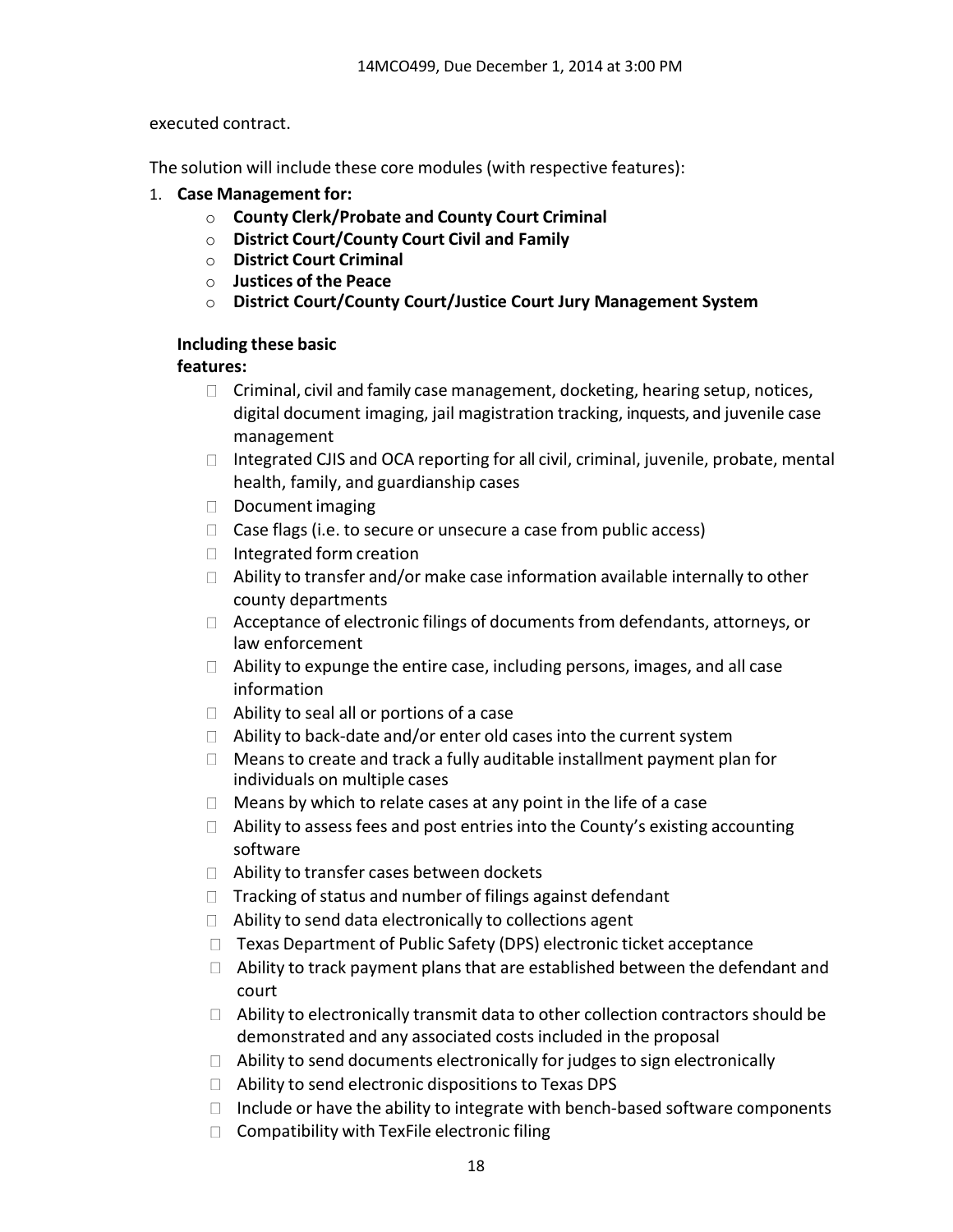- $\Box$  Emphasis on keyboard shortcut alternatives to point-and-click entry
- $\Box$  Audit trail creation (date/time/user/station stamp on all documents and activities)
- $\Box$  Ability to track location of files, docket sheets, and exhibits
- $□$  Electronic notification to courts for new filings and post-judgment action filings
- $\Box$  Accept electronic/credit card payments of fees. fines and costs
- 2. **Public On‐Line Portal** including:
	- $\Box$  Ability for the public to have viewing and search capabilities for at a minimum criminal and civil cases and hearings, JP cases, and hot check cases
	- $\Box$  Ability for the public to make secure electronic payments on-line for fees, fines, or other funds due to the courts
- 3. **Integrated Imaging** including:
	- □ Elimination of current double-scanning/tagging/inventorying of scanned images
	- $\Box$  Conversion of all current scanned images

## B. **VENDORREQUIREMENTS**:

- 1. Minimum of five (5) years' experience selling, installing, and supporting court and justice solutions.
- 2. Minimum of five customer references who have successfully installed and used all of the core applications (i.e. County/District Clerk, JP Case Management, Judges Desktop application) for at least two years. Clients with county population of 80,000 or more strongly preferred.
- 3. Provide a list of all Texas jurisdictions that currently utilize all of the core applications.
- 4. Provide a list of Texas jurisdictions that have installed all of the core applications in the last three years.
- 5. Vendor solution that is based on Microsoft architecture is required.
- 6. Please provide the total number of software support personnel that support the proposed solution.
- 7. Provide a brief history of your organization and its affiliations, including the date founded and how many years your organization has provided the requested services outlined in this RFP document.
- 8. Please provide daily hours of operation for phone support and available after hours emergency response service.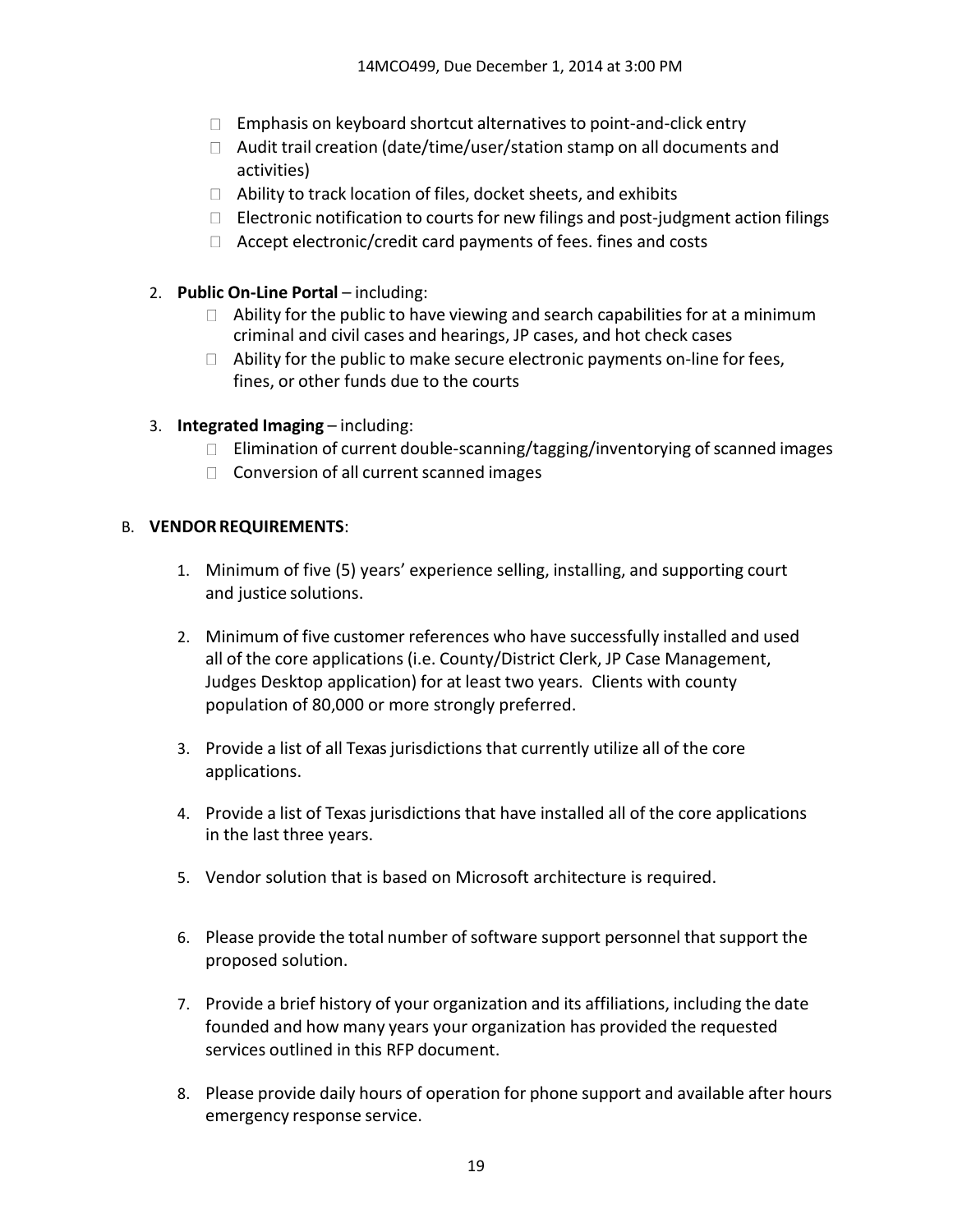- 9. Financial performance that indicates future and ongoing ability to invest in courts and justice market solutions.
- 10. Provide any special certifications or qualifications that your company holds that are relevant to this service.
- 11. What does your organization do to stay current on national and local legislative and regulatory issues that would affect Midland County?
- 12. What tools and professional services are available to convert the over 30 years of existing data to your solution? Project plans and experience using these tools and services should be provided as well.
- 13. The County prefers applications software that is fully integrated, allowing information sharing regarding at minimum, party and case information, between all relevant County departments. Access control mechanisms must be in place to allow the "owning" department of the information to control "read" or "write" access for other departments. Due to the savings in ongoing support and costs this provides, whenever possible this integration (i.e. versus writing interfaces between applications) should be native functionality to the core software application.

## 14. **Software‐as‐a‐Service (SaaS) ApplicationDelivery**

For vendors wishing to offer a SaaS implementation proposal:

- i. Please note whether your offering is a SaaS (i.e. yearly cost per user), hosted, or other financial or delivery model.
- ii. Please note what upfront costs (i.e. at time of contract signing), such as application software and services, are required.
- iii. Please indicate the billing methodology (i.e. by # users, fee per month, etc.) and what this includes. At minimum, application, server, update, on line backup and maintenance costs should be defined.
- iv. During the life of the contract, as additional server or storage might be required, how is this contracted for and billed.
- v. What isthe methodology and costs associated with adding additional users?
- vi. At minimum, vendor data centers should be SaS70 and FMI90 certified.
- vii. Vendors should also note the data center back up strategy, where the back‐ up site is located (i.e. state, town, and capabilities of data center), and whether this back up side resides in another power grid.
- viii. Describe the location (at vendor for offsite) and overall security of the data center and the customer data. If the data center has any special capabilities of value to Midland County, please note.

## 15. **Custom‐Engineered Software Solutions**

For vendors wishing to submit a solution based on engineered software:

i. Your firm must provide an online tracking tool for tracking bugs and features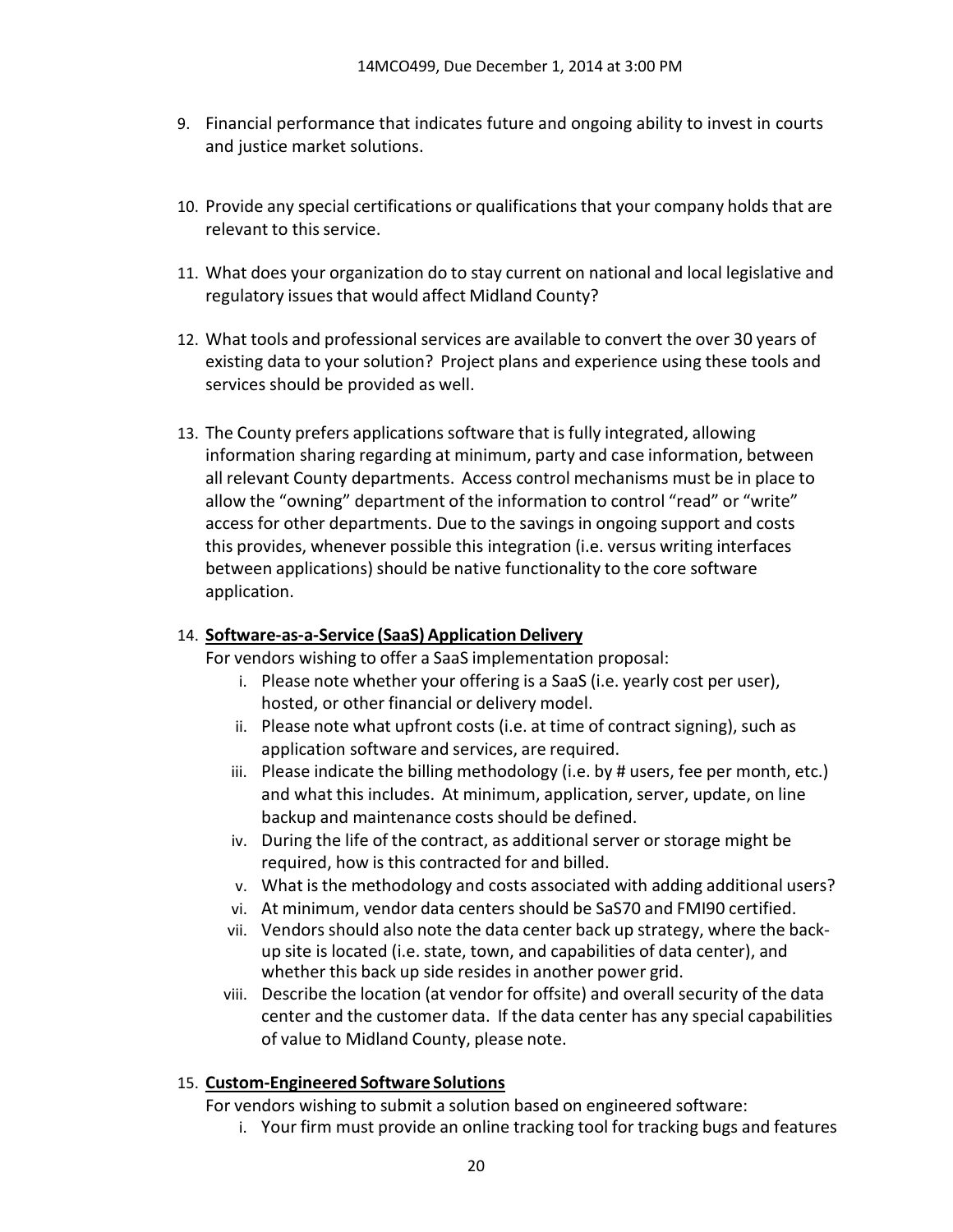as well as viewing developers' hours and notes. The online tool should also allow viewing of agreements, invoices, and payments.

- ii. The agreement must state that Midland County will own the resulting source code and any inventions that arise from developing the code.
- iii. The vendor should provide a royalty‐free license to the source code that allows Midland County to continue development of the software either in‐house or with other firms.
- iv. Discuss in detail the experience your firm has in governmental/judicial/case management solutions.
- v. Describe the technologies/languages you will be using to develop the solution (i.e., Java, PHP, .NET, etc.)

## C. **PROJECT TASKS AND SERVICES**:

- 1. The selected solution provider will be responsible for the design, development, procurement, installation and testing of all software, hardware, and network components required to support the implementation of the Integrated Case Management System.
- 2. The selected solution provider will be responsible for the design, development and implementation of an Integrated Case Management database. Midland County's preference is for the vendor to use an industry standard database instead of a proprietary database. Proposers must clearly state in their proposal if the proposed database is proprietary.
- 3. The County desires that solution providers propose a project work plan that does not exceed a timeline of twenty-four (24) months from contract execution through final acceptance.
- 4. The solution provider shall propose a Project Plan to install, configure, customize (if needed) and make operational its proposed software system to meet the needs of a fully Integrated Case Management System. A plan should also be provided for the protection of any customization through periodic updates, upgrades, and maintenance processes.
- 5. The solution provider shall provide a complete list of all server hardware and proposed system architecture that is required to operate and fully optimize its proposed solution.
- 6. The solution provider shall provide a complete list of all third-party software, including any imbedded software. This list shall include all third‐party software that is required to operate its proposed solution as well as who isresponsible for installation and configuration.
- 7. The solution provider shall include information on the processfor periodic software updates and/or upgrades to the proposed software as well as a maintenance plan and pricing per year for three Texas legislature updates (these occur once every two years) beyond the stated warranty period following go‐live and acceptance of the system. The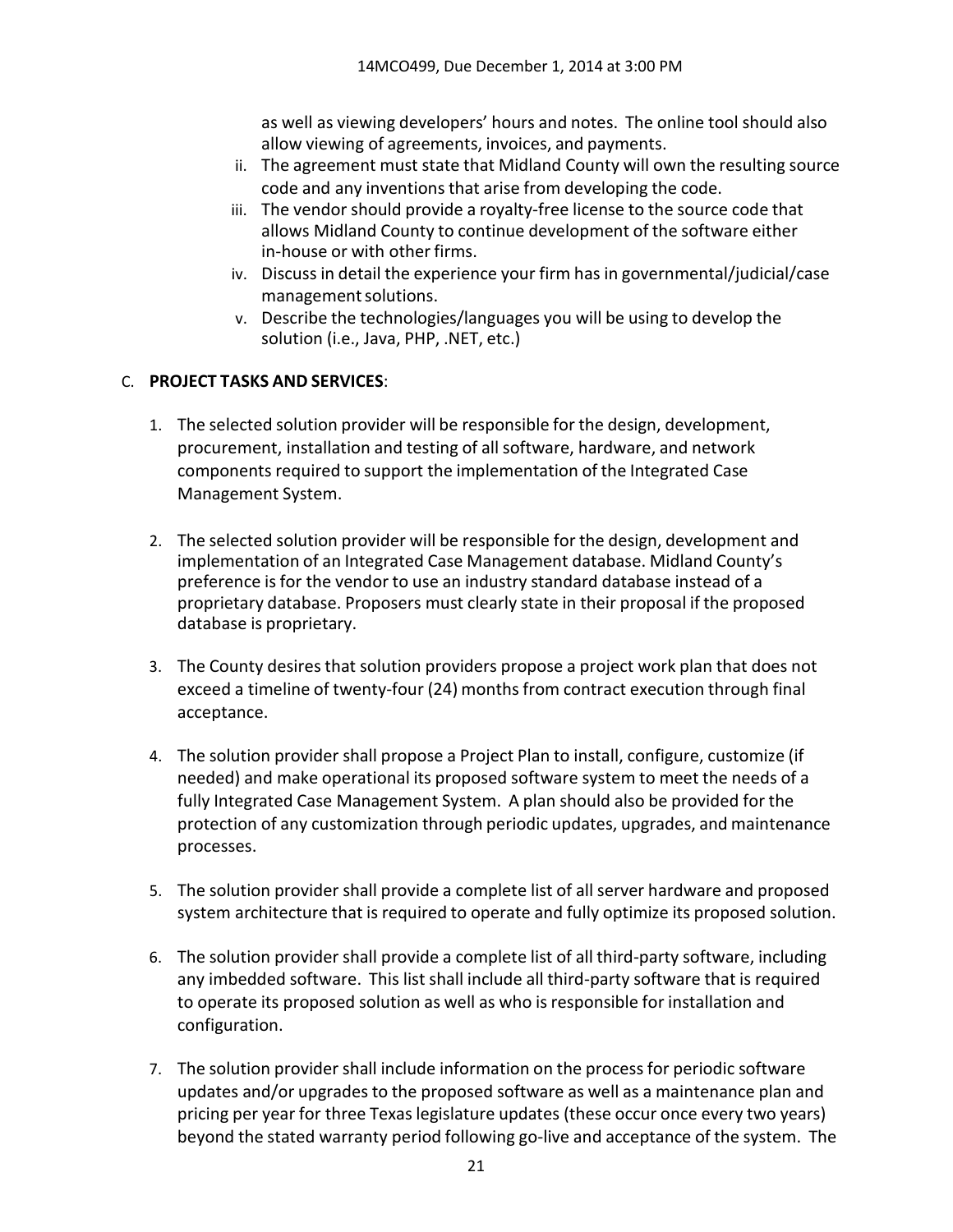solution provider should also propose the per year costs of continued maintenance beyond the first three legislative updates.

### D. **PROJECT MANAGEMENT SERVICES**:

The selected solution provider's Project Manager will have responsibility for the day‐to‐day management of the provider's project team in coordination with the County's IT Department. The Project Manager will be responsible for development of all Project Deliverables, and will also be responsible for preparing and submitting Monthly Status Reports, Presentation Materials, Technical Interchange Meeting Notes, or other documentation asrequired to the County's IT Director. Attendance at Monthly Status Meetings, Community Meetings, and Technical Interchange Meetings will also be required. Teleconferencing may be used for no more than 25% of these meetings.

## E. **DATA CONVERSION SERVICES**:

The selected solution provider will be responsible for the design and development of data conversion scripts to transfer all data from the existing legacy system to new target database system in the Integrated Case Management System. Proposer should provide a timeline and an all‐inclusive cost proposal for data conversion.

### F. **TRAINING**:

The selected solution provider shall provide a plan for training on the proposed software system using experienced training personnel who can lead the end‐user and technical training.

## G. **INTERFACES**:

The solution provider will perform gathering of requirements, design, development, and implementation for all interfaces for communication with other County solutions.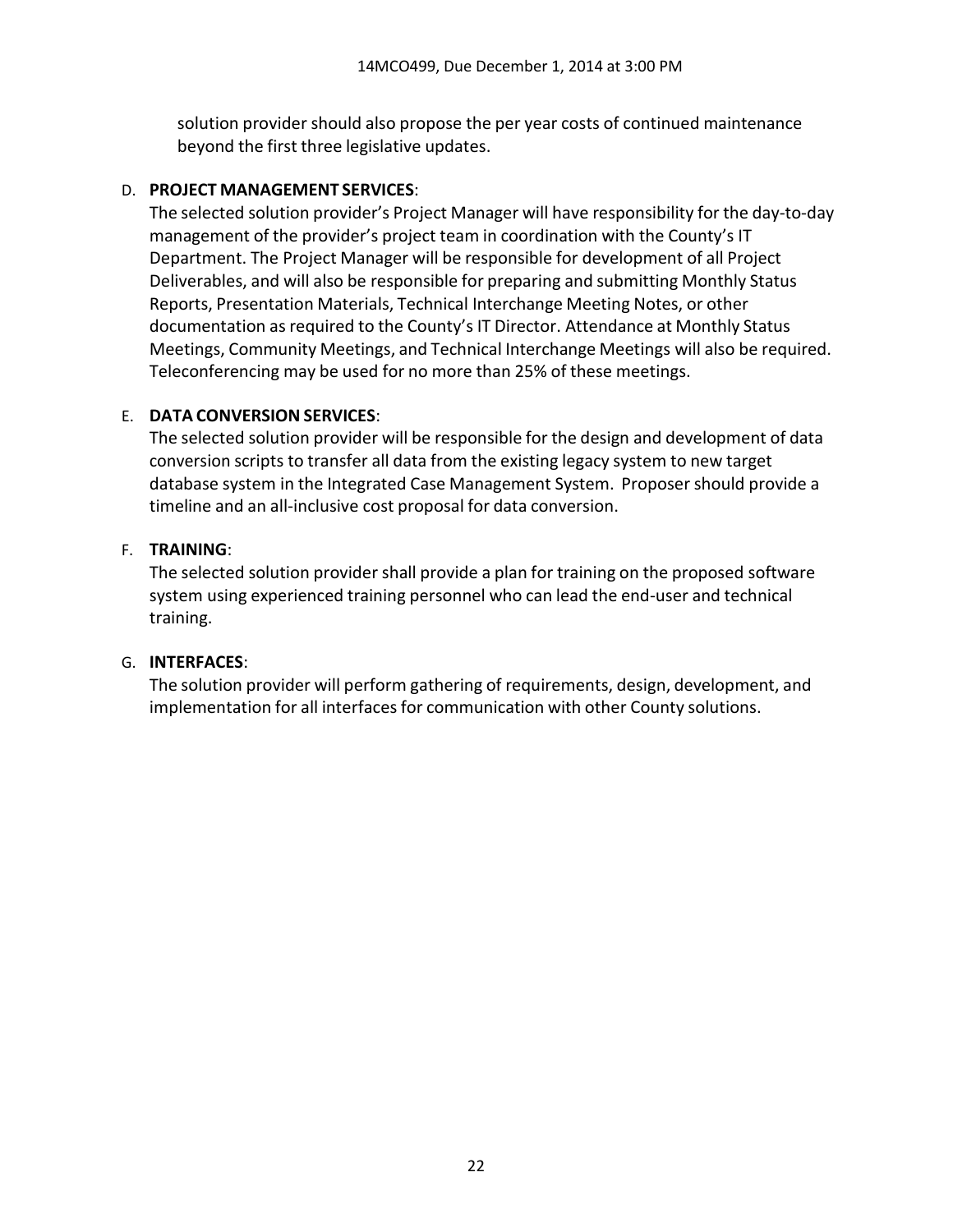## **IV. SOLUTION FEATURE REQUIREMENTS**

### **GENERALREQUIREMENTS**

## 1. IT Requirements

- a. The solution must be based on Microsoft architecture.
- b. All server software and components should run on 64 bit versions of Windows Server 2014, 2012 or greater and be compatible with Windows‐based peripherals.
- c. The solution must be compatible with the VMware Virtual Desktop Infrastructure (VDI) and virtualized server hardware and operating systems.
- b. Database components should run on Microsoft SQL Server 2014 R2 or greater.
- c. The solution should include an extensive and documented API (application programming interface) or Manufacturer should provide and support (on an ongoing basis) read/write interfaces to other county software.
- d. Workstation/end-user software and components should operate on 32 or 64 bit versions of Windows 7 or greater operating systems.
- e. Workstation/end-user software and components should operate under the security context of a standard Windows user account. No privilege escalation, such as "Power user" or "Administrator", should be required.
- f. The solution should contain a diverse and flexible level of permissions that dictate what users can access and modify.
- g. The solution must offer single sign-on user authentication and access control through the use of Active Directory 2012 or greater.
- h. Workstation/end-user software and components should automatically update as necessary. No privilege escalation, such as "Power user" or "Administrator", should be required.
- i. Web-based software (software that runs in a web browser) should support current versions of all major browsers, including Internet Explorer, Chrome and Firefox.
- j. Non web-based software (software that runs outside of a web browser) should be deployed and upgraded via an .MSI (Microsoft installer) file or similar technology that allows automated deployment and upgrades.
- k. End-users should be able to create their own reports without technical knowledge or the assistance of IT or software administrators.
- 2. **The solution must not require a user to perform "double‐entry" of information**. If information exists in the software, users should never have to enter that information again.
- 3. The solution must maintain a single identity record for each party. A party may then be assigned multiple roles within the system (i.e., a party may be a criminal defendant, a victim, a witness, a Judge, County employee, or an attorney, among other roles; sometimes all at once). In addition, the solution must maintain all current and previous contact information for each name record.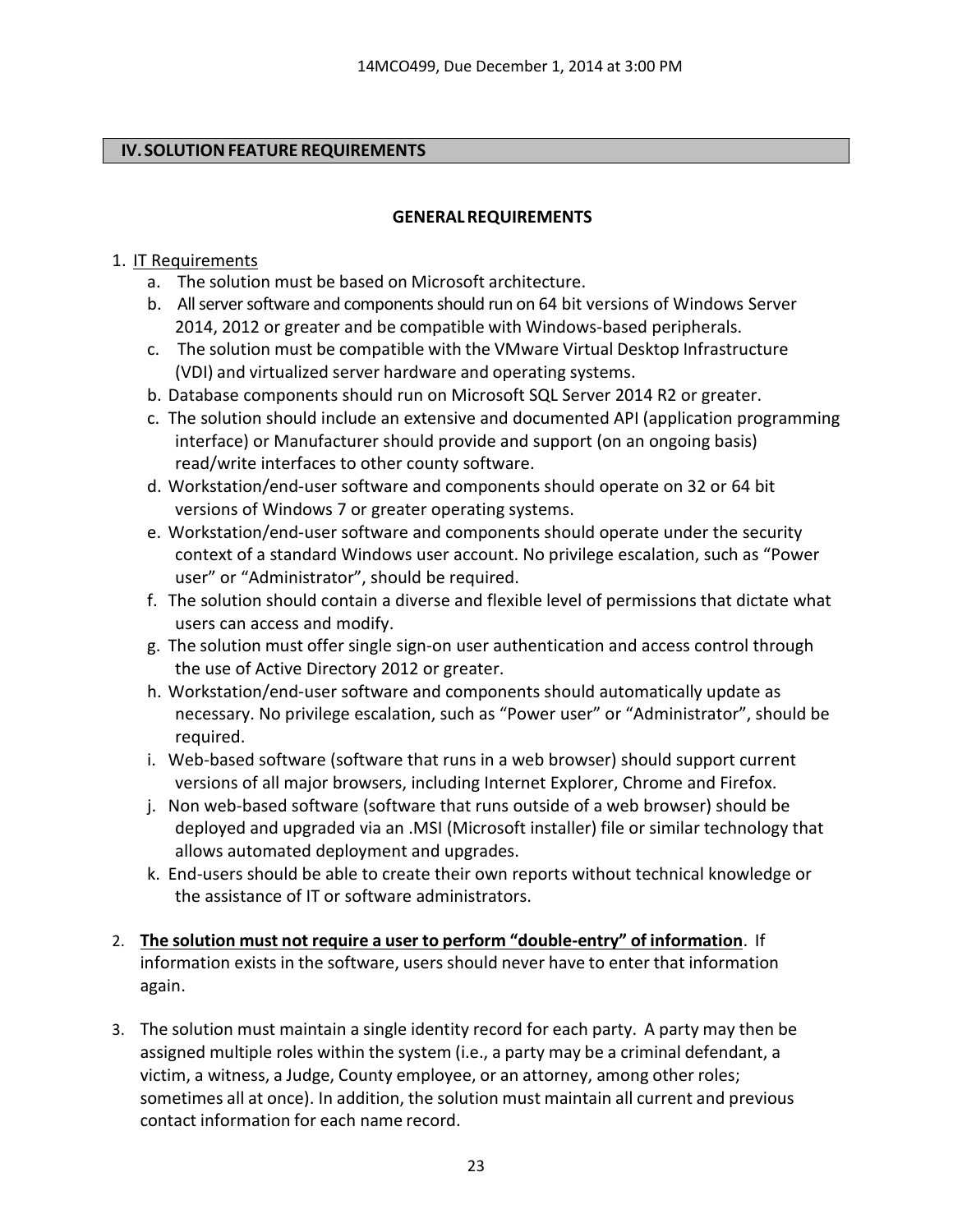- 4. The solution must track and link charges, party relationships, and court docket entries for related cases.
- 5. The solution must capture, assign, or allow entry of multiple identifiers (i.e., originating court for appealed cases; prosecutor, law enforcement, other agencies) and establish relationships with case participants.
- 6. The solution must notify the user, when the user is creating a new case or new party that a party with matching identifiers already exists within the system; the solution must permit the user to create a new party, if required.
- 7. The solution must allow the user to modify an existing party record, if appropriate, before associating the party to the case. If modification of the party record is appropriate, the solution must not require the user to change screensto accomplish the party record modification.
- 8. The solution must allow the user to merge existing party records into a **single party record** (the survivor party record), associate the case records of the other party records to the survivor party record and delete the remaining party records. The solution must allow the user to split a single party record into multiple party records.
- 9. The solution must support "Soundex" search capability (i.e., the search should correctly associate "O'Reilly" with "Oreilly").
- 10. The solution must support wildcard search capability.
- 11. The solution must maintain multiple current and historical addresses, with beginning and ending dates and address sources for each party.
- 12. The solution must support digital signature captures through touch-screen interfaces or USB signature pads.
- 13. The solution must support biometric Identification of a person, authentication of system users through biometric identification, and exchange of biometric identification with agencies (including, but not limited to, Texas DPS and AFIS).
- 14. The system must be capable of importing and associating with case files the following documents types at a minimum: PDFs, tiffs, jpegs, bmps, and Microsoft Office documents and Corel WordPerfect documents.
- 15. The solution must have integrated document imaging for all offices and images should be accessible within the cases itself eliminating the need for a separate index or separate application.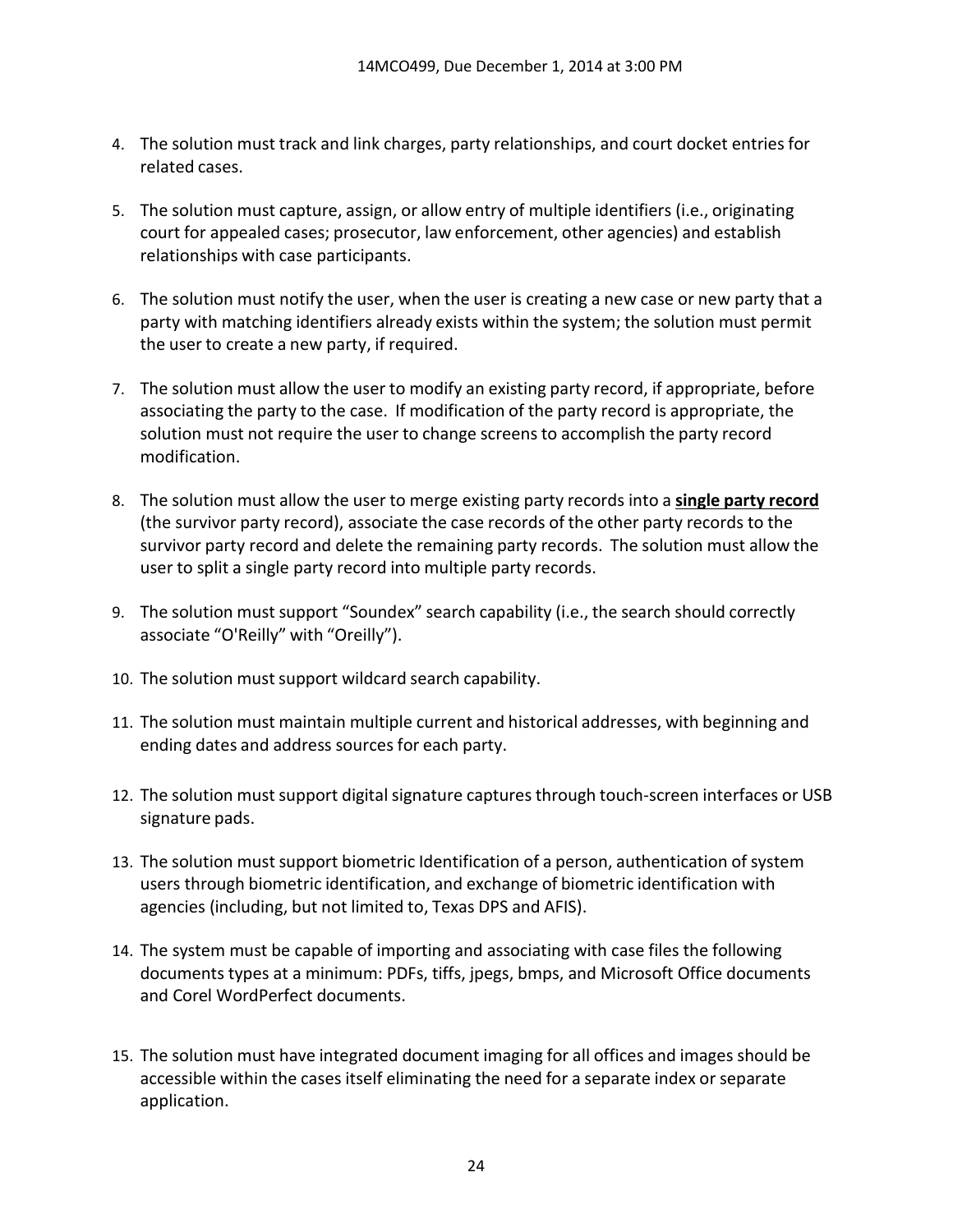- 16. The software should use Microsoft Windows supported peripheral devices without the need for a vendor-maintained driver.
- 17. The solution must comply with Texas Gov't Code 77.031, technology standards approved by the Judicial Committee for Information Technology (JCIT), as well as ADA standards.
- 18. The solution must provide disaster recovery planning and options.
- 19. The solution must provide for a judicial website accessible by the public that can be hosted either by Midland County or by the Texas Association of Counties (TAC)/CIRA. Accessibility to information must be selectable by any case parameter.
- 20. The solution must allow departmental managersto run activity reports on activities of departmental employees within the system.
- 21. The system must be able to interface with Sheriff's Office, District Attorney's Office and County Auditor's packages.
- 22. The system must provide for CJIS and OCA reporting for all departments.
- 23. The solution must allow case information and cases to be back‐dated/forward‐dated to comply with orders and add older/closed cases to the system without negative effect on current reports and dockets.
- 24. The solution must comply with all electronic discovery requirements and with all Texas efiling requirements set forth by the Supreme Court or court's local rules and the vendor must propose **a plan for updating with all future legislative and legal changes**.
- 25. The software should integrate with Microsoft Office applications.
- 26. The solution must be able to integrate through Microsoft Exchange to synchronize the court docket calendars with smart mobile devices.
- 27. The solution must be compatible with clients running Windows 7 or later.
- 28. The solution must allow the user to export any report generated from the system into popular file formats, including PDF and Microsoft Excel.
- 29. The software must provide a judges desktop application.
- 30. The software must provide an integrated jury management system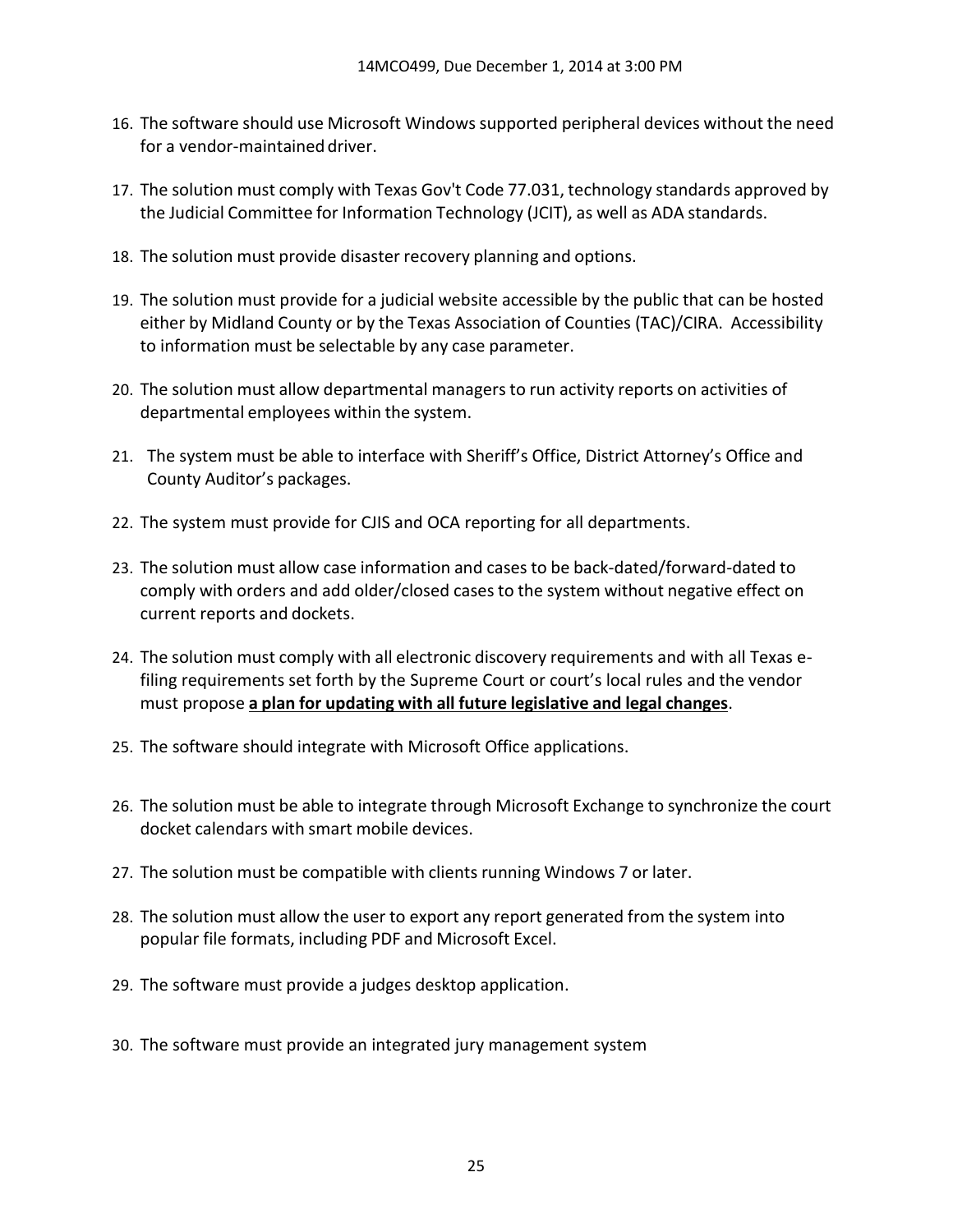### **COURTS, COORDINATORS AND PROSECUTORS REQUIREMENTS**

- 1. The solution must allow criminal and civil case creation for all courts.
- 2. The solution must allow an authorized user to create a criminal case as a result of either an onsite arrest, warrant issuance, court case filing, original matters, or in‐house investigations.
- 3. The solution must allow an authorized user to enter probable cause (PC) affidavits.
- 4. The solution must allow an authorized user to accept or reject the PC affidavit and also to accept or reject cases submitted electronically from law enforcement agencies and notify the submitting agency of the status.
- 5. The solution must create a unique and sequential control number for the case when the case is accepted.
- 6. The solution must allow association of evidence storage location (i.e., "box numbers") in each case file.
- 7. The solution must allow the user to produce a warrant.
- 8. The solution must allow ability to print mug shots on warrants.
- 9. The solution must require the user to identify the offender and list the charges when a warrant is created.
- 10. The solution must allow the user to verify the status of the offender (e.g., is the offender currently in jail) when creating the warrant.
- 11. The solution must allow the user to create a warrant whether or not the offender is currently in jail.
- 12. The solution must allow the user to deliver the warrant to a judge.
- 13. The solution must generate a unique identifier (warrant number) for the warrant upon authorization by a judge.
- 14. The solution must ensure that the warrant number contains a court identifier while still remaining sequential and unique.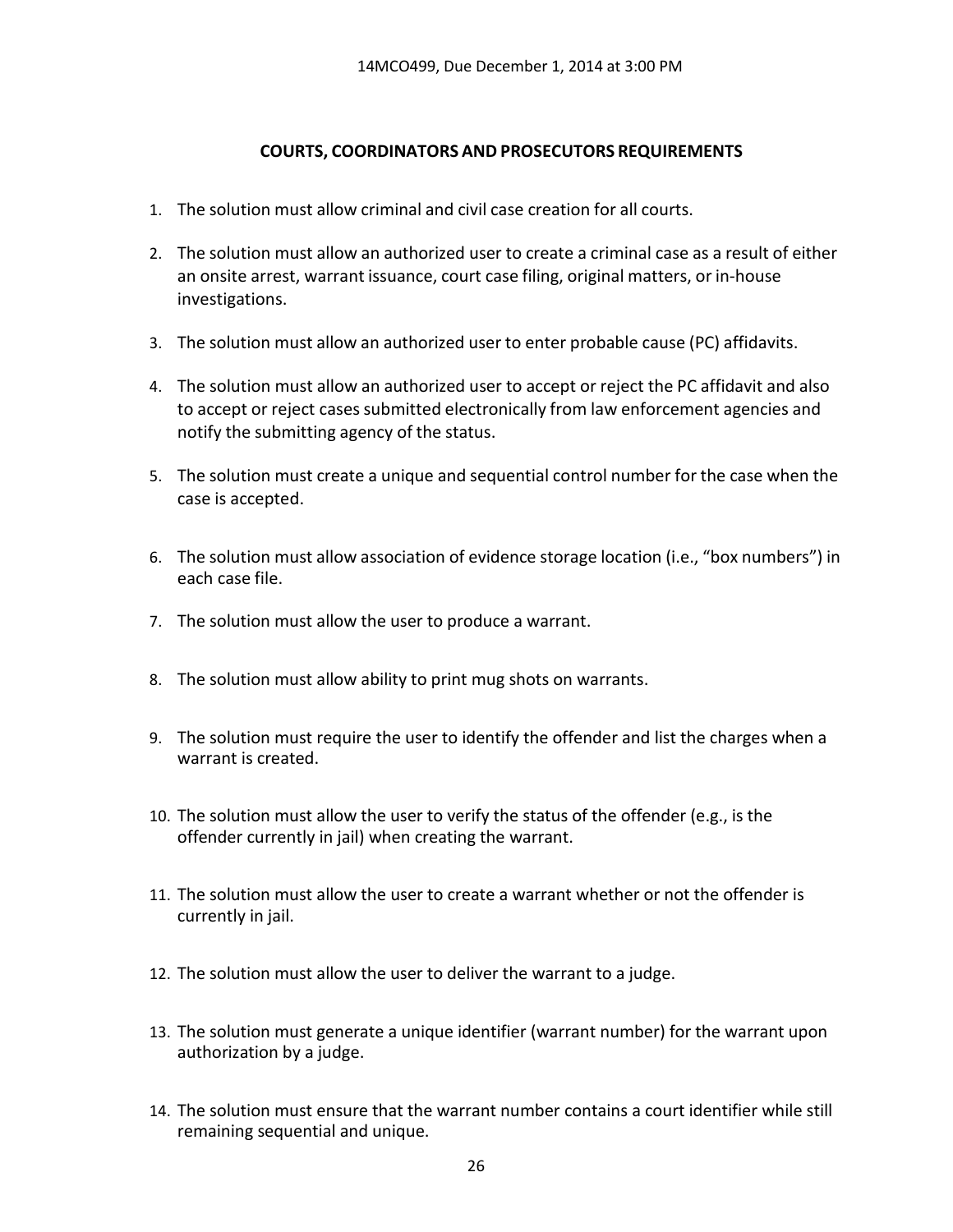- 15. The solution must ensure that cases created as the result of a warrant do not have court assignment until the warrant has been served.
- 16. The solution must allow, but not require, a judge to enter a bail level recommendation when issuing a warrant.
- 17. The solution must notify the user of an existing bail level recommendation during magistration.
- 18. The solution must notify the user of outstanding warrants (if any) during person lookup.
- 19. The solution must make warrant information available online to the public only after the warrant has been served.
- 20. The solution must indicate that the warrant has been issued indefinitely until the warrant is served or recalled.
- 21. The solution must provide electronic notification that a warrant need to be recalled as a result of statutes of limitation.
- 22. The solution must allow an authorized user to view PC Affidavits from other courts within the system.
- 23. The solution must provide an authorized user with the option to assign a lead charge and order (prioritize) the remaining charges, when there are multiple charges.
- 24. The solution must allow a user to view all related case, TRN/TRS, and charge history for a person.
- 25. The solution must allow an authorized user to reject, accept, change, add, lower, and/or raise charges during filing, prosecution, and trial. The solution must retain a history of all activities that change the charges.
- 26. The solution must allow an authorized user to add comments to charges, case records, defendant records, and victim records, and these comments must be visible only to users of the system.
- 27. The solution's reject codes must map to DPS reject codes.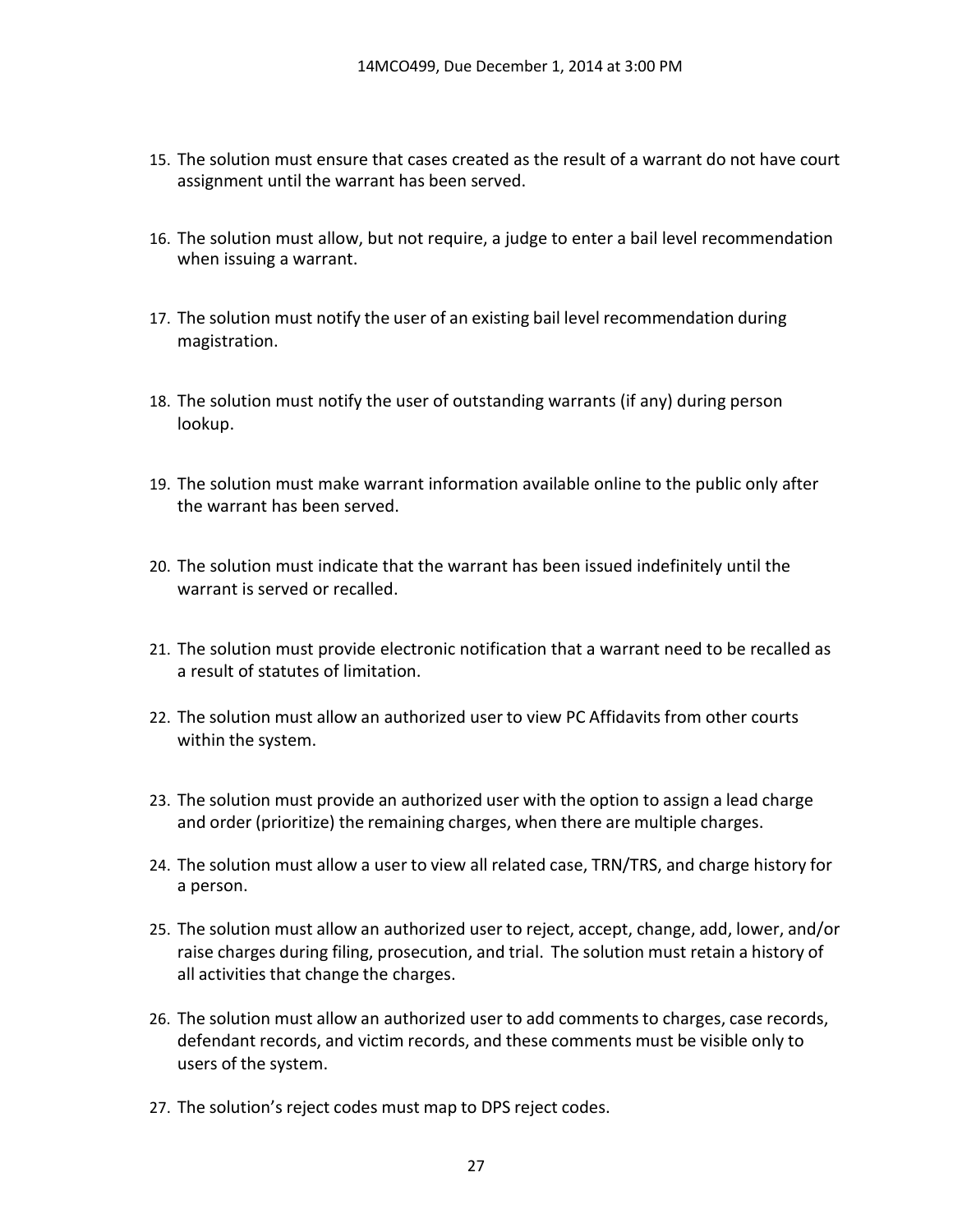- 28. As new DPS codes are added by the State, the solution must allow creation/import of new codes by users.
- 29. The solution must allow for a single arrest record to result in the control/TRN number being created by the Midland County Sheriff's Office's Archonix software to be used by the District Attorney's Office, to handle arrests in which a suspect committed a felony and misdemeanor at the same time. The office must be able to assign their own control number.
- 30. The solution must allow for separate cause numbers to be assigned for each charge or offense in criminal and traffic cases.
- 31. The solution must ensure that every criminal case has an associated CJIS code.
- 32. The solution must be capable of associating and tracking multiple offenses for each case.
- 33. The solution must ensure that every criminal and civil case has status codes and disposition codes, and allow the user to add/delete/modify those codes as needed.
- 34. The solution must have the ability to associate and track multiple prose paragraphs for each offense.
- 35. The solution must require the DPS/Midland County offense code to match the charge.
- 36. The solution must maintain the history of the original offense and supplemental offense reports as documented by LEA.
- 37. The solution must automatically prevent the identities of victims, witnesses, and minors from being accessible to the public.
- 38. The solution must provide victims of domestic violence and sexual assault with the option of being assigned pseudonyms rather than use their real names for public display or as an alternative to their actual identity.
- 39. The solution must allow supporting documents to be scanned or imported into the system and added to the case file. The solution must support, but not be limited to the following file types: PDF, JPG/JPEG, TIF/TIFF, and BMP.
- 40. The solution must allow video documents to be imported into the system and added to case file.

The solution must support, at a minimum, these file types: MP4, MOV, MPG, and AVI.

- 41. The solution must allow an authorized user to set grand jury hearings for criminal cases.
- 42. The solution must allow an authorized user to specify the cases to be included on the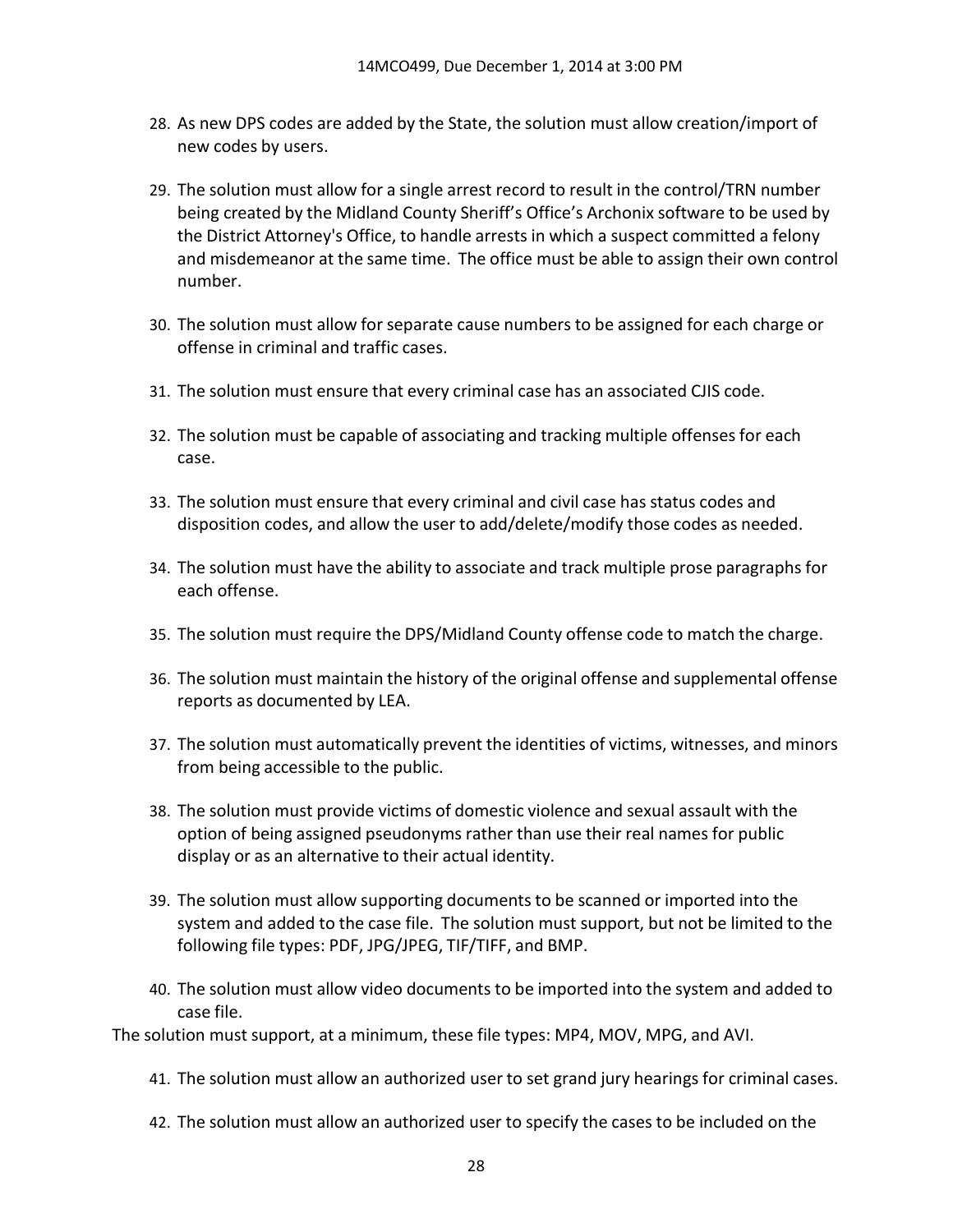grand jury docket.

- 43. The solution must allow a user to close the case as "no billed" if the grand jury decides not to proceed with the case.
- 44. The solution must allow a user to update the case's status to indicate the indictment if the grand jury elects to proceed with the case and update the system with the court assignment.
- 45. The solution must allow for new action to be added to an existing criminal case by the District/County Clerk's or District Attorney's offices through court case filings.
- 46. The solution must be able to run a docket list for plea negotiations, pre‐trials and plea dockets.
- 47. The solution must allow for item-by-item selection/"tagging" of visibility for case items for access by defense attorneys, parties in a suit, users, departments, the general public, and other groups. This includes individual items that may have been imported/added to the case (i.e., electronic documents, media files, etc.).
- 48. The solution must include victim information on criminal cases.
- 49. The solution must include a method for publishing case events for VINE (Victim Instant Notification Everywhere).
- 50. The solution must provide a means to maintain and process "Original Matters" that could lead to sealed indictments. These cases must be maintained in a separate database with separate user controls from other application modules.
- 51. The solution must provide an authorized user a means to "export" entire case files for electronic delivery to third‐ parties. When exporting cases, the authorized user must be able to select individual items of each case to prevent export of non‐discoverable items. The solution must maintain an audit trail of all exports performed.
- 52. The solution must provide a sequential, searchable unique number for all orders.
- 53. The solution must provide a means of "tagging" evidence in a case to show storage location (i.e., box/shelf/roomnumbers).
- 54. The solution must provide the ability to maintain separate dockets (i.e., intake, criminal, original matters, etc.).
- 55. The solution must provide the ability to link co-defendants.
- 56. The solution must contain two independent criminal case management system databases as well as two independent civil case management databases (one each for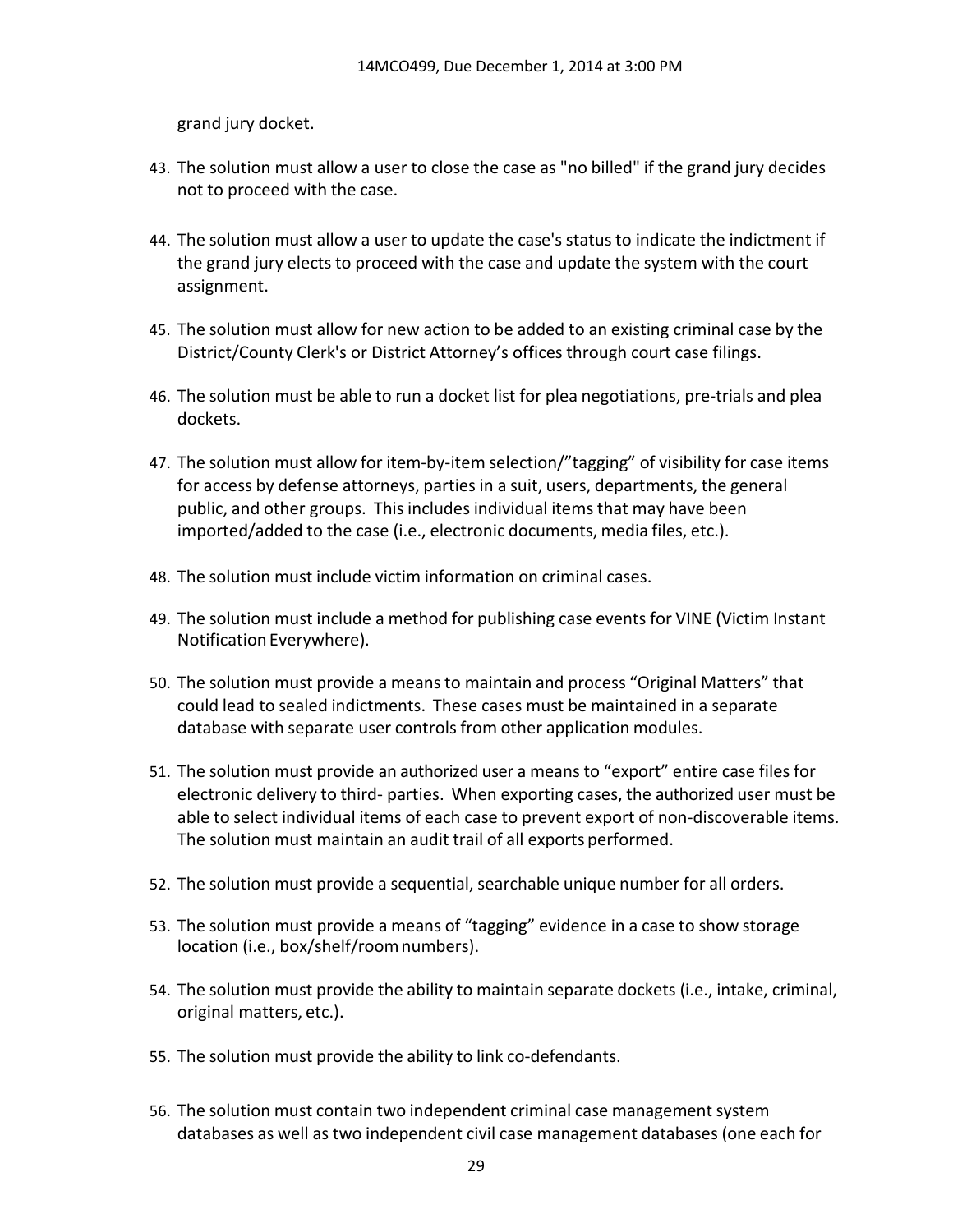bond forfeiture and asset forfeiture) for the District Attorney's office.

- 57. The solution must allow an authorized user to add additional counts to each charge as needed. Each additional count should include data fields for TRN/TRS, disposition, etc.
- 58. The solution must provide fields for defendant statistical information (i.e., race, sex, age, etc.).
- 59. The solution must provide fields for charge/offense statistical information (i.e., degree of offense, victim/no victim, and miscellaneousfieldssuch as "enhanced", "double enhanced", "aggravated", "drug‐free zone", "attempted", etc.).
- 60. The solution must provide fields to represent the "plea offer" and produce a plea offer document within the criminal case.
- 61. The solution must provide fields to represent if an "information" has occurred within the criminal case, and allow the prosecutor/user to assign a court to the cause number.
- 62. The solution must prepare a "Statement of Facts" and allow the user to electronically submit the document to the District/County Clerk which includes the complete incident report, victim impact statement, and cover sheet.
- 63. The solution must provide a field in criminal cases to reflect if a Victim Impact Statement has been received and the date of receipt.
- 64. The solution must notify the user upon accepting/entering a new intake case if the defendant currently has any other pending "Active" cases or is currently on probation.
- 65. The solution must reflect the case as "Active" if there is no disposition entered on the original charge and/or if there is a pending Motion.
- 66. The solution must provide the option to send all or parts of the case electronically, by digital copy, or by hard copy/printout.
- 67. The solution must allow the user to transfer the entire electronic case to another cause number and/or court (i.e., when the case has been transferred to another court or has been refilled into another cause number).
- 68. The solution must produce judgments that are in compliance with State requirements and defined business rules.
- 69. The solution must allow defense attorneys web‐based, read‐only access to selected cases and selected details of cases.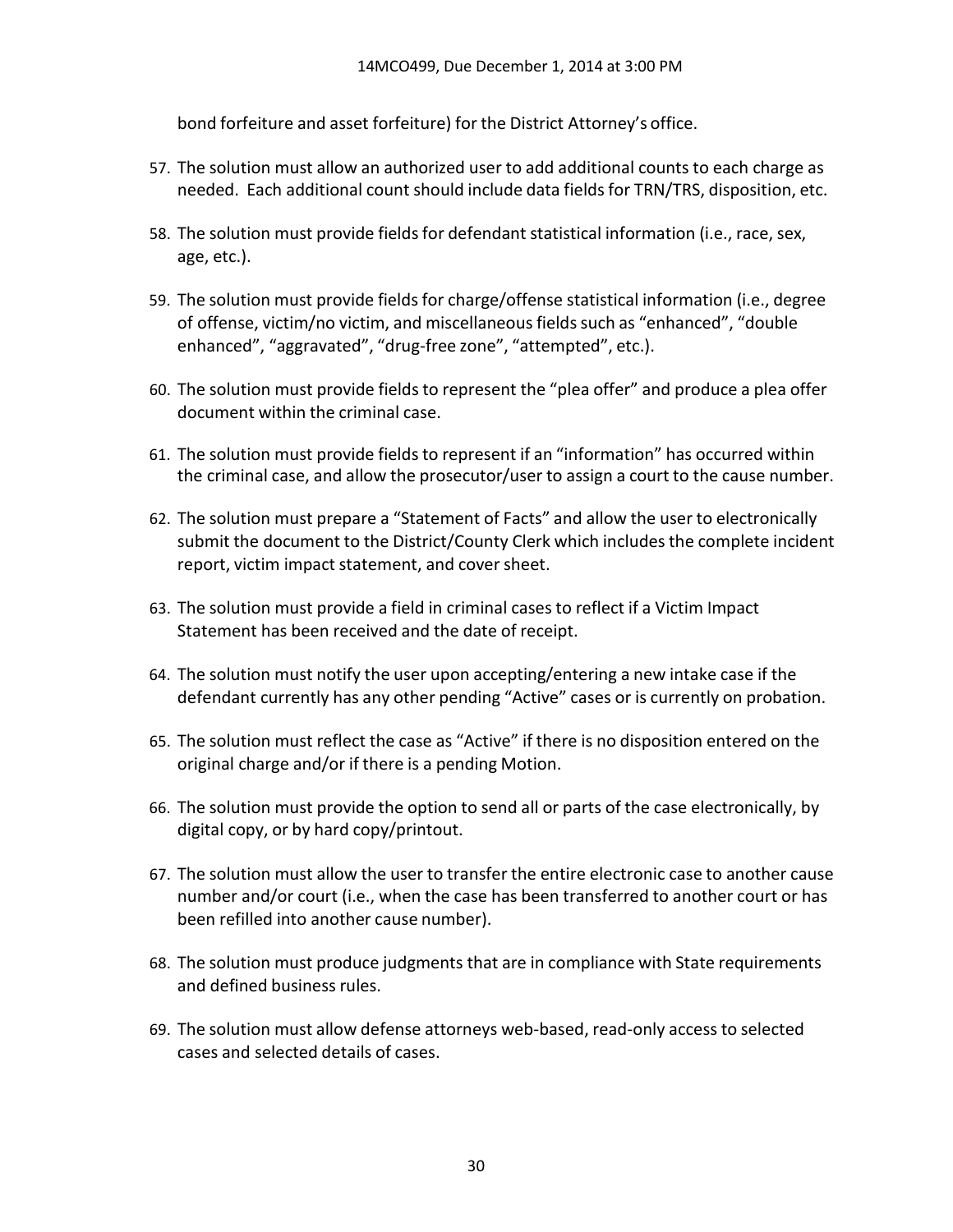- 70. The solution must allow an authorized user to "flag" a criminal case where any of the below events have occurred, including fields to reflect date and status:
	- a. Pre-Trial Diversion
	- b. Juvenile being certified as an adult
	- c. Lab report received
	- d. Bond forfeiture filing
- 71. The solution must produce subpoenas for criminal cases.
- 72. The solution must allow an authorized user to "flag" and/or have an identifier that a case is "Grand Jury Ready" and have additional fields/status codes to indicate that the case is formally going to be placed on the Grand Jury docket with coordinating date.
- 73. The solution must allow an authorized user to generate a report/docket listing of the cases which are placed on the weekly Grand Jury docket.
- 74. The solution must ensure that the District Clerk system notifies the DA system once a complaint has been assigned to a specific court after the Grand Jury returns a disposition.
- 75. The solution must provide data fields for specific bond details in a criminal case (i.e., surety license number, surety, bond number, bond amount, bond date, etc.).
- 76. The solution must provide data fields for specific disposition details (i.e., type of disposition, result/reason, sentenced to, restitution, and punishment range).
- 77. The solution must allow the user to electronically submit digitally signed indictments and Notices of No Bills to the District/County Clerk for court assignment or dismissal.
- 78. The solution must include automatic retrievals of CJIS return file(s) and distribution of errors to the appropriate user.
- 79. The solution must ensure the prosecutor section is initially populated from the Jail Management System and/or from the CCH/CJIS/EDR Return File.
- 80. The solution must ensure the court section is initially populated from the prosecutor's action(s) and/or from the CCH/CJIS/EDR Return File.
- 81. The solution must allow the user to intercept a CJIS transmission for modifications before the end of the business day and before final posting.
- 82. The solution must use the CJIS/DPS dictated codes.
- 83. The solution must allow for the printing of documents from the system and to allow for placement of watermark or stamp verbiage (i.e., "Certified Copy").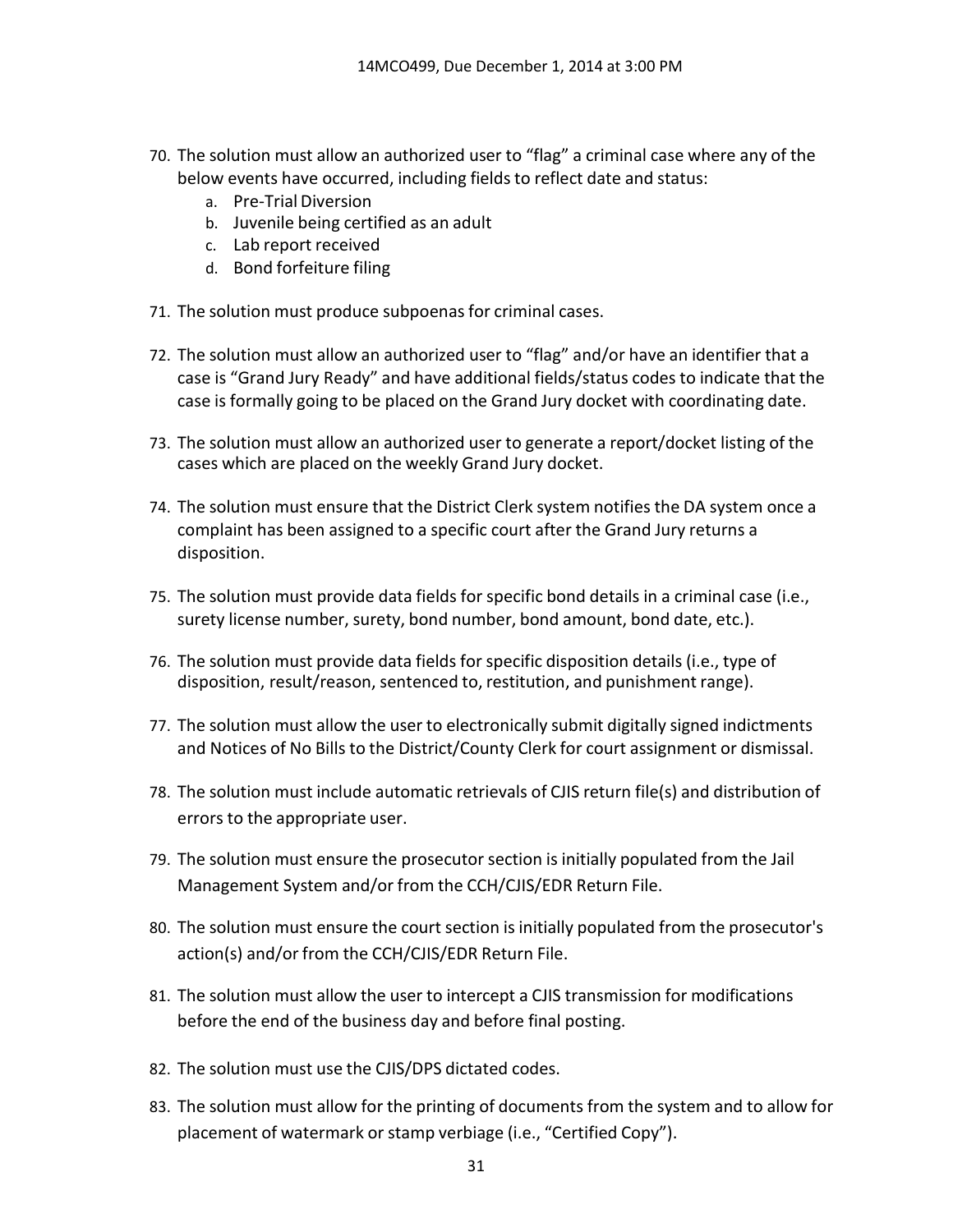### **CLASS C MISDEMEANORS (JP COURTS)**

- 1. The solution must be able to track citations.
- 2. The solution must be able to associate a jailing with a citation when a citation arrest occurs.
- 3. The solution must automate criminal case creation from an existing citation when the citation is contested or unpaid (resulting in a docket number).
- 4. The solution must require a PC Affidavit to be associated with any citation that resulted in an arrest.
- 5. The solution must allow a user to import citation data from an electronic ticket writer.
- 6. The solution must automatically calculate the age of citations and flag those that have aged beyond a preset age.
- 7. The solution must not allow a judgment or deferral without a citation or a case being filed.
- 8. The solution must allow a user to create/update a person's record to document that the person has made an attempt(s) to fulfill his/her legal obligation of appearing before the court (in instances where a citation was given to the person, but not delivered to the court, by law enforcement in a timely manner.)
- 9. The solution must provide integrated reporting to outside agencies and collections programs such as OCA reporting, Omni Base, Texas DPS electronic ticket acceptance and Scofflaw program.
- 10. When DL suspension disposition and suspension start date is entered, system should auto-calculate suspension ending date (i.e., deferred, DSC, AA, or TA dispositions).
- 11. The solution must be able to generate a statement of costs when a judgment is rendered.
- 12. The solution must be able to track inquest activities including generation of receipts, scanning of documents, and providing digital storage of permanent records.
- 13. The solution must provide for recall of warrants direct to jail/SO vs. faxing.
- 14. The solution must be able to retrieve data for time served and jail payments.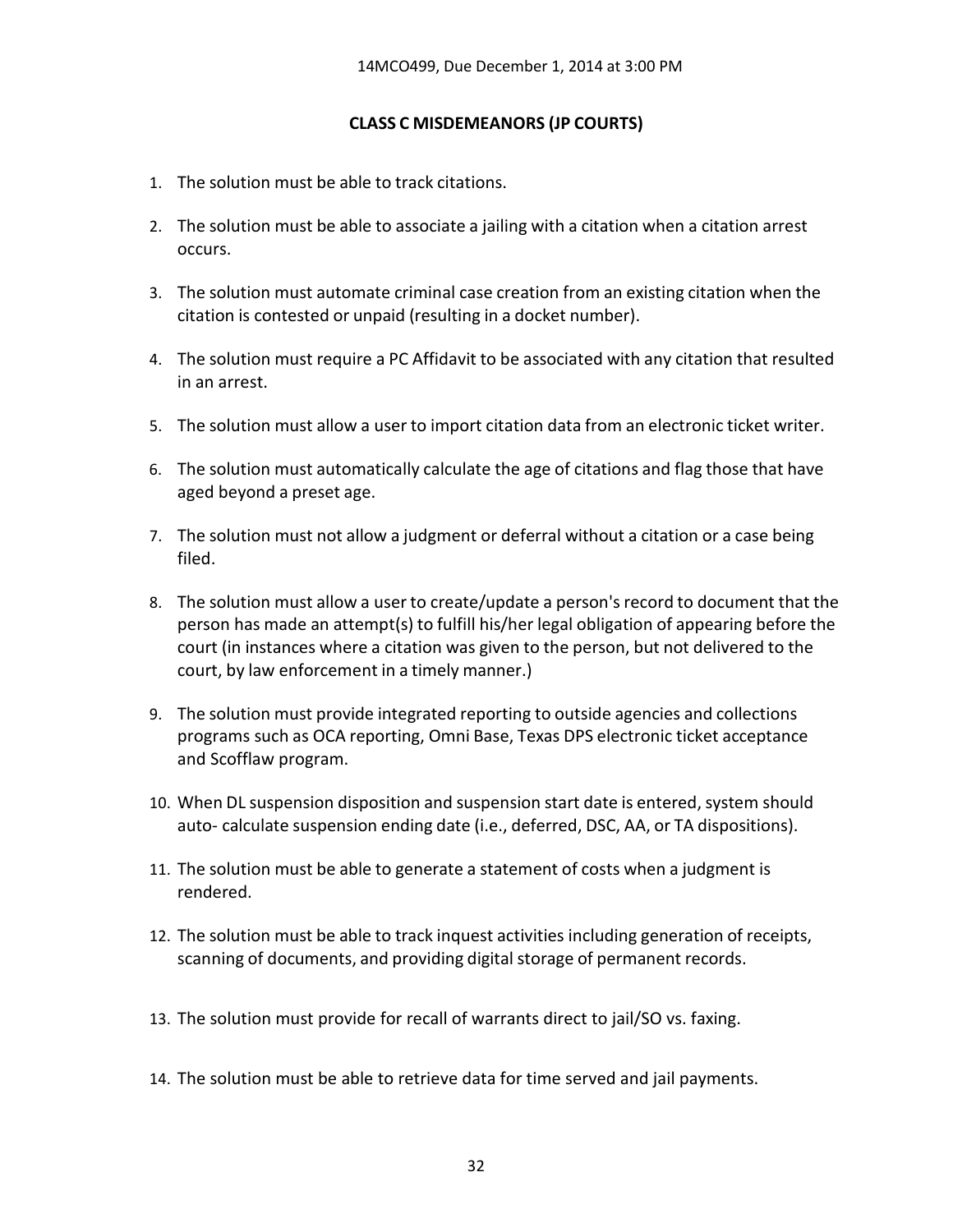15. The solution must provide a warrant process for JUV application.

### **CONTACT WITH THE COURT – JP CASES**

- 1. The solution must maintain court contact deadlines associated with citations.
- 2. The solution must provide automatic notifications to a designated user(s) when a person has not made contact with the court before the expiration of the court contact deadlines.
- 3. The solution must allow the user to generate a warning letter for each person who has not made contact with the court before the expiration of the initial court contact deadline. The warning letter will inform the person that he/she has a specified period of time to appear in court (grace period) along with additional fines or else a warrant will be issued.
- 4. The solution must allow a user to add additional fees to a person's case after the warning letter has been issued.
- 5. The solution must provide automatic notifications to the user when a person has not appeared in court before the expiration of the grace period deadline.
- 6. The solution must allow a user to add additional fees to a person's case after the warrant is issued.
- 7. The solution must allow a user to enter the following pleas on a person's behalf for Class C misdemeanors: guilty, nolo contendere, or not guilty. The solution must create a notice of setting if the user enters a plea of not guilty.
- 8. The solution must allow a user to change the plea, dismiss the case, enter a plea agreement, or proceed with a hearing.
- 9. The solution must allow a user to select either a jury trial or a bench hearing before the judge, on a party's behalf.
- 10. The solution must track a final verdict issued by a judge or jury.
- 11. The solution must allow criminal cases to be related to other criminal or civil cases.

#### **FEES, FINES, AND PAYMENT**

- 1. The solution must maintain fees associated with the case if the person isfound guilty.
- 2. The solution must allow a user to setup a payment plan for a person's court fees and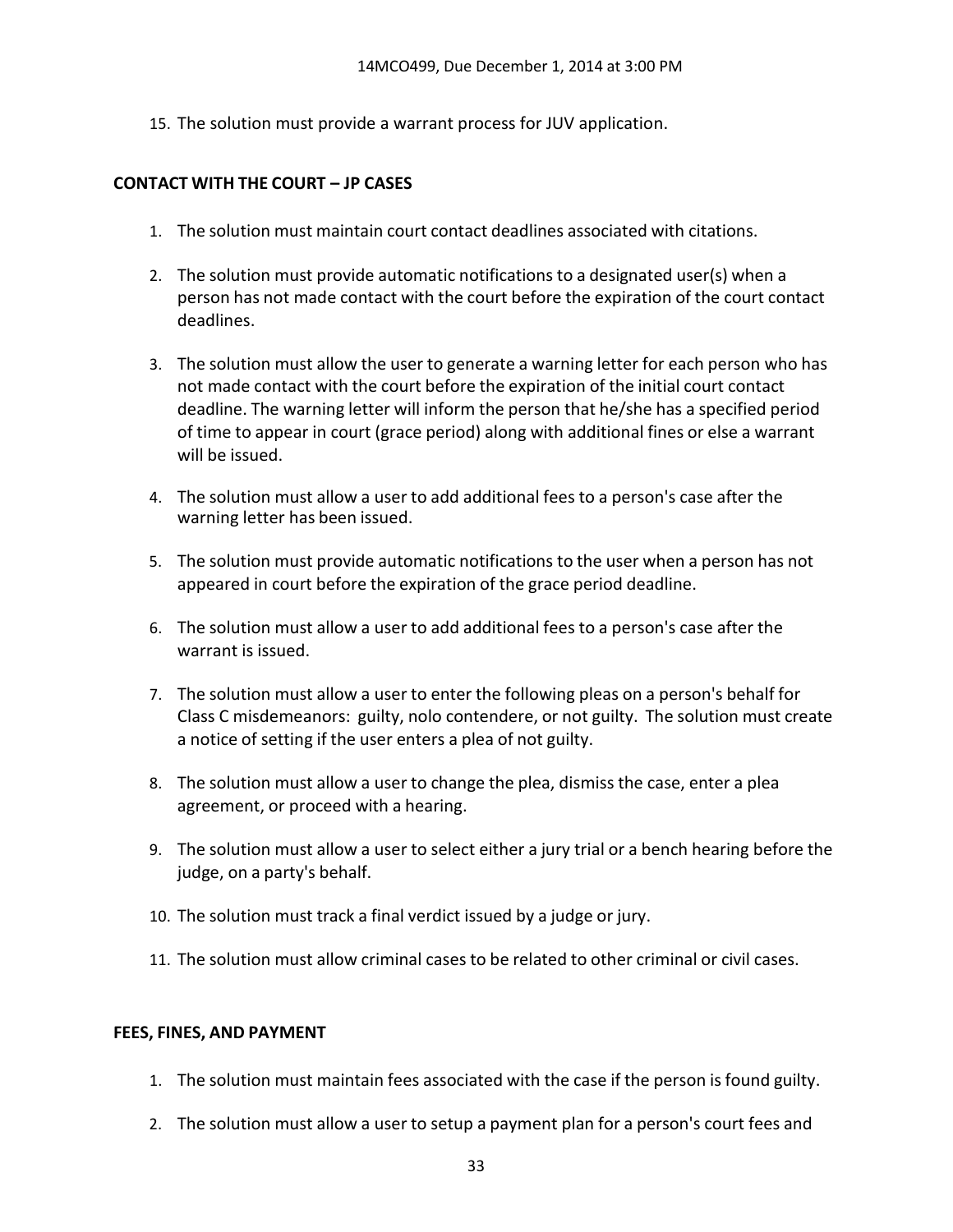fines associated with the case when the person is either found guilty or makes a plea of guilty or nolo contendere.

- 3. The solution must maintain deadlines for paying fees and fines when the person is either found guilty or makes a plea of guilty or nolo contendere.
- 4. The solution must provide automatic notifications to a designated user(s) when a person has not submitted the required payment before the expiration of payment deadlines.
- 5. The solution must allow the user to generate a warning letter for each person who has not submitted the required payment before the expiration of payment deadlines. Generation/printing of warning letters should be automatic.
- 6. The solution must allow a user to generate a past due notice for a party when the payment deadline has expired.
- 7. The solution must allow a user to add additional fees to a person's case after the warrant is issued.
- 8. The solution must provide automatic notifications to the user when a person has not submitted the required payment before the expiration of the grace period.
- 9. The solution must allow a user to issue a warrant for a person's arrest when the person has no submitted the required payment before the expiration of the grace period deadline.
- 10. The solution must allow a user to generate a receipt when a payment is made.
- 11. The solution must notify a user, when a partial payment is made towards an outstanding warrant, reminding the user to recall the warrant and generate the necessary documents to have a new warrant authorized by a judge.
- 12. The solution must record the payment method, payment amount and payment date.
- 13. The solution must allow a user to generate a County designed and approved numbered and itemized receipt when a payment is made and generate a receipt. The receipt must indicate the payment date, payment amount, payment method, person making the payment, and user who accepted the payment, with the ability to void receipts noting the clerk processing it.
- 14. The solution must allow the party to make payment by credit or debit card.
- 15. The solution must allow the party to make payments via the internet.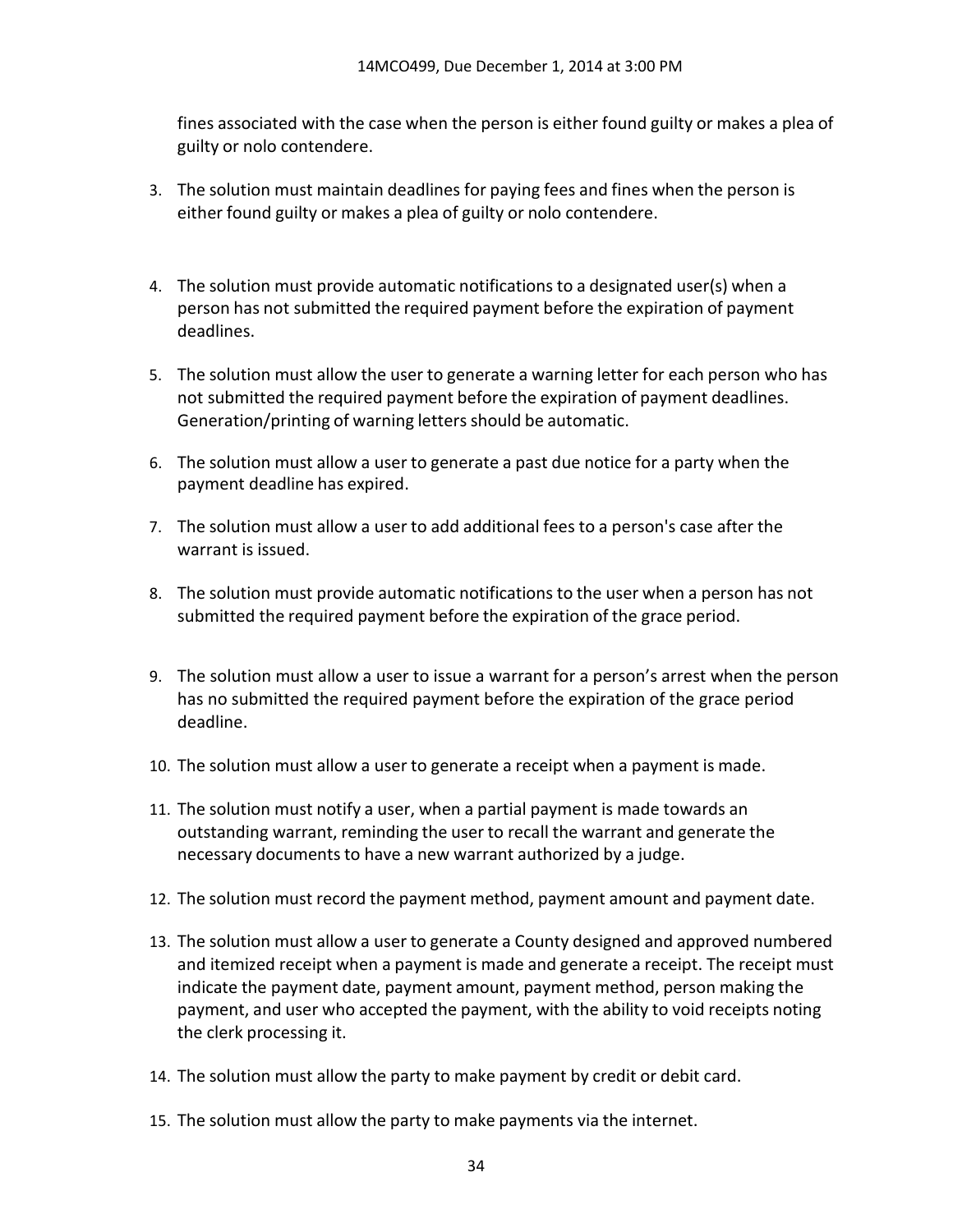- 16. The solution must allow voiding/reversing transactions and provide an audit trail of such activities.
- 17. The solution must allow for allocating payments across multiple GL accounts.

### **ADDITIONAL COURT REQUIREMENTS**

- 1. The solution must allow the user to assign additional requirements to a person as a result of a finding of guilty or a plea of guilty or nolo contendere; depending on the charge. Additional requirements may include, but are not limited to defensive driving, alcohol awareness, MIP classes, and community service.
- 2. The solution must allow the user to scan any proof of completion for the court requirement(s) into the system and associate the scanned images with the case.
- 3. The solution must maintain deadlines for the completion of any court requirements.
- 4. The solution must provide automatic notifications to the user when a person has not completed a court requirement before the expiration of the deadline.
- 5. The solution must allow a user to add additional fees to a person's case after the warrant is issued.
- 6. The solution must allow a user to document an offender's failure to fulfill court ordered requirements

## **CASEASSIGNMENT - CRIMINAL**

- 1. The solution must notify the clerk when a case has been sent from the District Attorneys' offices.
- 2. The solution must link case type categories to OCA standards for state reporting purposes.
- 3. The solution must allow a user to review a case (and all associated documents) electronically.
- 4. The solution must support electronic court case filing (i.e., directly from attorneys' offices, prosecutors' offices, other courts) of pleadings and other documents. The solution must be able to link electronic court case filings with register of actions and update other aspects of the case record as appropriate.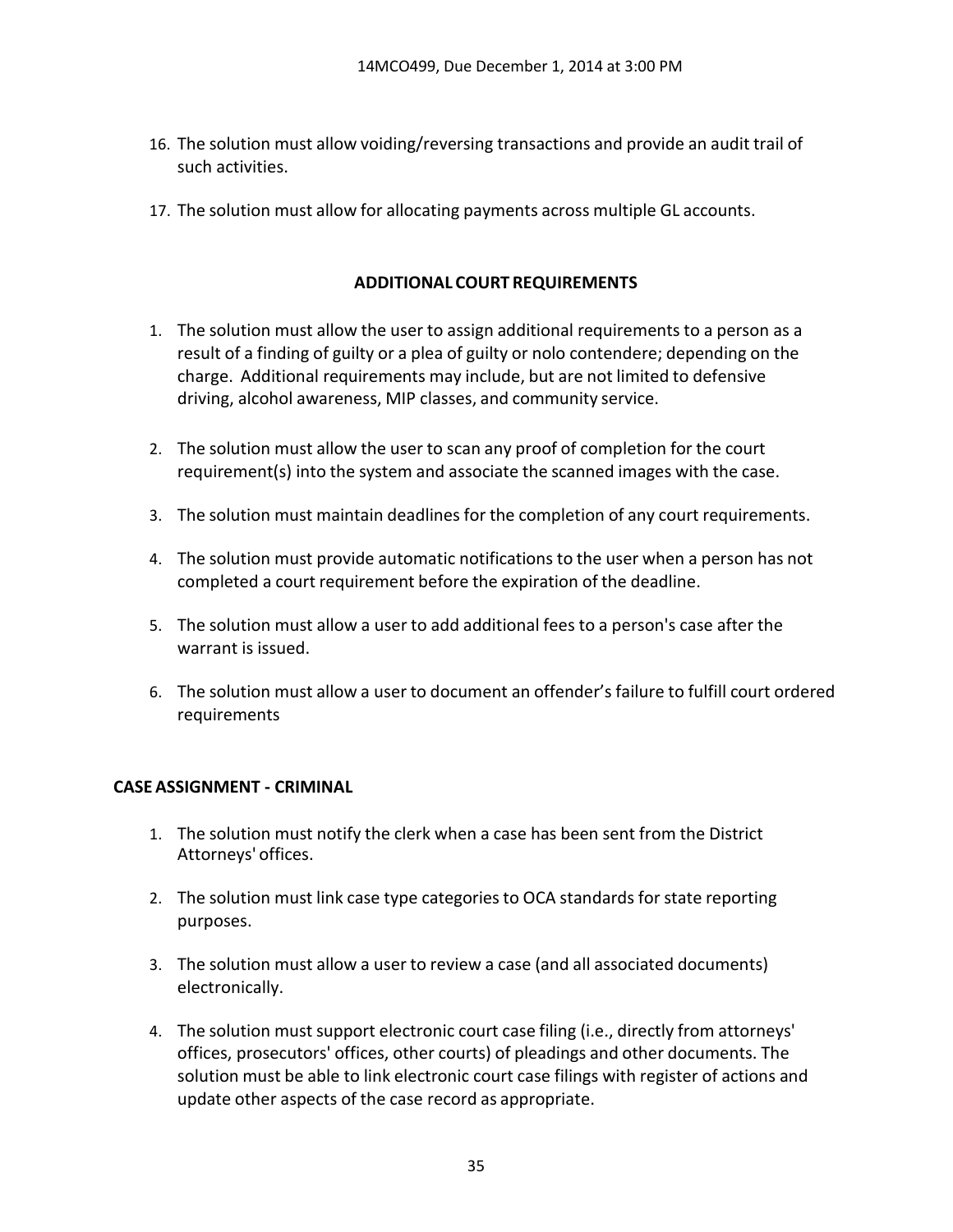- 5. The solution must allow a user to track court availability (such as "available" or "not available") for each court.
- 6. The solution must be able to assign a case to a court directly, randomly or through round‐robin methods.
- 7. The solution must take case level and case type into consideration when assigning a case to a court (i.e., Class A/B/C misdemeanors or felonies).
- 8. The solution must take current court availability and court case load into consideration when assigning the case to a court.
- 9. The solution must automate the assignment of related cases, including supervision cases, to the same court based on common case criteria (i.e., multiple complaints regarding same person, multiple cases involving common issues, related case parties).
- 10. The solution must generate a unique cause number when a case is assigned to a court.
- 11. The solution must generate cause numbers (i.e., intake numbers) that are sequential and unique across all courts.
- 12. The solution must allow a user to manually override the electronic assignment to a court.
- 13. The solution must require the user to enter a reason, when overriding an automatic court assignment.
- 14. The solution must maintain an audit trail to document manual overrides of court assignments.
- 15. The solution must allow a user to accept a case or transfer it to another court.
- 16. The solution must require the user to document the reason for transferring a case to another court.
- 17. The solution must allow a user to either accept or reject a transferred case.
- 18. The solution must notify the District Attorney when the District/County Clerk has assigned a court to new indictments and when case transfers have occurred.
- 19. The solution must allow for the capability to track files as they are checked in and out of the Clerk's office.
- 20. The solution must allow for multiple fields on the docket sheet to allow entry for the style of case (including multiple plaintiffs/defendants/respondents/attorneys), offense/cause of action, offense date/date of filing, etc.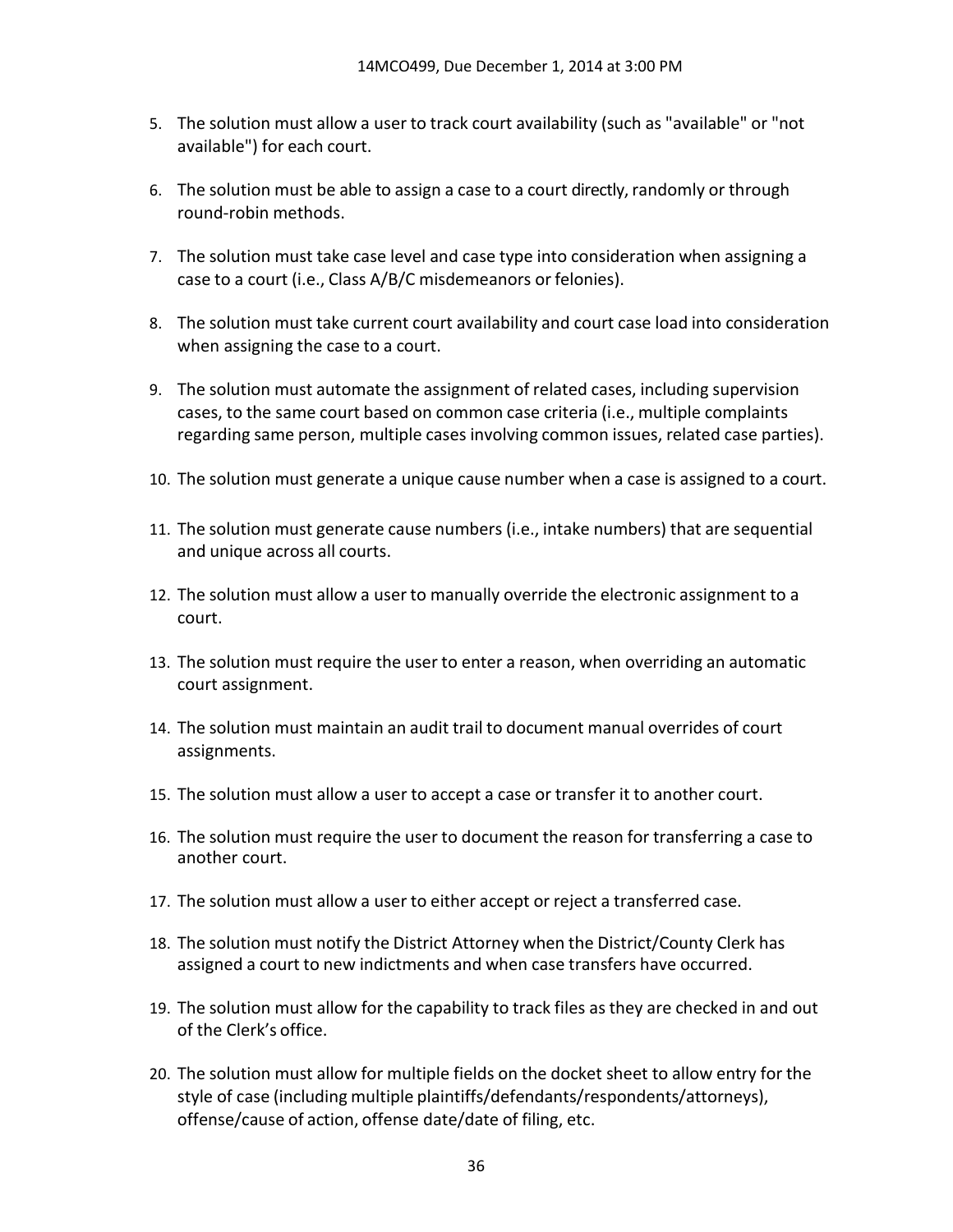### **PRINTING CASES**

- 1. The solution must automate printing bar codes that contain the cause number and assigned court identifier, when choosing to print and deliver the case manually.
- 2. The solution must automate printing a docket sheet for the case, when choosing to print and deliver the case manually.
- 3. The solution must produce an email notification that also contains the cause number, in barcode format, to be sent to pre‐defined members of the court, when choosing to send the case to the court electronically.
- 4. The solution must allow a user to override or add additional recipients to the email notification list when sending the case to the court electronically.

## **DOCUMENTATTACHMENTS**

- 1. The solution must allow a user to scan documents directly into the system and associate those documents with a case.
- 2. The solution must allow a user to import electronic documents in formats such as PDF, JPG/JPEG, TIF, BMP, Microsoft Office, MP4, MOV, MPG, and AVI directly into the system and associate those documents with a case.

## **ADMINISTERINGCOURT PERSONNEL**

- 1. The solution must allow for judges and court personnel to be replaced without affecting historical records.
- 2. The solution must permit an authorized user to add or modify courts and court information.
- 3. The solution must maintain rules governing events associated with case age.
- 4. The solution must calculate the age of a case and automatically generate notifications and reports, based on that age.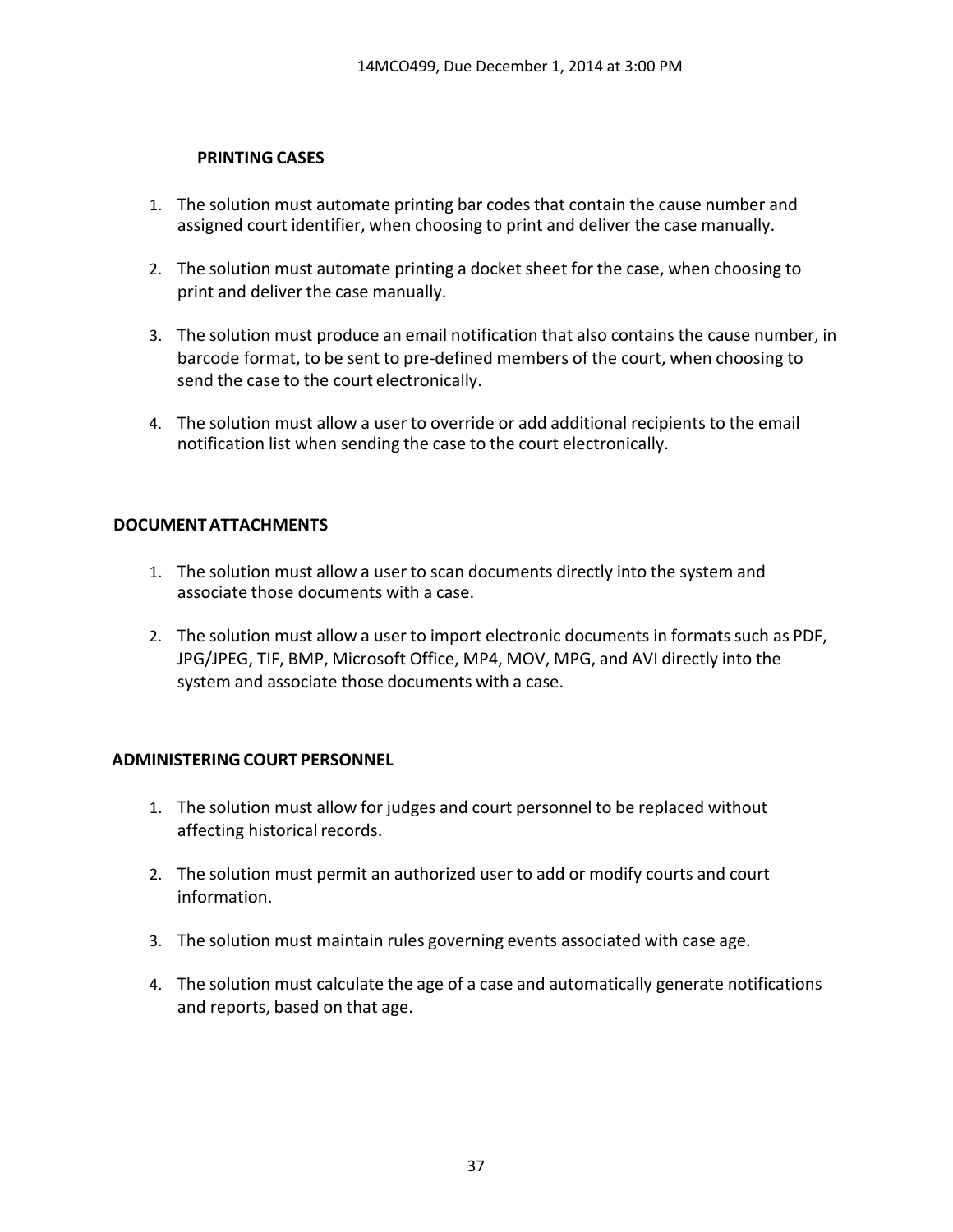#### **HEARINGS AND MOTIONS**

- 1. The solution must provide a dictionary of hearing types and their definitions.
- 2. The solution must provide a dictionary of motions(with definitions and rules).
- 3. The solution must be capable of associating multiple hearings to a case.
- 4. The solution must allow a user to update and/or modify hearing types.
- 5. The solution must allow an authorized user to view the entire history of a case, including all hearings associated with the case.
- 6. The solution must provide fields for each criminal case to reflect if a motion has been filed with date and its disposition with date.

### **CALENDARING**

- 1. The solution must provide a calendar that will show existing scheduled events and court availability enabling a user to set hearing dates for their respective courts.
- 2. The solution must apply rules to each hearing type when a user schedules a hearing (i.e., minimum and maximum number of days allowed when setting a hearing type).
- 3. The solution must provide an informational notification, when a user attempts to set a hearing date outside of the acceptable time range for a hearing.
- 4. The solution must allow a user to edit event information pertaining to their court on the calendar.
- 5. The solution must allow for view-only access to calendars for other courts, departments, groups, and/or users.
- 6. The solution must provide the capability to docket events or documents for which a case does not yet exist; create temporary case number and permit all entries to be transferred to permanent case record and case number upon establishment of the official case.
- 7. The solution must allow non‐court related activity (i.e., maintenance) to be scheduled for a courtroom or personnel (i.e., vacation or training).
- 8. The solution must interface with the County's current Microsoft Exchange server to provide a single source of information on scheduling county‐wide.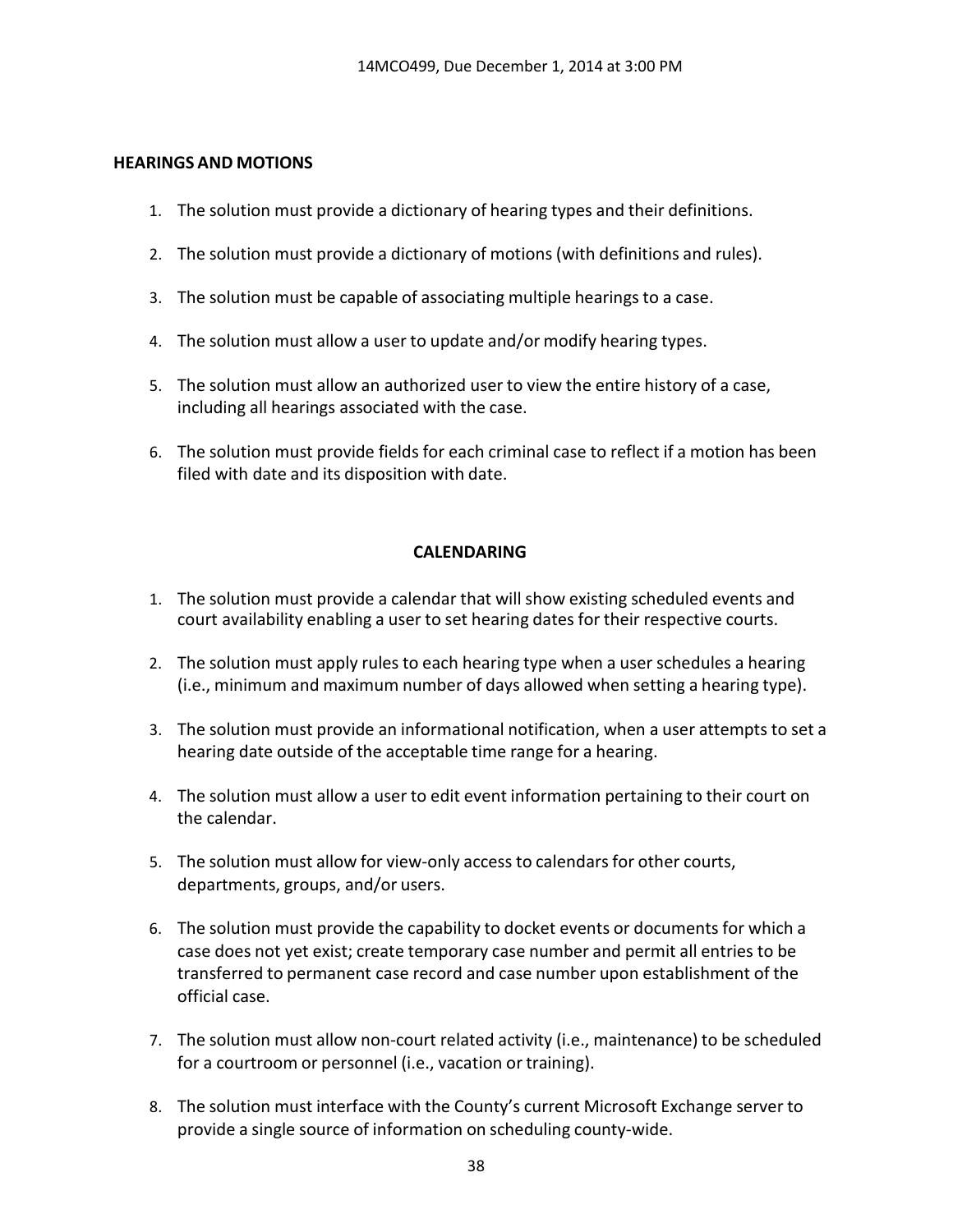- 9. The solution must permit the calendar to display event information for all of the courts (although access may be limited via user access rights).
- 10. The solution must allow the court calendar to display attorney schedules (such as vacation days and date conflicts.)
- 11. The solution must display schedule conflicts on the calendar and allow the user to adjust the schedule or override scheduling conflicts when appropriate (to allow for multiple hearings on the same date or concurrent scheduling of cases).
- 12. The solution must allow a user to enter schedule conflicts for any party to the hearing (such as witnesses, victims, and law enforcement.)
- 13. The solution must allow a user to reset a hearing date, and must allow the user to enter a reason when resetting a hearing date.
- 14. The solution must maintain an audit trail to document resets of hearing dates.
- 15. The solution must prompt the user (court coordinator) to re‐print the hearing notices, when the hearing is reset.
- 16. The solution must indicate on the hearing notice that it has been reset (when the hearing notice is generated as the result of a reset).
- 17. The solution must permit a user to manipulate the calendar view to display a single day, a week or month(s).
- 18. The solution must allow a user to manipulate the calendar to overlay and view multiple calendars in a single view.
- 19. The solution must allow a user to change a court's location from the default location when scheduling a hearing.
- 20. The solution must provide notification to attorneys and self-represented parties when a Court has scheduled any event.
- 21. The solution must provide reminders to court personnel for action when a judge takes a matter under advisement.

#### **HEARING NOTICES**

1. The solution must provide an override prompt to the user (court coordinator) to print hearing notices, once the hearing is set.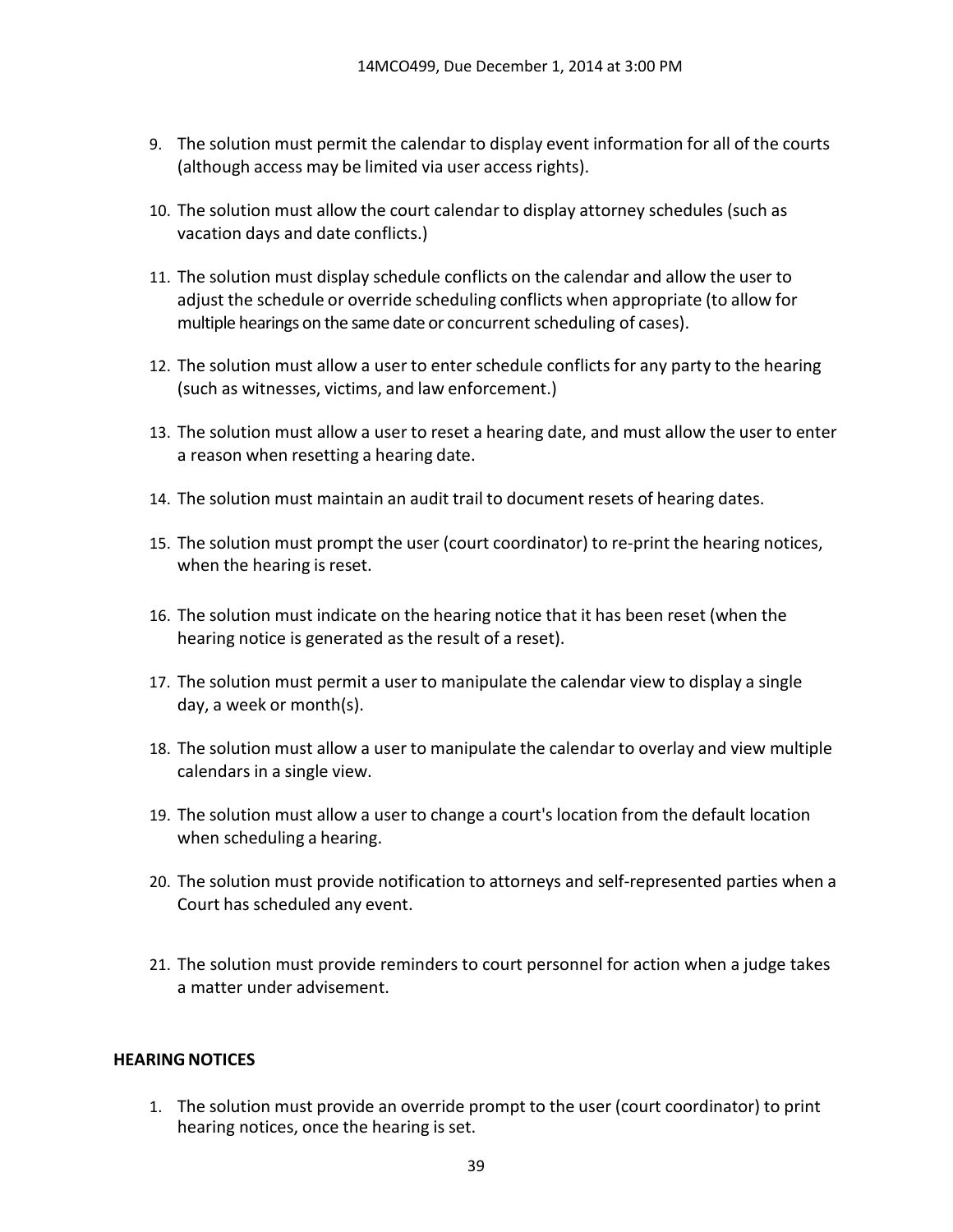- 2. The solution must allow, but not require, a user to print hearing notices immediately upon setting a hearing. The solution must allow a user to print hearing notices at a later time.
- 3. The solution must allow hearing noticesto be generated from pre‐defined templates.
- 4. The solution must allow the hearing notice template to pull data from tables within the system to populate template fields such as cause numbers, attorney name, attorney address, defendant name, defendant address, bondsman, bondsman address.
- 5. The solution must allow multiple attorneys and multiple bondsmen to be printed onto the hearing notice, when they exist.
- 6. The solution must allow a user to add additional cause numbersto hearing notices.
- 7. The solution must allow a user to preview and modify the hearing notice prior to printing.

### **SPECIALNOTIFICATIONS**

- 1. The solution must alert the user when a party to the case has a status within the system that the user should be aware of (i.e., criminal charges, currently in jail, restraining orders, attorney conflict of interest, attorney suspended).
- 2. The solution must provide the court with notifications of special needs (i.e., interpreter, additional security) when scheduling.
- 3. The solution must allow a user (court coordinator) to print a docket sheet.
- 4. The solution must allow the user to add comments to the docket before and after the hearing.
- 5. The solution must notify a user if any party to the hearing has a scheduling conflict when attempting to set the hearing.
- 6. The solution must record the new jurisdiction (court) information with an audit trail of date, time, and person who entered the information, when a case is transferred within the County.
- 7. The solution must provide a method to electronically transfer the case data and all attachments to the new jurisdiction.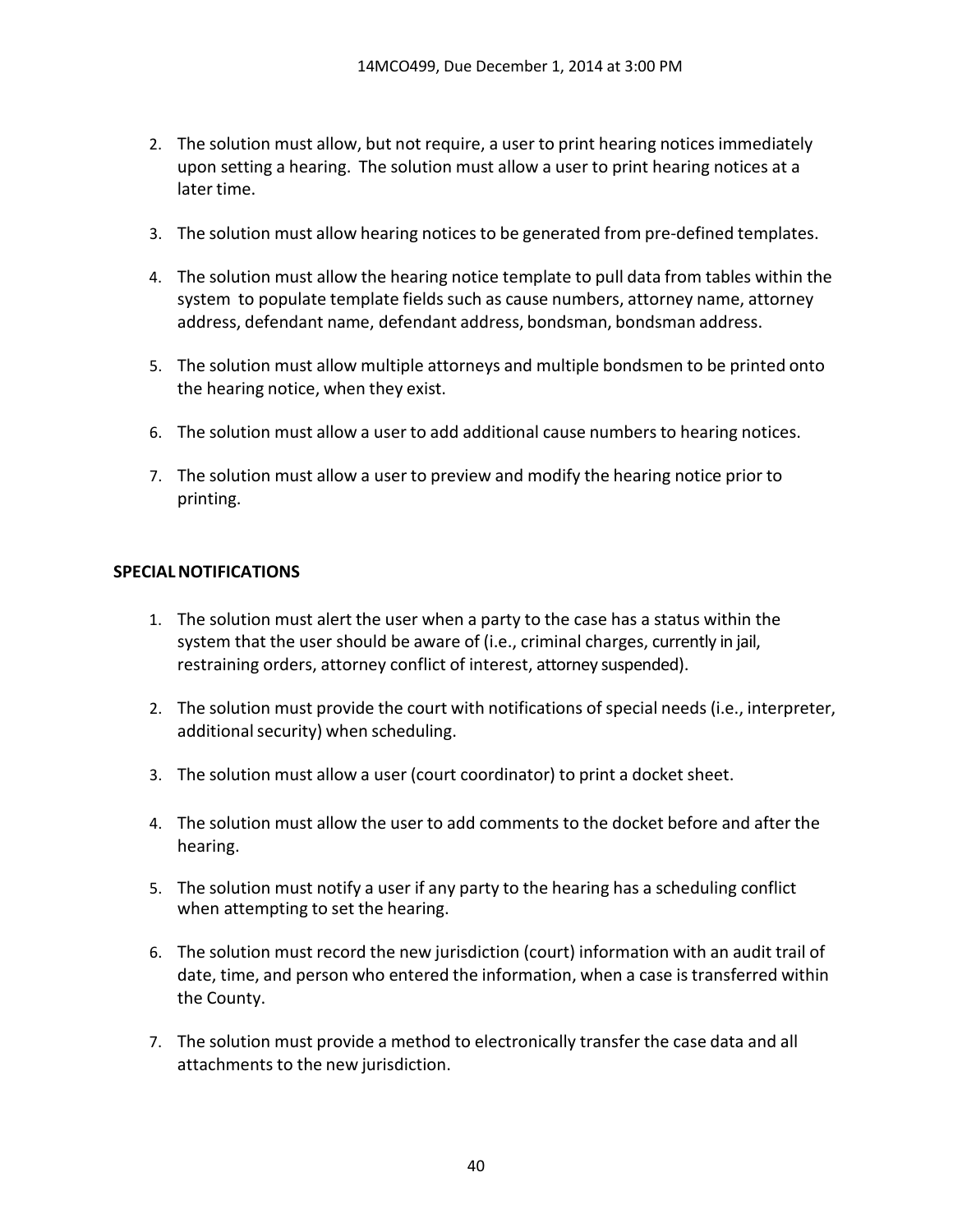#### **JAIL TRANSFER REQUESTS**

- 1. The solution must allow users (such as court coordinators, bailiffs, jailers and judges) to generate docket reports indicating those incarcerated parties scheduled for court.
- 2. The solution must enable users to electronically transmit a jail transfer request to the Sheriff's Office prior to the hearing.
- 3. The solution must provide automatic notifications to the Sheriff's Office of the jail transfer request.
- 4. The solution must allow users to confirm that the jail transfer request has been received by the Sheriff's Office.

### **ATTORNEYASSIGNMENT**

- 1. The solution must allow a user to assign a prosecuting attorney to a Court.
- 2. The solution must provide and maintain an attorney pool to randomly assign a defense attorney to a case.
- 3. The solution must allow the court to override random assignment and appoint a specific attorney to a case.
- 4. The solution must associate qualifications, restrictions, and exclusionsto defense attorneys who are added to the attorney pool – and allow the use of those criteria when making attorney assignments.
- 5. The solution must maintain defense attorneys' calendar availability.
- 6. The solution must automate the assignment of defense attorneys from the attorney pool utilizing the attorneys' qualifications, restrictions, exclusions, and availability.
- 7. The solution must display up to five suggested names of attorneys and allow the user to select one for the appointment.
- 8. The solution must allow a user to override the automated attorney appointment.
- 9. The solution must require the user to enter a reason when overriding the automated attorney appointment.
- 10. The solution must maintain an audit trail to document overrides of automated attorney appointments.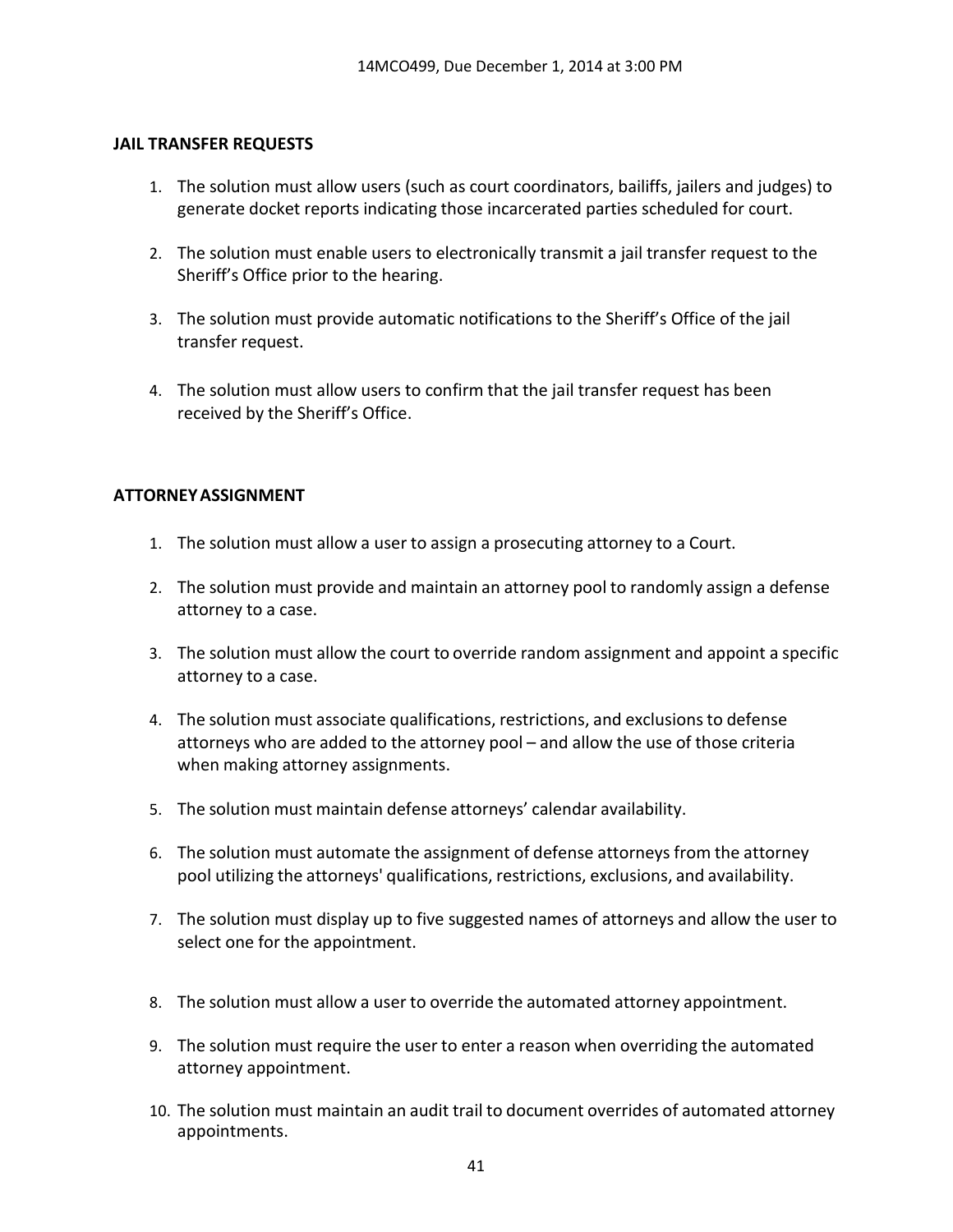- 11. The solution must allow, but not require, more than one prosecutor and/or defense attorney for a case. In such cases, the solution must allow a user to designate a lead attorney.
- 12. The solution must suggest that co‐defendants are assigned to different attorneys.
- 13. The solution must print a court order after a defense attorney has been appointed. A copy should then be sent to the court clerk, defendant, defense attorney, and prosecutor.
- 14. The solution must allow users to add/delete/modify attorney database information (i.e., contact information, bar car number, etc.).
- 15. The solution must allow payment requests to be electronically submitted by attorneys, approved by the courts and forwarded to the County Auditor's office.

## **DISPOSITION**

- 1. The solution must allow a user to enter judicial notes.
- 2. The solution must allow, but not require, all parties to the case to electronically authorize (via digital signature or biometric reader) documents using touch-screen tablets/laptops or external signature pads.
- 3. The solution must record the outcome of casesthat are appealed.
- 4. The solution must allow the District/County Clerk's officesto dispose of civil cases and/or parties separately.
- 5. The solution must allow a user to record the outcome of an appeal in the event that a case is appealed.
- 6. The solution must allow a user to print notices of judgment when disposing a case or a party.
- 7. The solution must allow a user to dispose of multiple cases or parties at once.
- 8. The solution must allow the user to "flag" a criminal case where an appeal has occurred and provide fields to reflect date and status.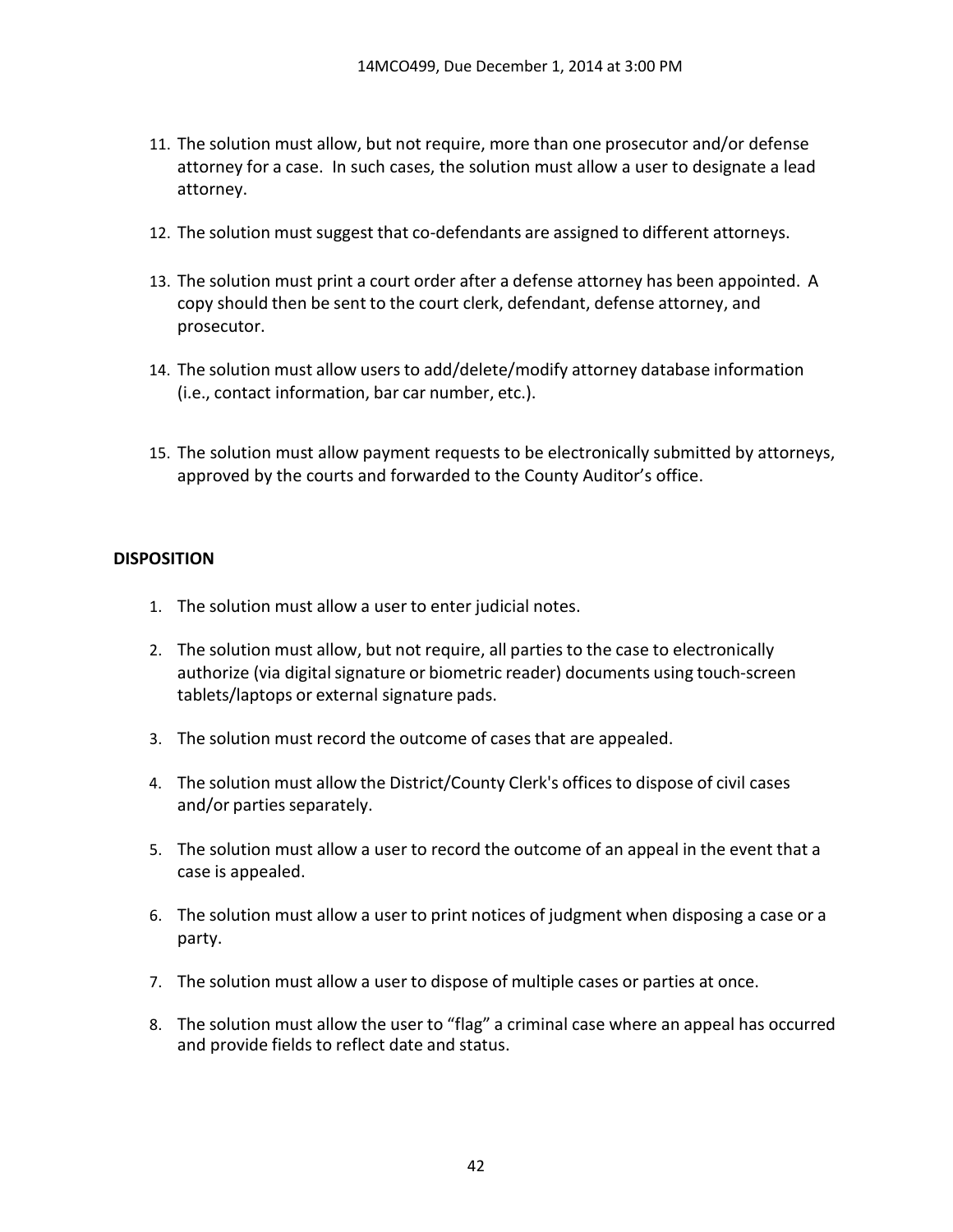#### **EXPUNCTION**

- 1. The solution must record orders of expunction.
- 2. The solution must maintain a list of users who will receive electronic notification when a court orders an expunction.
- 3. The solution must send a notification to the users when an expunction is ordered.
- 4. The solution must maintain and enforce the statutory delay length that users must wait before expunction orders may be executed.
- 5. The solution must maintain the deadline length by which a user must execute a court ordered expunction.
- 6. The solution must record the date in which the order of expunction was signed.
- 7. The solution must calculate the first and last dates of eligibility for executing a court ordered expunction using the date the expunction was signed, the wait length, and the deadline length.
- 8. The solution must notify the user when the calculated first date of eligibility for executing a court ordered expunction is reached.
- 9. The solution must automate expunction of all personal identifiers in records and images, in accordance with identifiers given in the order of expunction.
- 10. The solution must automate expunction of all images and documents, in accordance with identifiers given in the order of expunction.
- 11. The solution must retain all fee records associated with the case, regardless of the expunction.
- 12. The solution must automate removal of person identifiers from all retained fee records associated with the case following the expunction.
- 13. The solution must allow, but not require a user to produce a detailed summary of the expunction.
- 14. The solution must allow the user to "flag" a criminal case where an order of expunction has been filed and provide fields to reflect date and status.
- 15. The solution must provide fields to allow summarization of cases where removal of personal identifiers is not possible.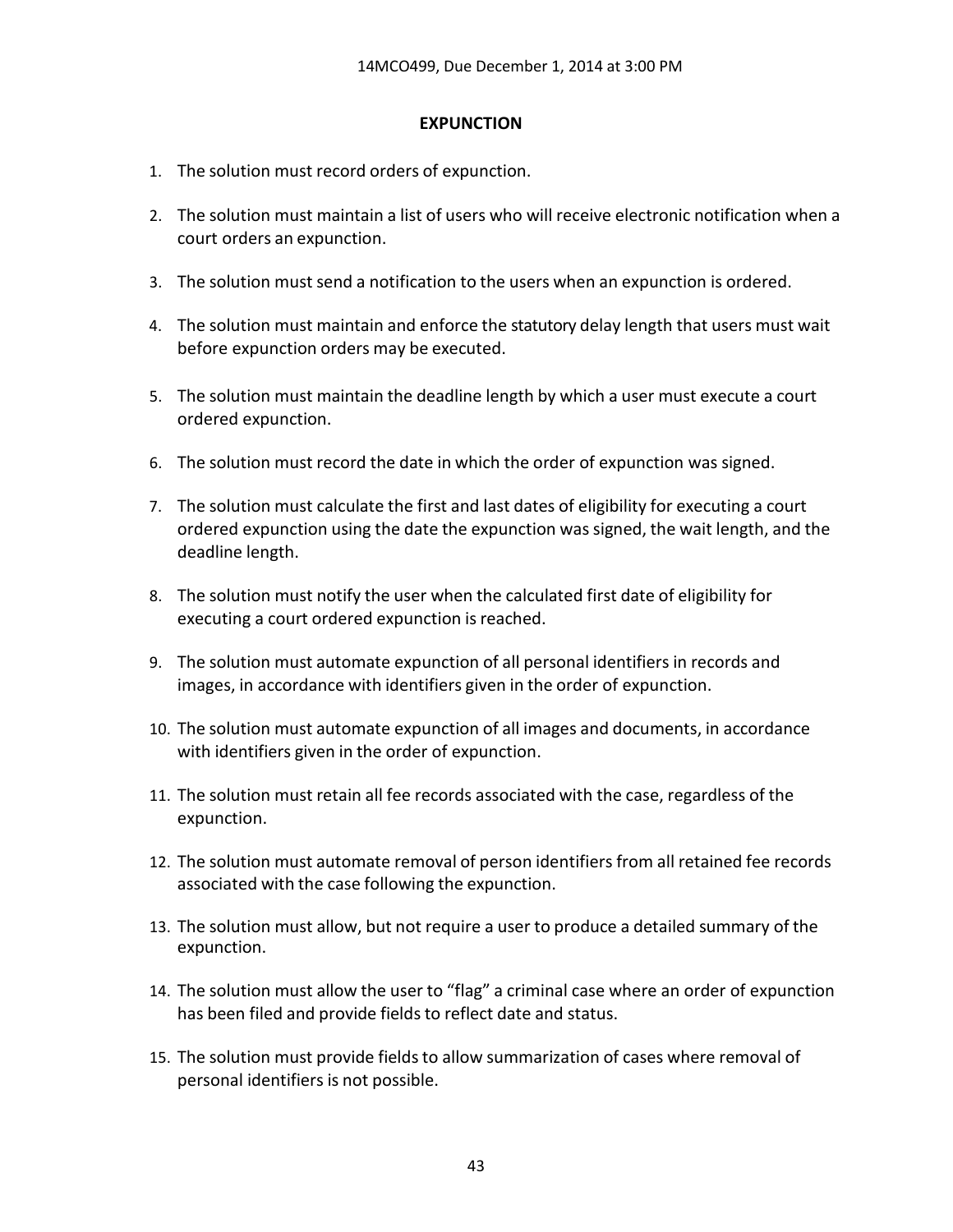### **NONDISCLOSURE**

- 1. The solution must record orders of nondisclosure.
- 2. The solution must maintain a list of users who will receive electronic notification when nondisclosure is ordered.
- 3. The solution must send a notification to the users when nondisclosure is ordered.
- 4. The solution must maintain the delay length that users must wait before nondisclosure orders may be executed.
- 5. The solution must maintain the deadline length by which a user must execute a court ordered nondisclosure.
- 6. The solution must record the date on which the nondisclosure order was signed.
- 7. The solution must calculate the first and last dates of eligibility for executing a court ordered nondisclosure using the date the nondisclosure was signed, the wait length, and the deadline length.
- 8. The solution must notify the user when the calculated first date of eligibility for executing a court ordered nondisclosure is reached.
- 9. The solution must track the order date and send a notification to the user indicating that the order of nondisclosure is ready to be processed.
- 10. The solution must identify all records associated with the order of nondisclosure (i.e., arrest record, booking record, magistration and bail records, CCM, prosecution, jail records, community supervision records, etc.).
- 11. The solution must allow access rights to nondisclosed records to be managed by an authorized administrator (some records shall be made non‐public, while some shall be made non-accessible to specified groups within the County).
- 12. The solution must generate notifications when displaying cases or portions of cases that are not public record or the court has ordered the case or certain records in a case to be sealed (i.e., adoption cases).
- 13. The solution must allow multiple images associated with the case to be marked as non‐public (or redacted) in a single step.
- 14. The solution must allow the user to "flag" a criminal case where an order of nondisclosure has been filed and provide fields to reflect date and status.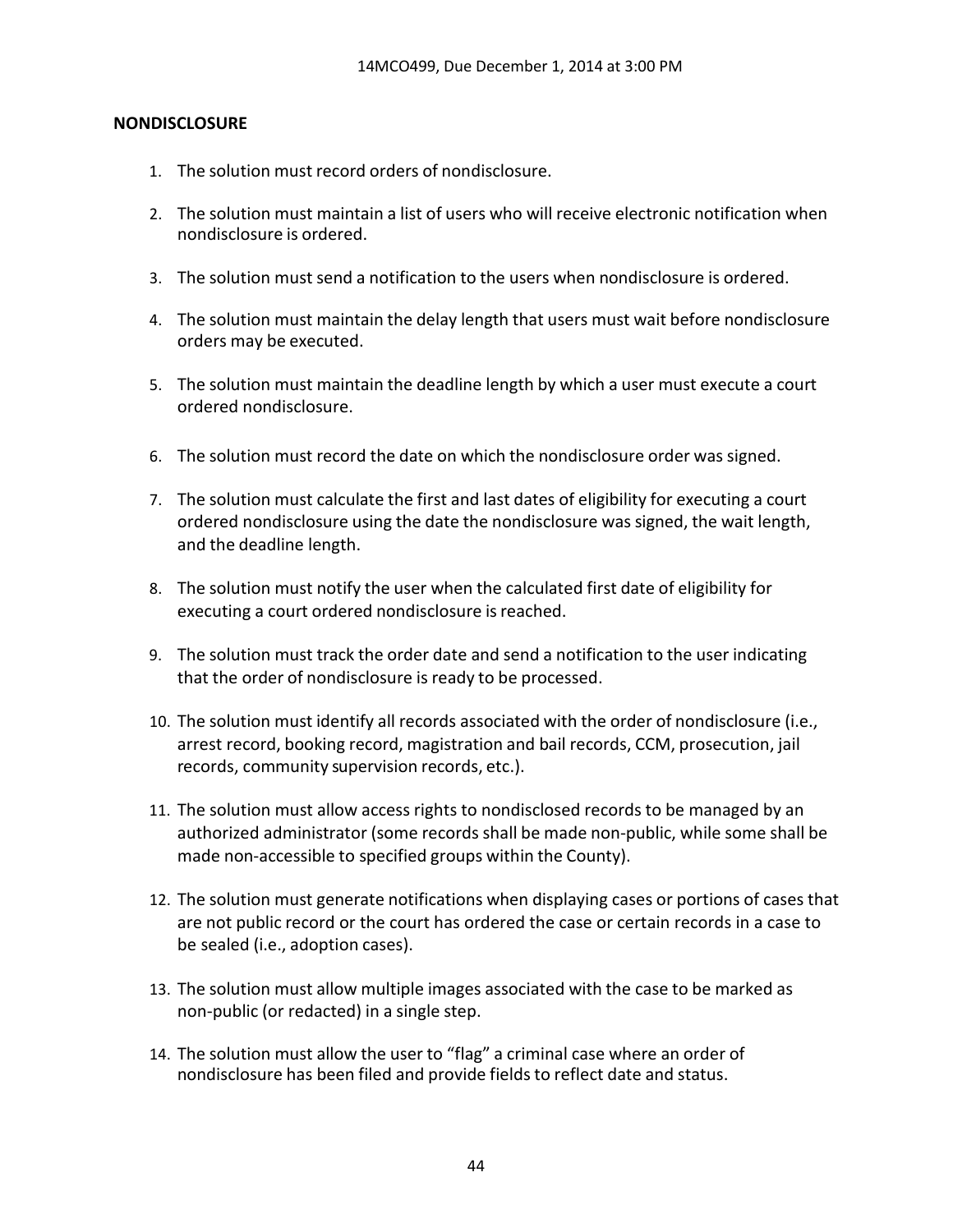### **DEFERRED ADJUDICATION/PROSECUTION**

- 1. The solution must allow a user to establish "deferred adjudication" as a type of probation supervision ordered by the court.
- 2. The solution must allow an administrator to establish deferred adjudication as an option for punishment for specific case level offenses (i.e., Class A/B misdemeanors and felony charges).
- 3. The solution must allow a user to set a hearing, in which deferred adjudication is an option for punishment, if the case level offense meets the criteria.
- 4. The solution must allow a user to enter a guilty plea, on an offender's behalf. The solution must then allow the judge to "defer" the finding of guilt.
- 5. The solution must allow a judge to assign an offender to be placed on probation under supervision for a certain period of time as a result of a deferred adjudication.
- 6. The solution must allow, but not require, the transfer of management of the offender to Community Supervision and Corrections Department (CSCD) during the deferred adjudication term.
- 7. The solution must allow, but not require, data related to the deferred adjudication to be shared between the court, Community Supervision, and the prosecutor's office.
- 8. The solution must permit a criminal background check to show the arrest for the charge and show the deferred adjudication for the disposition.
- 9. The solution must allow the case to be closed, without a final conviction, upon successful completion of the deferred adjudication probationary period.
- 10. The solution must allow for, but not require, offenses which are closed due to satisfactory completion of deferred adjudication to be expunged.
- 11. The solution must enable a user to file a motion to proceed (or motion to revoke if on probation) if a person on deferred adjudication does not comply with the conditions of probation.
- 12. The solution must generate a warrant for the person's arrest when a motion to proceed (or motion to revoke if on probation) is filed.
- 13. The solution must set the case status back to "Active" when a motion to proceed (MTP) or motion to revoke (MTR) is filed, and maintain the active case status until the MTP/MTR is pled or dismissed.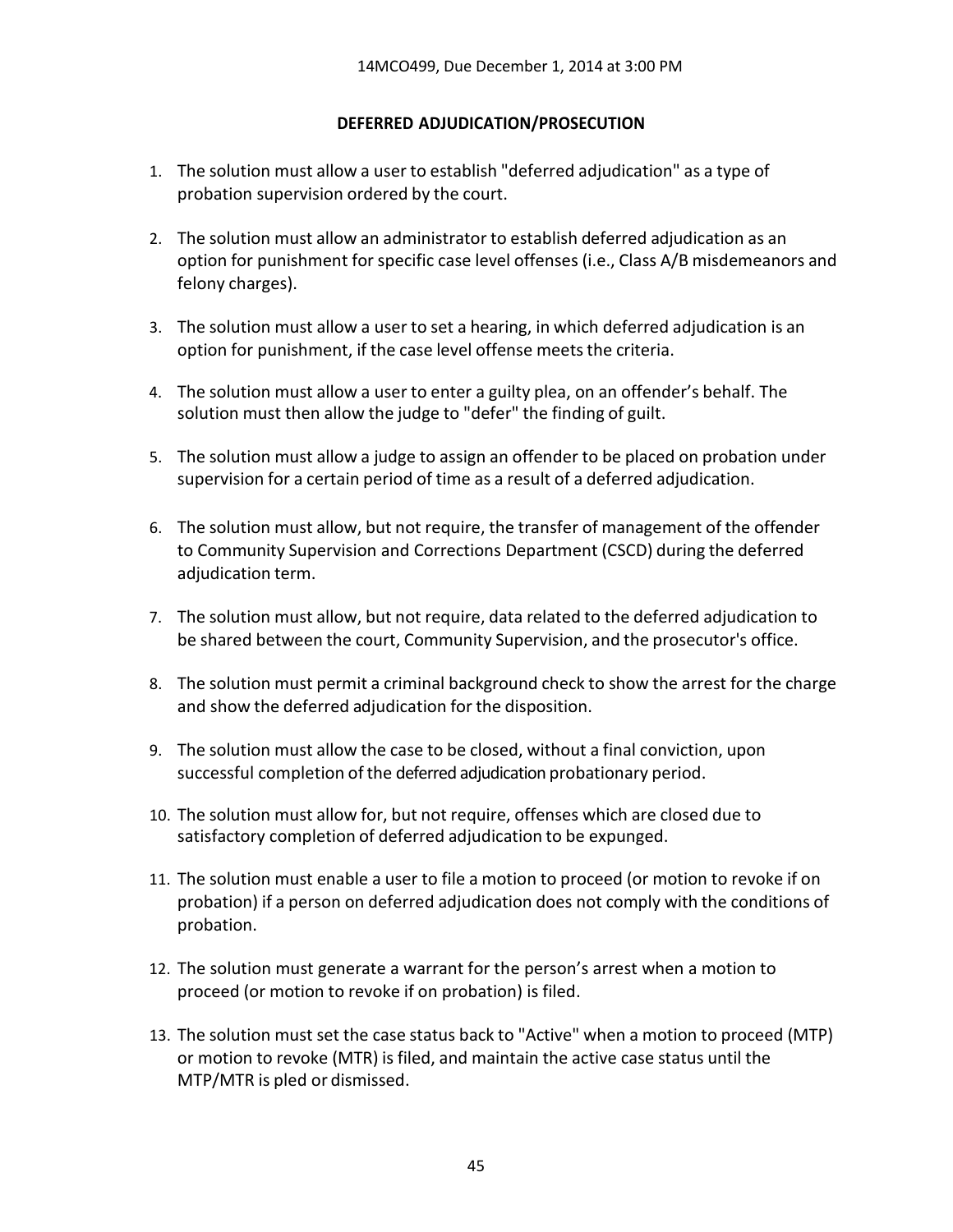#### **DEFERRED DISPOSITION**

- 1. The solution must allow an administrator to establish deferred disposition as an option for punishment for specific case level offenses (i.e., Class C misdemeanors).
- 2. The solution must allow a user to associate fees to the deferred disposition.
- 3. The solution must allow a user to establish probationary conditions to the deferred disposition (such as a specified period in which the party may not receive additional citations or be charged with additional offenses).
- 4. The solution must allow a user to establish conditions such as community service, defensive driving, alcohol awareness courses, and minor in possession classesto the deferred disposition.
- 5. The solution must allow the case to be closed, without a final conviction, upon successful completion of the court-ordered conditions of the deferred disposition.
- 6. The solution must allow for, but not require, offenses which are closed due to satisfactory completion of deferred disposition to be expunged.
- 7. The solution must enable a user to file a show cause motion if a party on deferred disposition does not comply with the court-ordered conditions and the ability to enter a final conviction once the defendant fails to comply.

#### **CIVIL CASE CREATION**

- 1. The solution must require a user to document the method by which a case was initiated (i.e., foreign judgment, transfer from other court, e‐filing, etc.).
- 2. The solution must be able to integrate with an e-filing solution such as TexFile.
- 3. The solution must support electronic filing (i.e. directly from an attorneys' office, a prosecutor's office, or other courts) of pleadings and other documents. The solution must then allow a user to link electronic filingsto the case record as appropriate.
- 4. The solution must allow supporting documents to be scanned or imported into the system and added to the case file.
- 5. The solution must allow video documents to be imported into the system and added to case file. The solution must support, at a minimum, these file types: MP4, MOV, MPG, and AVI.
- 6. The solution must allow a user to record the identity of all parties to the suits.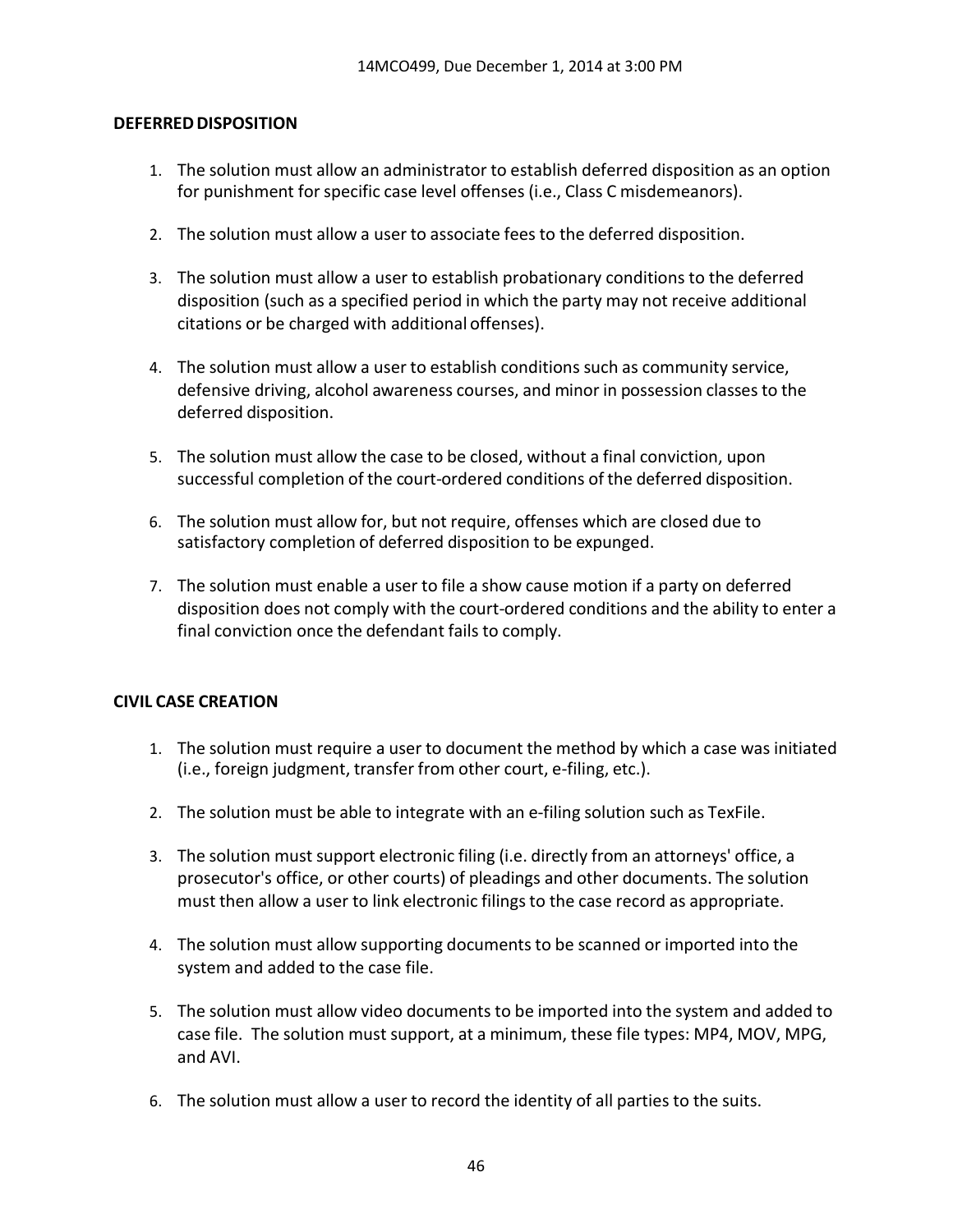7. Civil case creation types should include, but not be limited to, family, probate, guardianship, and bond forfeiture cases.

### **CIVIL CASEASSIGNMENT**

- 1. The solution must maintain case types and case type categories.
- 2. The solution must allow a user to assign a case type to a case.
- 3. The solution must link case type categories to OCA standards for state reporting purposes.
- 4. The solution must allow cases to be consolidated.
- 5. The solution must allow a case to be designated as the primary case when consolidating multiple cases.
- 6. All data and attachments in consolidated cases are moved to the primary case. The subsidiary cases are left as inactive stubs indicating that they were merged to the primary case with the date, time, and user ID of the person performing the enjoin/consolidation.
- 7. The solution must allow a user to associate a petition amount to the case.
- 8. The solution must allow a user to track of court availability (must track "available" or "not available" for each court. "Not available" could be due to various reasons such as renovation).
- 9. The solution must be able to assign a case to a court directly, randomly or through round‐robin methods.
- 9. The solution must take case category into consideration when assigning the case to a court.
- 10. The solution must be able to factor in the petition amount when randomly assigning a case to a court.
- 11. The solution must be able to assign a suit affecting the parent-child relationship (modification, enforcement, termination filed by a private party, adoption) to a court within the county that has continuing, exclusive jurisdiction, if any, over the suit affecting the parent-child relationship.
- 12. The solution must take current court availability and court caseload into consideration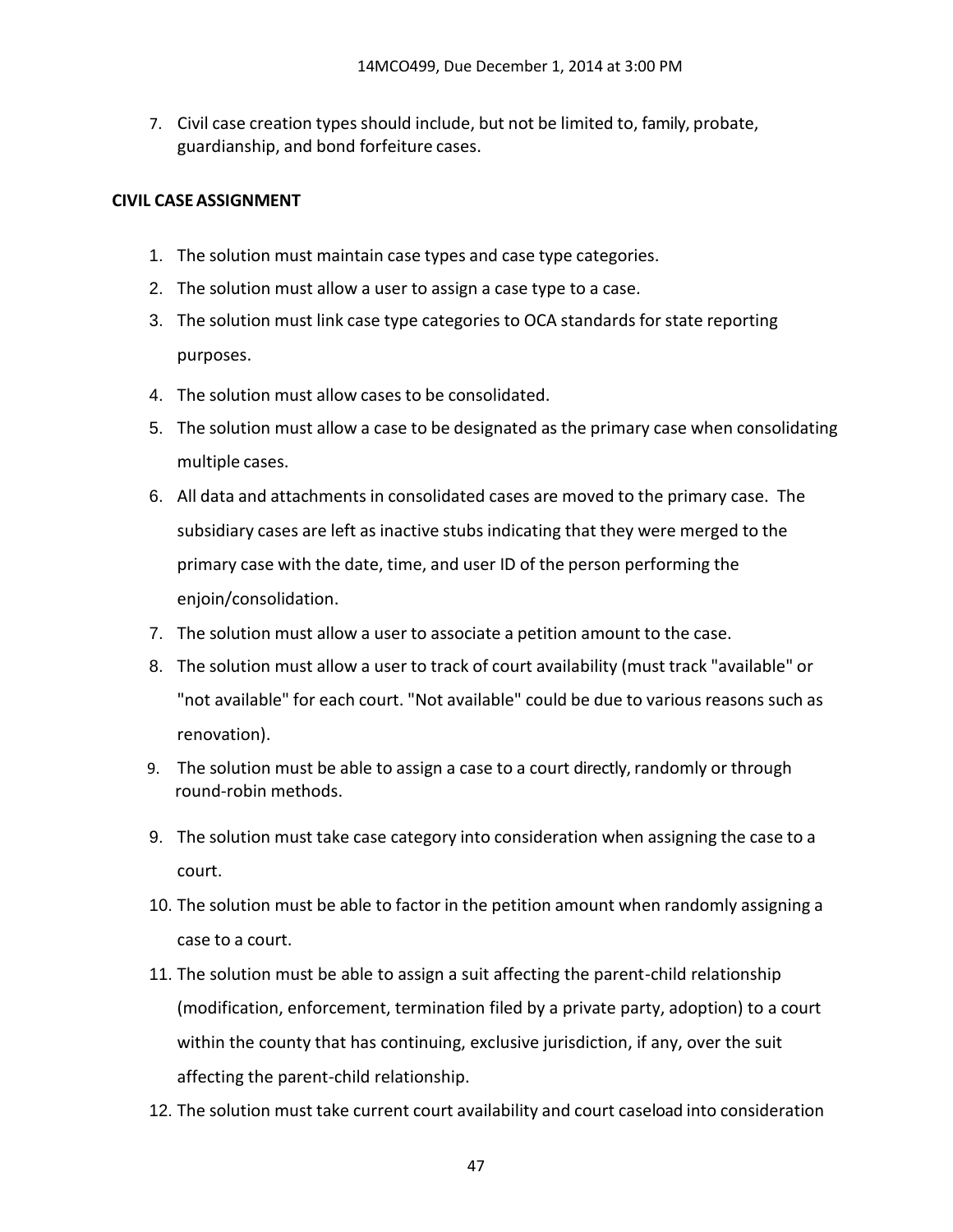when assigning the case to a court.

- 13. The solution must allow a user to take current party history into consideration when assigning the case to a court and attempt to assign the case to the court that has heard previous cases for the party.
- 14. The solution must generate a unique cause number when a case is assigned to a court.
- 15. The solution must generate cause numbers that are sequential and unique across all courts.
- 16. The solution must allow a user to manually override the electronic assignment to a court.
- 17. The solution must require the user to enter a reason, when overriding an automatic court assignment.
- 18. The solution must maintain an audit trail to document manual overrides of court assignments.
- 19. The solution must provide the option to send the case to the court electronically or print the case and deliver it manually once the court has been assigned.
- 20. The solution must allow an administrator to modify case types and dollar amounts so that the solution will remain current as laws change.
- 21. The solution must allow civil cases to be related to other civil and/or criminal cases.

#### **CASE SEVERANCE**

- 1. The solution must allow for one case to be severed into multiple new cases.
- 2. The solution must allow a judge to sever a case.
- 3. The solution must allow a user to select which documents will be copied to the severed case.
- 4. The solution must ensure that when severing a case, the original case's audit log is appended with a severed (extracted) action, the case number of the new case, date, time, and user ID of the person performing the extraction.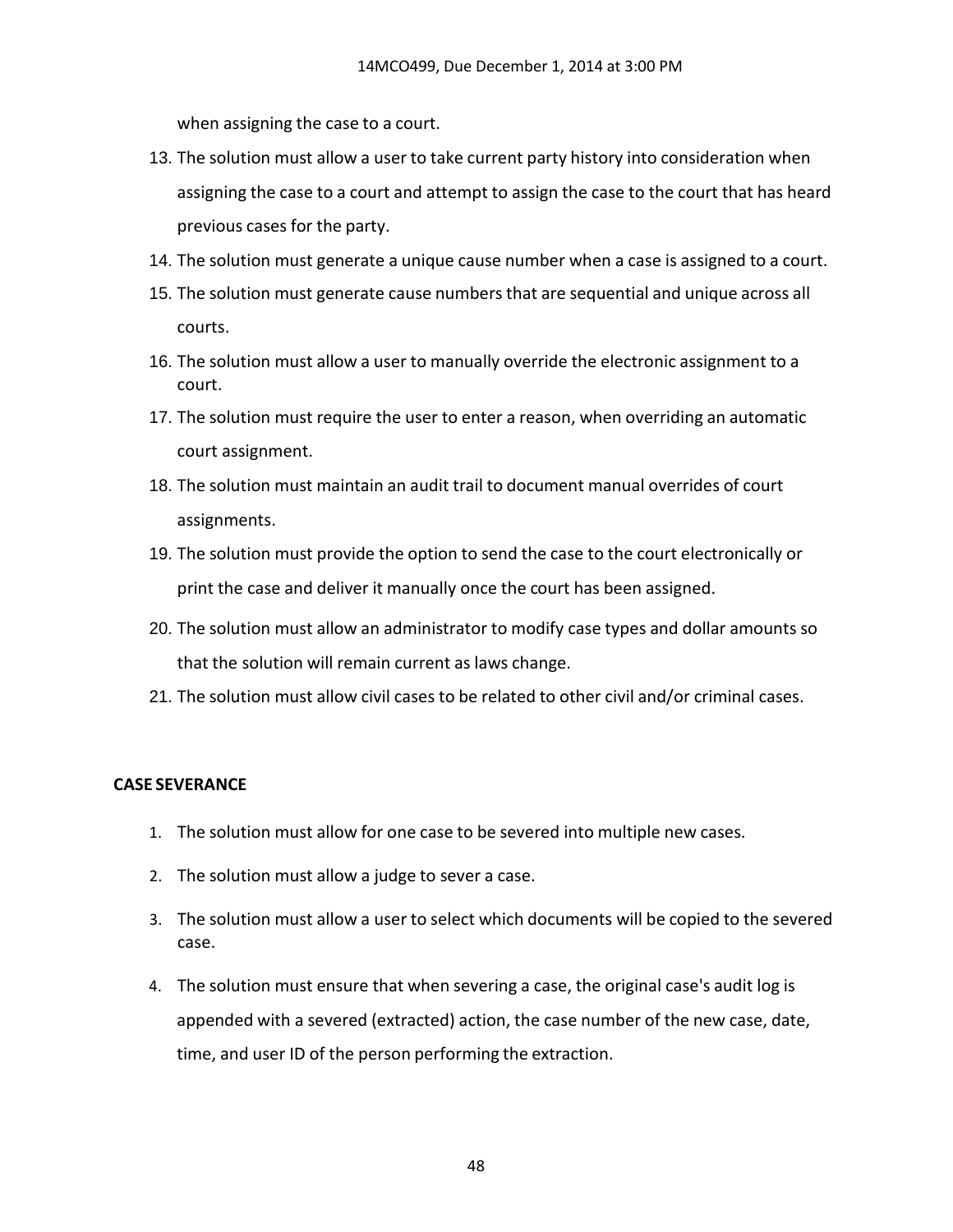#### **PRINTING - CIVIL CASES**

- 1. The solution must automate printing bar codesthat contain the cause number and assigned court identifier, when choosing to print and deliver the case manually.
- 2. The solution must automate printing a docket sheet for the case, when choosing to print and deliver the case manually.
- 3. The solution must produce an email notification, which also contains the cause number, in barcode format, to be sent to pre-defined members of the court, when choosing to send the case to the court electronically.
- 4. The solution must allow a user to override or add additional recipients to the email notification list when sending the case to the court electronically.

#### **ADMINISTRATIVE FUNCTIONS**

- 1. The solution must allow an authorized administrator to update court information such as staff, locations, times, phone numbers, judges, and email addresses within the solution.
- 2. The solution must allow an authorized administrator to add or modify courts within the solution.
- 3. The solution must allow for judges and court personnel to be replaced without affecting historical records.
- 4. The solution must allow for an authorized administrator to move cases from adult to juvenile or from one person to another.
- 5. The solution must allow for an authorized administrator to modify code files.

#### **HEARINGS AND MOTIONS**

- 1. The solution must provide a dictionary of hearing types and their definitions.
- 2. The solution must provide a dictionary of motions (with definitions and rules.)
- 3. The solution must be capable of associating multiple hearings to a case.
- 4. The solution must include, but not be limited to, the following hearing types:
	- **Preliminary**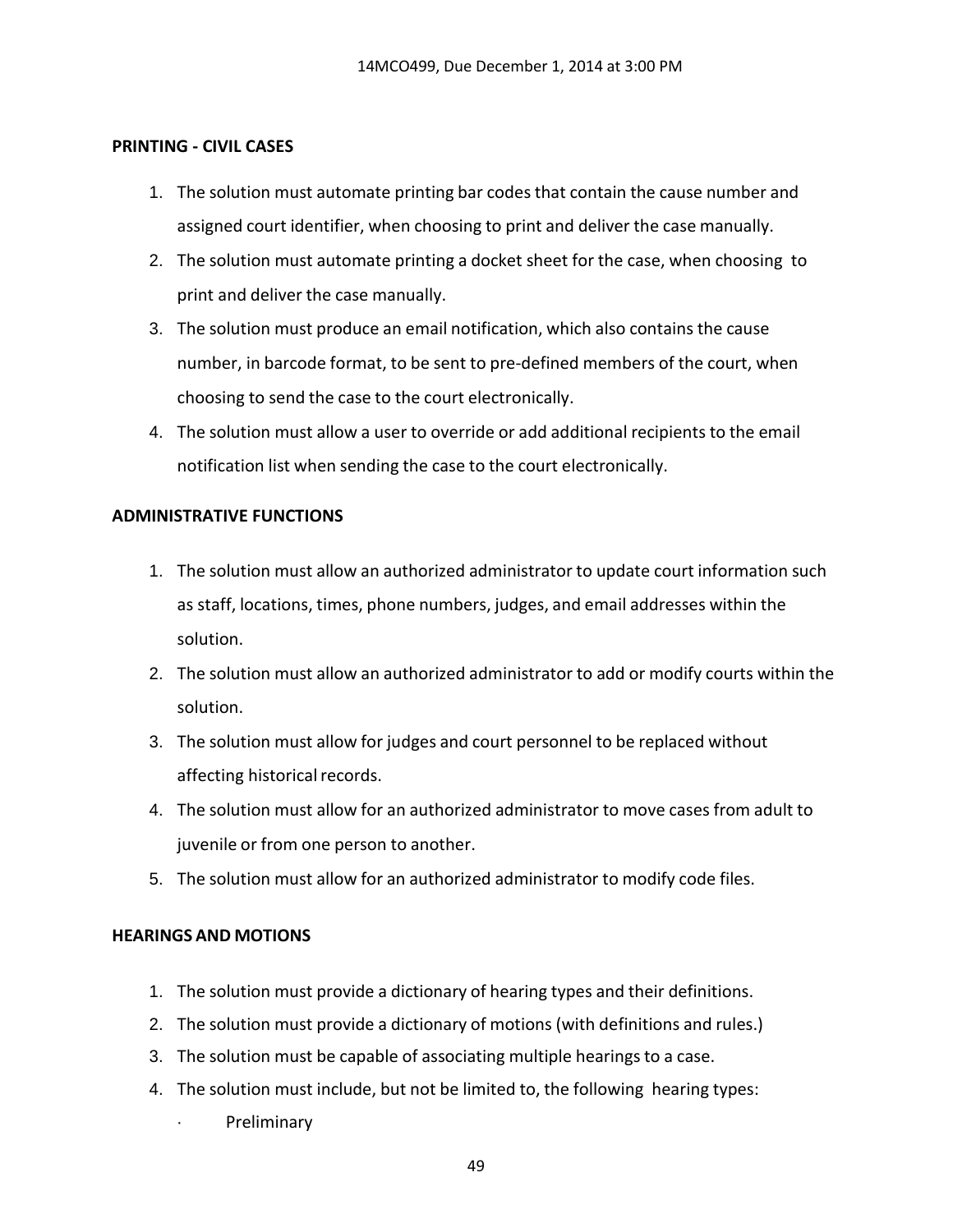- · Trial
- Telephonic
- **Submission**
- · Administrative
- · Appeal
- 5. The solution must allow a user to update and/or modify hearing types.
- 6. The solution must allow a user to view the entire history of a case (including all hearings associated with the case).

## **CALENDARING**

- 1. The solution must provide a calendar that will show existing scheduled events and court availability enabling a user to set hearing dates for their respective courts.
- 2. The solution must apply rules to each hearing type when a user schedules a hearing. (e.g., minimum and maximum number of days allowed when setting a hearing type)
- 3. The solution must provide an informational notification, when a user attempts to set a hearing date outside of the acceptable time range for a hearing.
- 4. The solution must allow a user to edit event information pertaining to their court on the calendar.
- 5. The solution must allow for view only access to calendars for other courts, departments, groups, and/or users.
- 6. The solution must permit a person (e.g., defendant, judge, or attorney) to have multiple hearings scheduled on the same date and/or time.
- 7. The solution must provide the capability to docket events or documents for which a case does not yet exist; create temporary case number and permit all entries to be transferred to permanent case record and case number upon establishment of the official case.
- 8. The solution must allow non-court related activity (e.g., maintenance) to be scheduled for a courtroom or judge (e.g., vacation, training).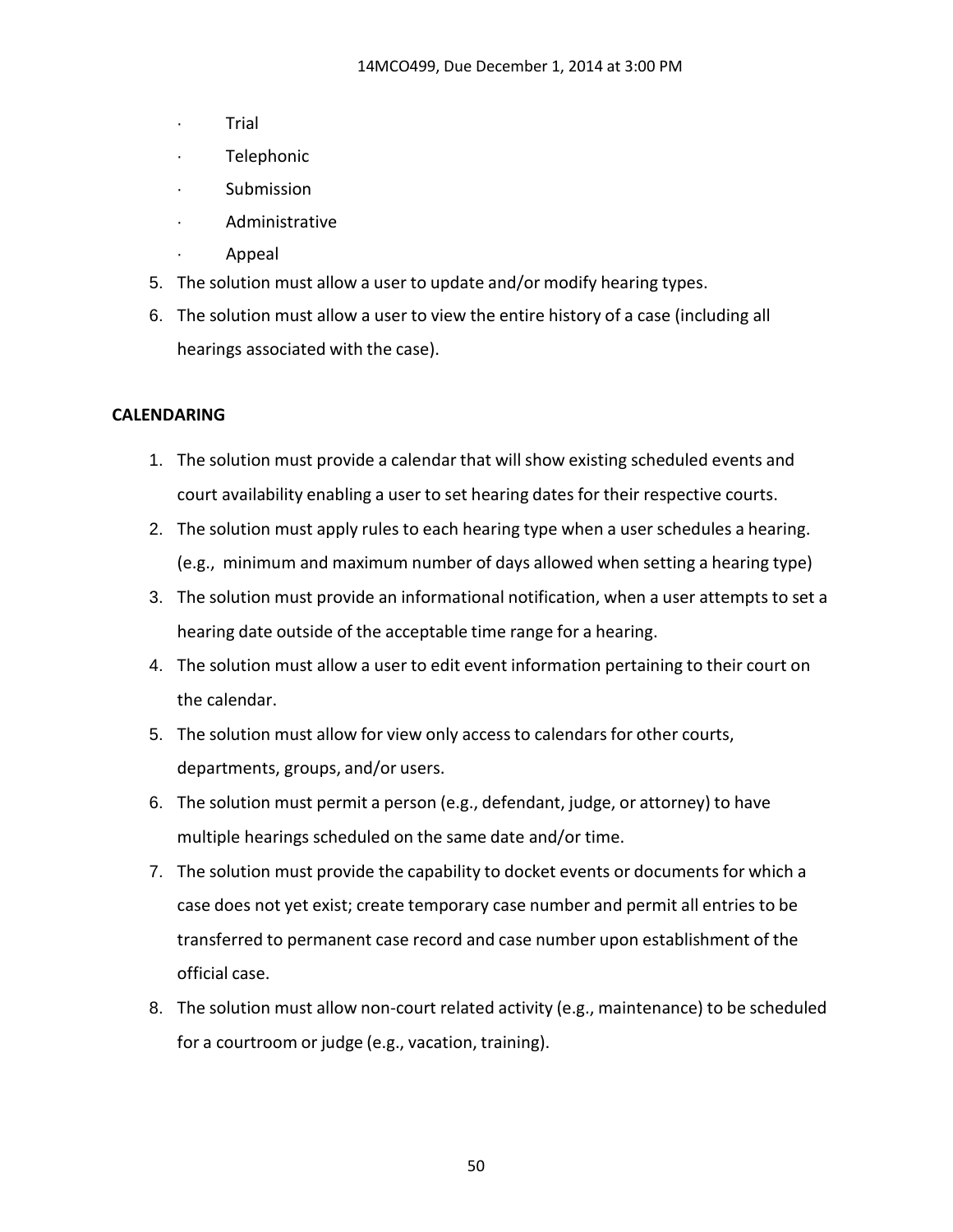#### **DISPLAY EXISTING EVENTS/POTENTIAL CONFLICTS**

- 1. The solution must permit the calendar to display event information for all of the courts (although access may be limited via user access rights).
- 2. The solution must allow the court calendar to display attorney schedules (such as vacation days and date conflicts.)
- 3. The solution must display schedule conflicts on the calendar and allow the user to adjust the schedule or override scheduling conflicts when appropriate (to allow for concurrent scheduling of cases).

### **FLEXIBLE USER INTERFACE**

- 1. The solution must permit a user to manipulate the calendar view to display a single day, a week or month(s).
- 2. The solution must allow a user to manipulate the calendar to overlay and view multiple calendars in a single view.
- 3. The solution must allow a user to change a court's location from the default location when scheduling a hearing. (Courts may have to switch courtrooms due to one court temporarily requiring another location for trial.)

## **HEARING NOTICES**

- 1. The solution must prompt the user (court coordinator) to print hearing notices, once the hearing is set.
- 2. The solution must allow, but not require, a user to print hearing notices immediately upon setting a hearing. The solution must allow a user to print hearing notices at a later time.
- 3. The solution must allow hearing notices to be generated from pre-defined templates.
- 4. The solution must allow the hearing notice template to pull data from tables within the solution to populate template fields such as cause numbers, attorney name, attorney address, defendant name, defendant address, bondsman name, bondsman address.
- 5. The solution must allow multiple attorneys and multiple bondsmen to be printed onto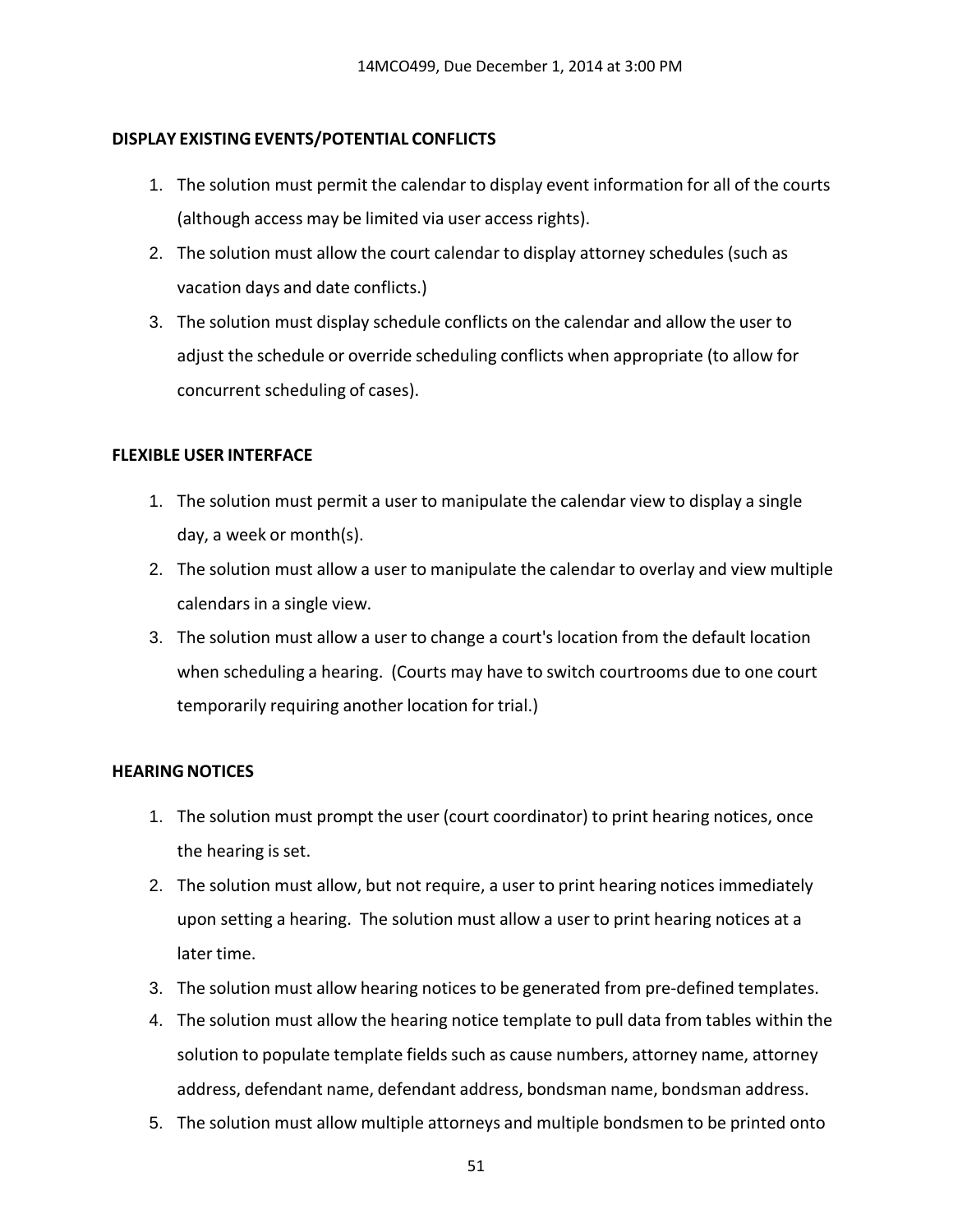the hearing notice, when they exist.

- 6. The solution must allow a user to review and update hearing notices prior to printing.
- 7. The solution must allow a user to manually add additional cause numbers to hearing notices.
- 8. The solution must allow a user to preview and modify the hearing notice prior to printing.
- 9. The solution must allow a user to reset a hearing date.
- 10. The solution must require the user to enter a reason, when resetting a hearing date.
- 11. The solution must maintain an audit trail to document resets of hearing dates.
- 12. The solution must prompt the user (court coordinator) to reprint the hearing notices, when the hearing is reset.
- 13. The solution must indicate on the hearing notice that it has been reset (when the nearing notice is generated as the result of a reset).

## **SPECIALNOTIFICATIONS**

- 1. The solution must alert the user when a party to the case has a status within the solution that the user should be aware of (e.g., criminal charges, restraining orders, attorney conflict of interest, currently in jail.)
- 2. The solution must provide the court with notifications of special needs (e.g., interpreter) when scheduling.
- 3. The solution must allow a user (court coordinator) to print a docket sheet.
- 4. The solution must permit the user (court coordinator) to display or hide columns of data on the docket sheet (for instance display jail and/or warrant statuses.)
- 5. The solution must allow the user to add comments to the docket before and after the hearing.
- 6. The solution must notify a user if a party to the hearing is in jail; regardless of the hearing or case type (criminal or civil.)
- 7. The solution must provide a user the option to apply a specific change to multiple dockets, parts of dockets, or groups of cases as if they were a single docket or case.
- 8. The solution must record the new jurisdiction (court) information with an audit trail of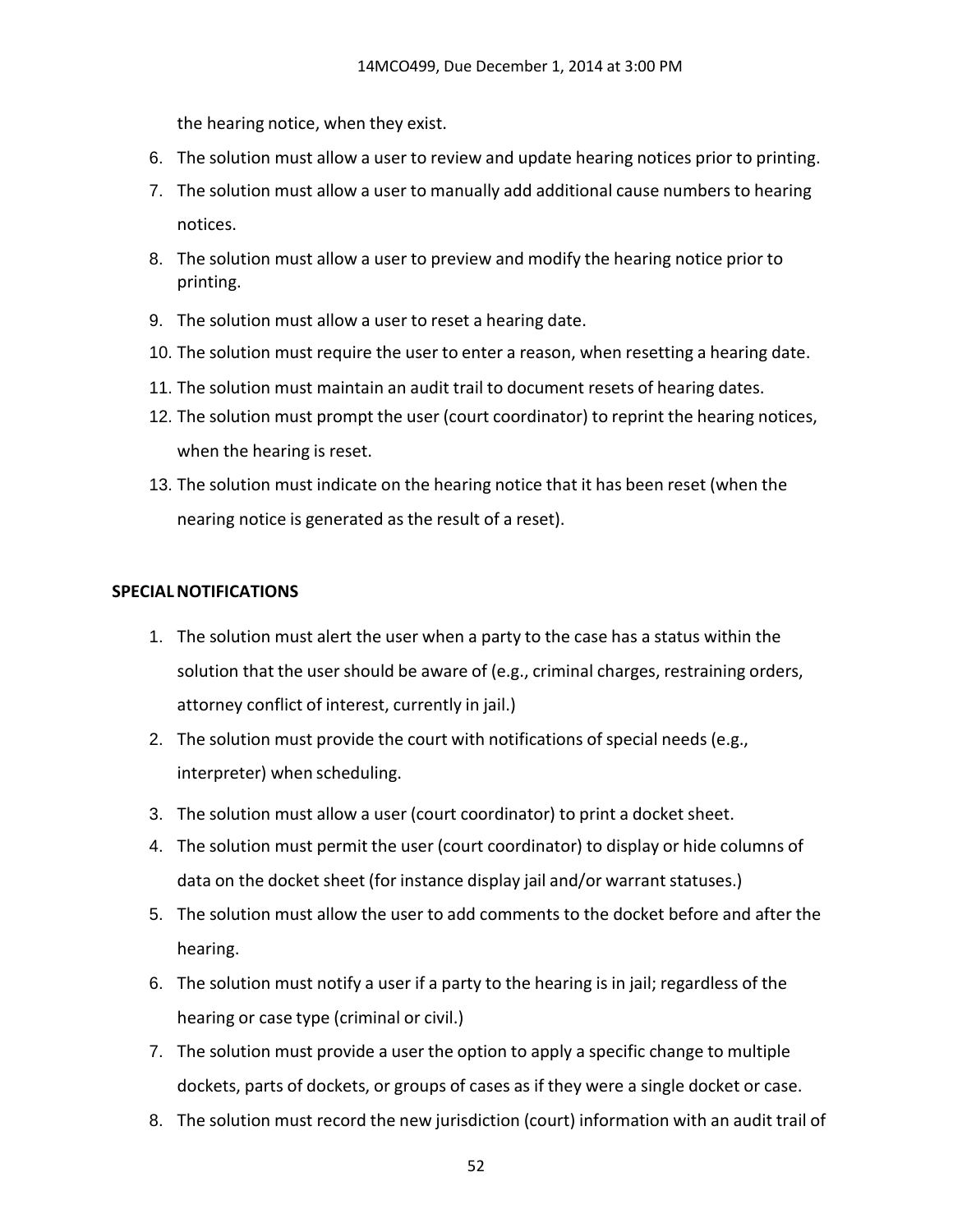date, time, and person who entered the information, when a case is transferred within the County. The associated court identifier will change, but the case number will remain the same.

9. The solution must record the new jurisdiction (court) information with an audit trail of date, time, and person who entered the information, when a case is transferred out of the County. The solution must provide a method to transfer the case data and all attachments to the new jurisdiction.

### **JAIL TRANSFER REQUESTS**

- 1. The solution must allow users (such as court coordinators, jailers and judges) to generate docket reports indicating which incarcerated parties are schedule for court.
- 2. The solution must enable a user to electronically send a jail transfer request to law enforcement prior to the hearing.
- 3. The solution must provide automatic notifications to law enforcement of the jail transfer request.
- 4. The solution must allow a user to confirm that the jail transfer request has been received by law enforcement.
- 5. The solution must include, but not be limited to, the following types of court orders:
	- **Supervision**
	- · Dismissal
	- · Judgments
- 6. The solution must allow a user to update and modify court order categories
- 7. The solution must allow a user to create a jury demand.
- 8. The solution must allow the jury demand to be created through e-filing.
- 9. The solution must allow a user to enter a jury fee.
- 10. The solution must allow a user to enter hearing results and plea arrangements.
- 11. The solution must allow a user to post a Jury fee into the civil fees section of the solution
- 12. The solution must secure the judicial notes to the appropriate judge, and ensure that the notes are visible only to authorized users.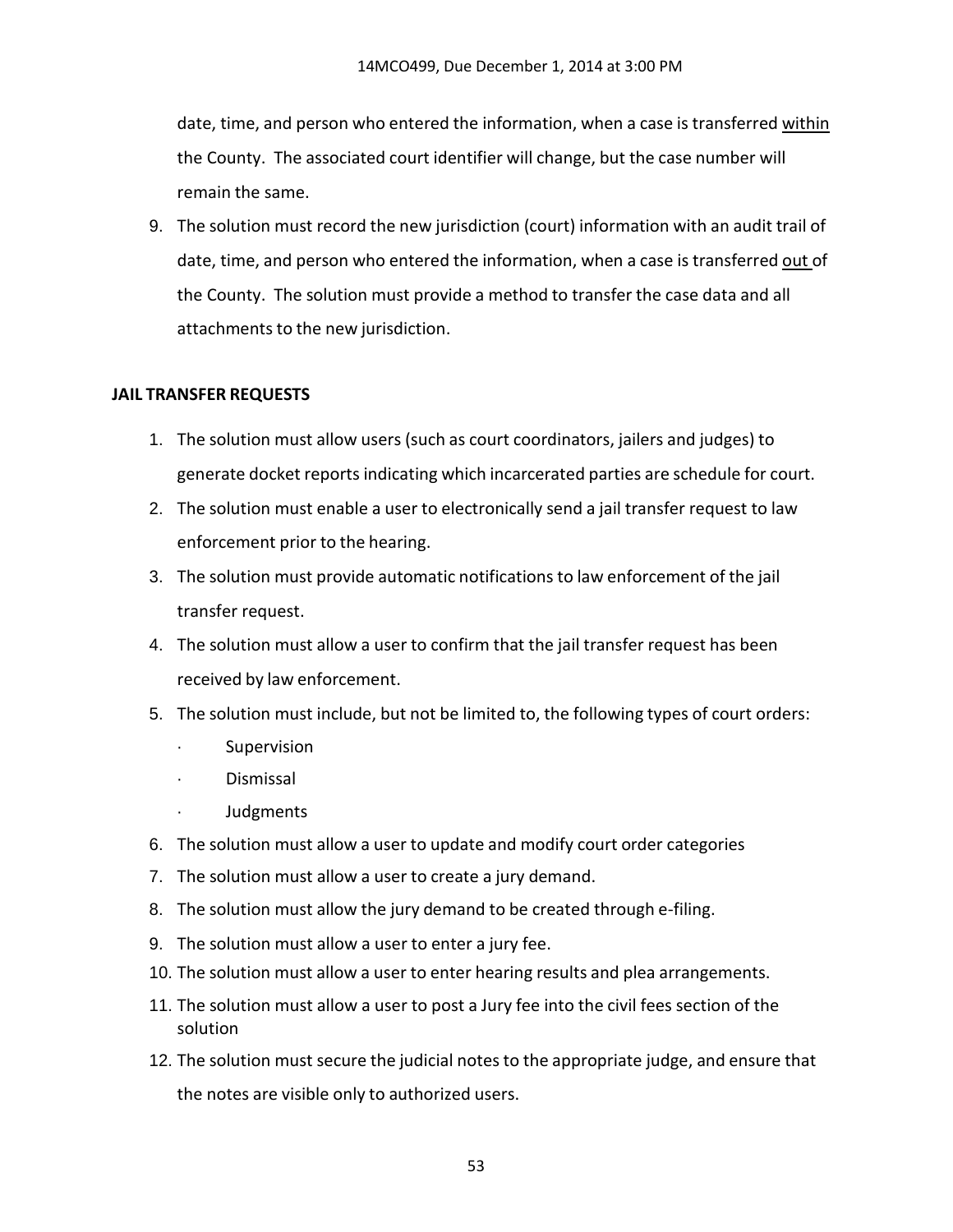#### **DISPOSINGCASES/PARTIES**

- 1. The solution must allow the court to transfer the case back to the District Clerk's office/County Clerk's office, once a case or a party is disposed
- 2. The solution must allow the District Clerk's office/County Clerk's offices to dispose of civil cases and/or parties separately.
- 3. The solution must allow a user to record the outcome of an appeal in the event that a case is appealed.
- 4. The solution must a user to print notices of judgment when disposing a case or a party.
- 5. The solution must allow a user to dispose of multiple cases or parties at once.

## **MENTAL COMMITMENT HEARINGS**

- 1. The solution must allow a user to set a court-ordered mental commitment hearing.
- 2. The solution must assign a unique cause number to the court-ordered mental commitment hearing when the hearing is set.
- 3. The solution must allow a user to import the application for the court-ordered mental commitment hearing, physician certificates, and other required documents and associate those documents to the court-ordered mental commitment hearing.
- 4. The solution must automate the assignment of a defense attorney to a court-ordered mental commitment hearing, utilizing the attorney pool. The solution must consider the attorneys' qualifications, restrictions, exclusions, and availability.
- 5. The solution must allow a user to create a transport order, which will be authorized by a judge, to transport patients to the court-ordered mental commitment hearing.

## **CHILD SUPPORT CASES**

- 1. The solution must allow the user to identify the case as a child support case.
- 2. The solution must allow the user to record the date that the information on suit affecting the parent-child relationship (excluding adoptions) form was provided to the parents.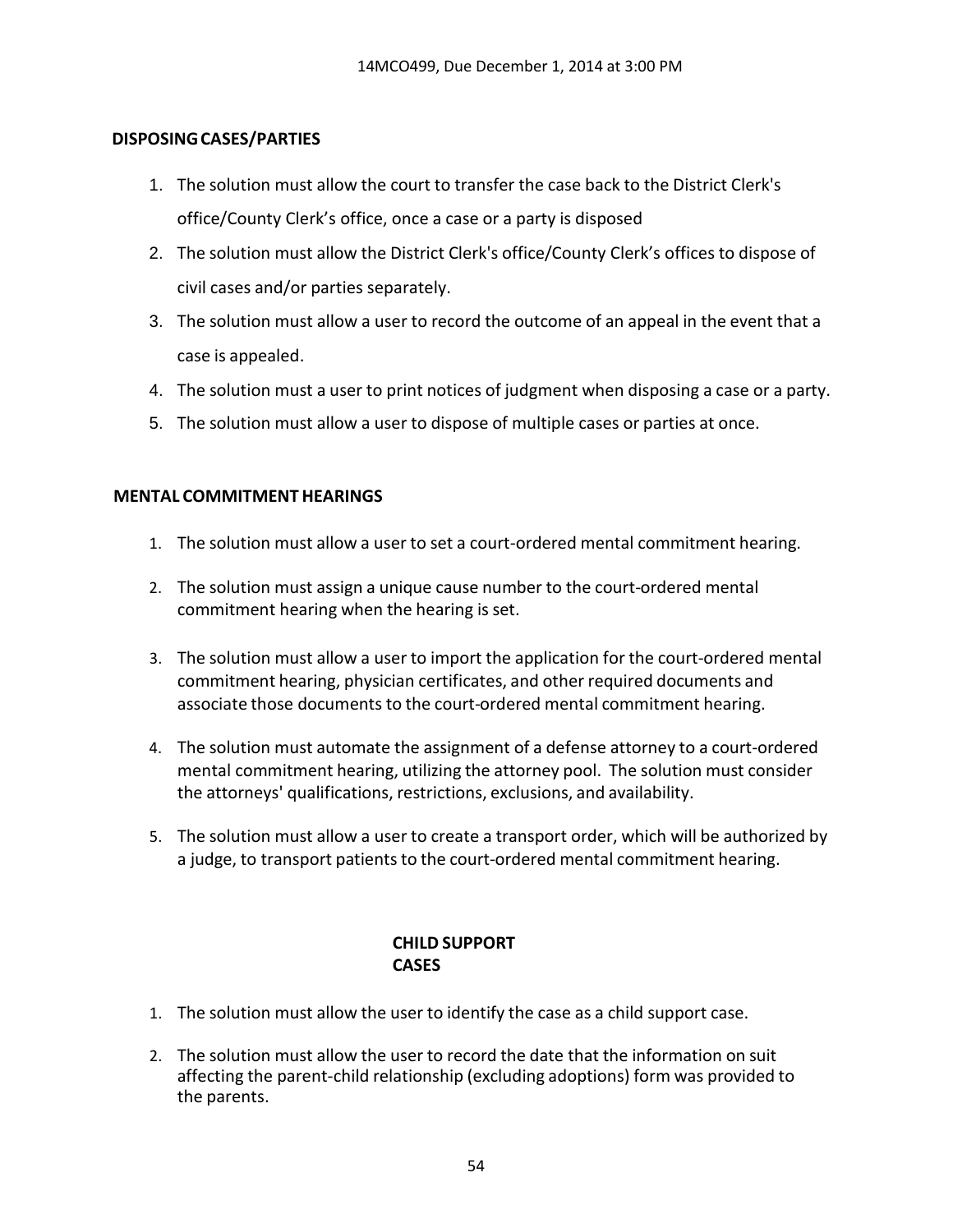- 3. The solution must allow the user to record the date that the completed Information on suit affecting the parent-child relationship (excluding adoptions) form was received from the parents.
- 4. The solution must allow the user to record the date that the state disbursement unit case was set up and the person who set up the account.
- 5. The solution must ensure that the county sets up the account with the state disbursement unit website, but does not track or handle child support (all child support activity, including payments, etc. are handled by the AG).
- 6. The solution must allow the user to identify cases where the forms have been provided to the parents but have not been returned as well as cases where the forms have been returned from the parents but the state disbursement unit account has not been setup.

## **PROTECTIVE ORDERS**

- 1. The solution must allow a user to create a protective order (i.e., Magistrate's Order of Emergency Protection; Title 4 protective orders under the Family Code, Chapter 7A protective orders under the Code of Criminal Procedure).
- 2. The solution will indicate that a protective order has been issued, indefinitely, until the protective order is served or recalled.
- 3. The solution must allow the protective order request to be closed due to non‐service.
- 4. The solution must allow a user to add additional fees to a protective order (i.e., out of county service).
- 5. The solution must allow a user to collect fees associated with a protective order and then generate a receipt. The receipt must indicate the payment date, payment amount, payment method, person making the payment, and user who accepted the payment.
- 6. The solution must allow a user to distribute an electronic record of the payment receipt, for the protective order, to additional users.
- 7. The solution must associate fees to the proper protective order.
- 8. The solution must allow a user to set a compliance review hearing for a protective order.
- 9. The solution must require the protective order to be approved by a judge; all changes (including dismissal) must be approved by the judge.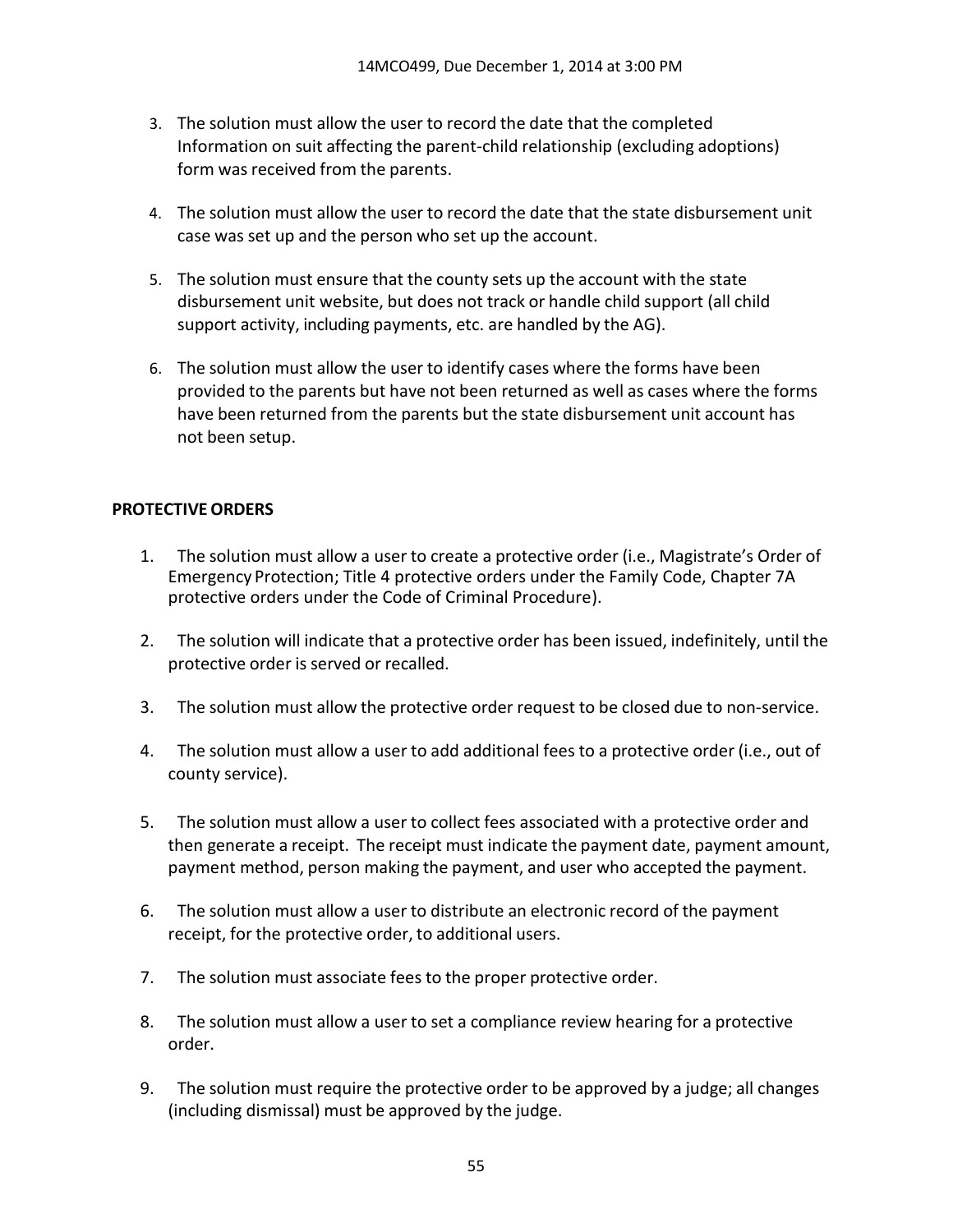- 10. The solution must allow a user to create agreed protective orders (which go against both parties).
- 11. The solution must ensure that protective orders are uploaded to TCIC when approved and signed by judge.
- 12. The solution must automate electronic notifications to law enforcement upon the authorization of a protective order by a judge.
- 13. The solution must allow for a victim record to contain multiple actual and potential protective order cases.
- 14. The solution must allow for the entry and tracking of Applicant and Respondent contact information.
- 15. The solution must allow for electronic filesto be attached to an applicant'srecord.
- 16. The solution must allow that for each potential case to be assigned a unique, sequential number.
- 17. For each actual case, the solution must capture at least the following: the cause number, court and date granted, expiration date and date the Respondent was served.
- 18. The solution must allow for custom created court filing documents, letters, notices and intake packets.
- 19. The solution must allow for children to be included as partiesto a protective order case.
- 20. The solution must allow a user to add case notes to an applicant's record.
- 21. The solution must allow for the prosecutor to electronically file an application for protective order case with the District Clerk.

## **CHILD PROTECTIVE SERVICES (CPS)**

- 1. The solution must allow for electronic files to be attached to a record.
- 2. The solution must allow a user to add case notes to a record.
- 3. The solution must allow for the prosecutor to electronically file a CPS case with the District Clerk.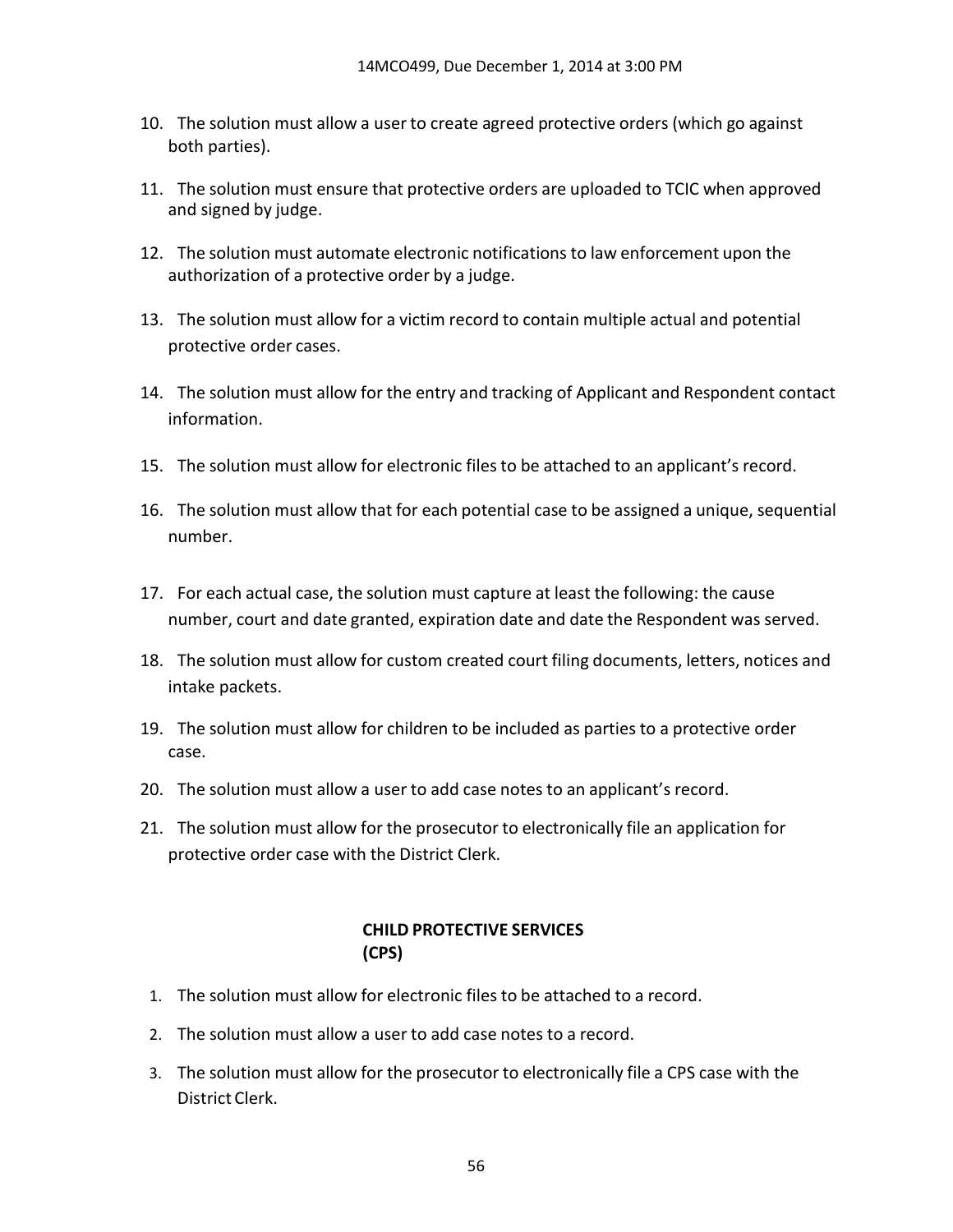- 4. The solution must allow for multiple parties and potential parties to a case.
- 5. The solution must interface with the HotDocs program or be able to save case data to a HotDocs answer file for transmittal to the Department of Family and Protective Services.
- 6. The solution must allow for a HotDocs answer file to be imported.
- 7. The solution must allow for custom created court documents and reports.

### **SERVICEDOCUMENTS**

1. The solution must be able to produce the following types of service documents:

#### **CRIMINAL ISSUANCE**

NOTICE OF RECEIPT OF MANDATE **CITATIONS** BILL OF COSTS COMMITMENT **SUBPOENA** RECEIPT FOR FILE RECEIPT FOR DOCKET SHEET RECEIPT FOR EXHIBITS CAPIAS ALIAS CAPIAS PRO FINE DOCKET SHEET GRAND JURY SUMMONS GRAND JURY ARRAY PRECEPT WITNESSATTACHMENT NOTICE OF INTENT TO DESTROY EXHIBITS NOTICE OF DESTRUCTION OF EXHIBITS ABSTRACT OF JUDGMENT DEATH WARRANT GRAND JURY SUBPOENA WRIT OF ATTACHMENT CRIMINAL BENCH WARRANT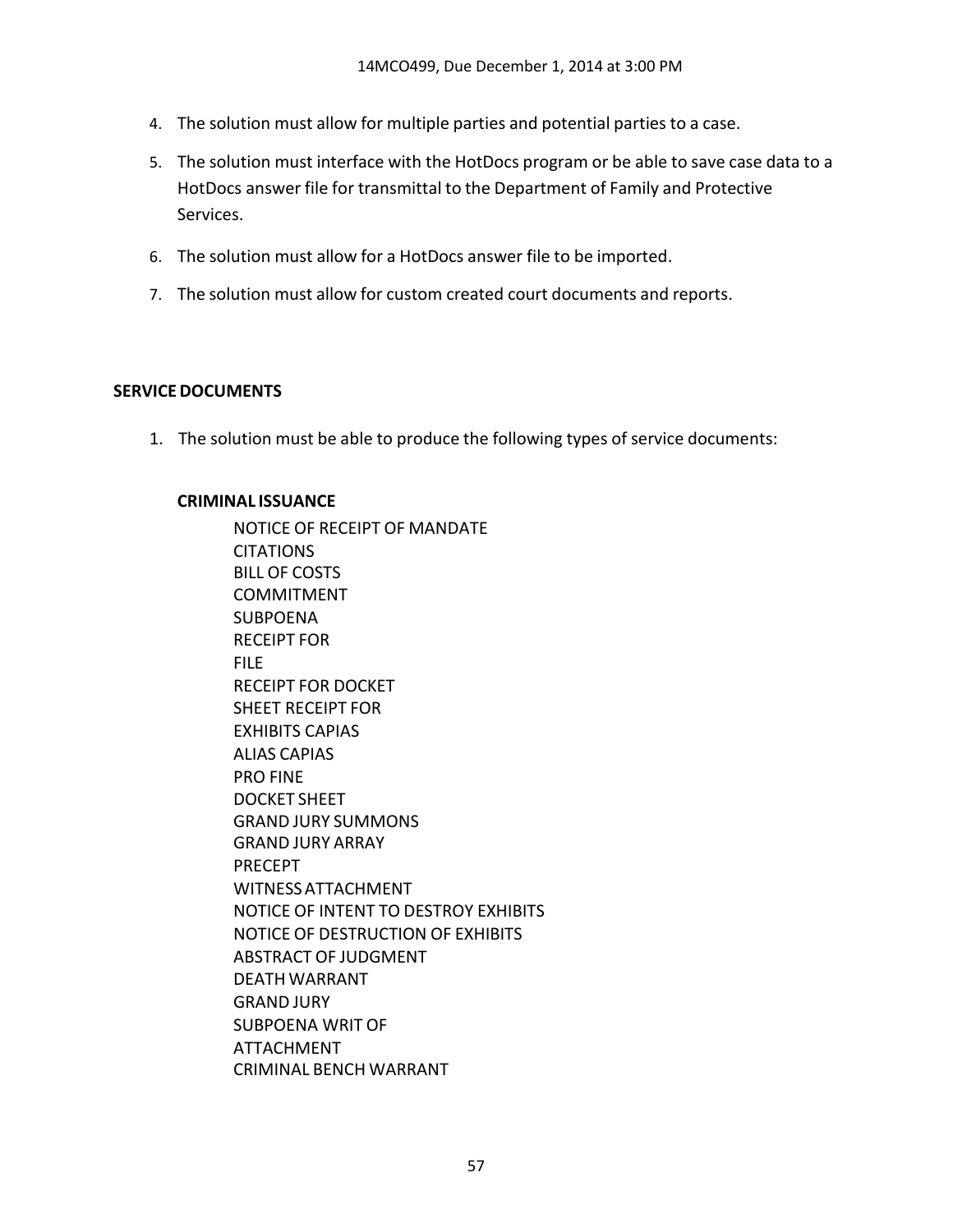#### **CIVIL ISSUANCE**

CITATION BY POSTING **CITATION** CITATION BY PUBLICATION SUBPOENA – PLAINTIFF SUBPOENA – DEFENDANT TEMPORARY RESTRAINING ORDER WRIT INJUNCTION WRIT OF GARNISHMENT – PRE – JUDGMENT WRIT OF GARNISHMENT – POST‐JUDGMENT SCIRE FACIAS – DEATH OF PLAINTIFF SCIRE FACIAS – DEATH OF DEFENDANT SCIRE FACIAS – REVIVE JUDGMENT WRIT OF PARTITION WRIT OF SEQUESTRATION WRIT OF POSSESSION ABSTRACT OF JUDGMENT EXECUTION ORDER OF SALE – REAL PROPERTY ORDER OF SALE – PERSONAL PROPERTY CAPIAS WRIT OF ATTACHMENT NOTICE OF DEFAULT JUDGMENT NOTICE OF APPEALABLE ORDER CLERK'S CERTIFICATE PRECEPT TO SERVE NOTICE TO SHOW CAUSE TURN OVER ORDERS BENCH WARRANTS WRIT OF SUPERSEDEAS TAX WARRANT NOTICE OF ORDER GRANTING ESSENTIAL NEED (OCCUPATIONAL) DRIVER'S LICENSE WRIT OF CERTIORARI NOTICE TO THE TEXAS WORKER'S COMPENSATION COMMISSION CERTIFIED BILL OF COSTS BILL OF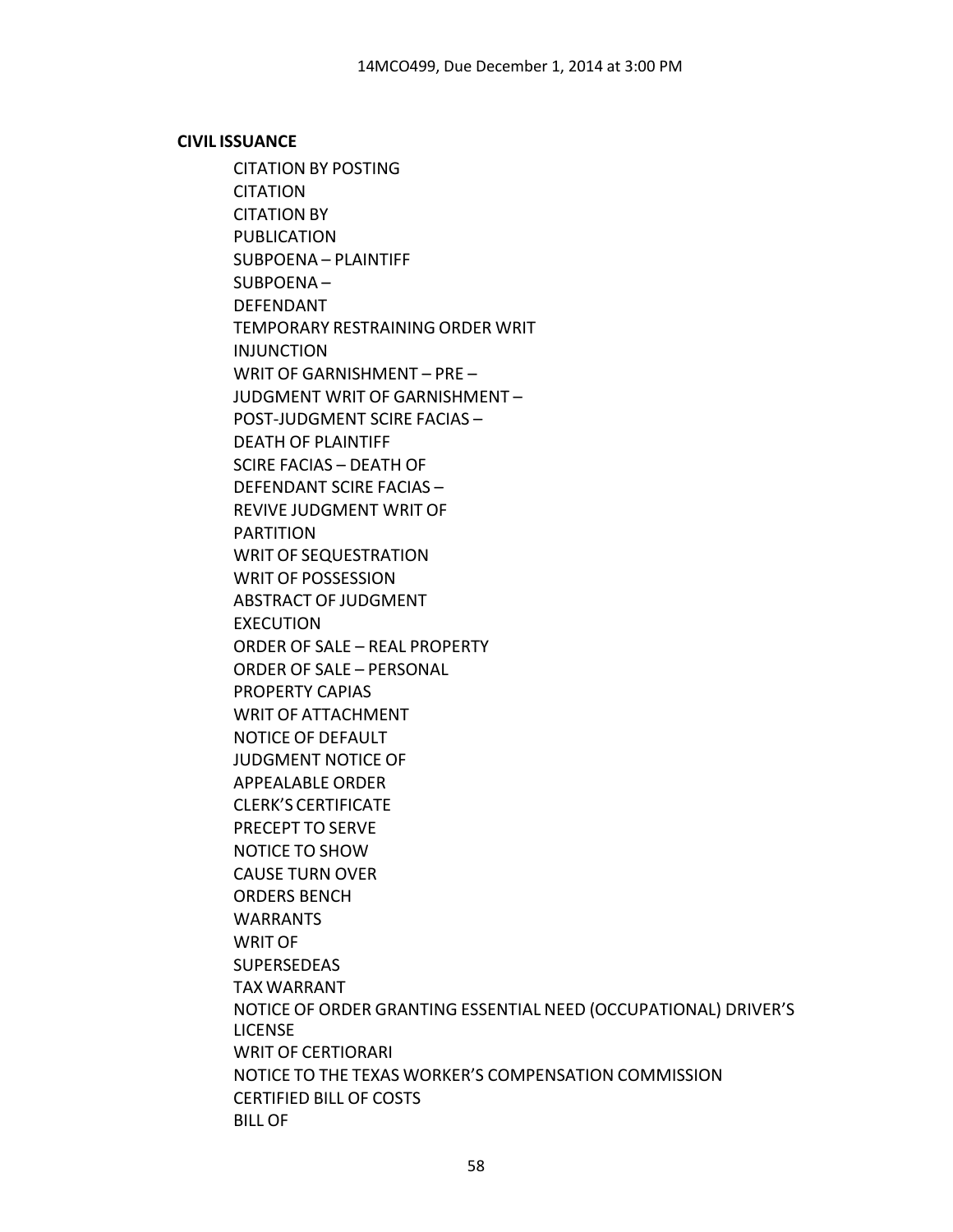COSTS FILE **CHECKOUT** DOCKET SHEET CHECKOUT DOCKET SHEET RECEIPT FOR EXHIBITS NOTICE OF FILING JUSTICE OF THE PEACE APPEAL NOTICE OF FILING FORCIBLE DETAINER

#### **FAMILY ISSUANCE**

**CITATION** CITATION BY POSTING CITATION BY PUBLICATION FOR DIVORCE CITATION BY PUBLICATION DIVORCE WITH CHILDREN CITATION BY PUBLICATION FOR SUIT AFFECTING THE PARENT CHILD RELATIONSHIP PROTECTIVE ORDER CITATION ABSTRACT JUDGMENT CAPIAS NAME CHANGE CERTIFICATE PRECEPT TEMPORARY RESTRAINING ORDER WRIT OF ATTACHMENT WRIT OF EXECUTION NOTICE OF SHOW CAUSE NOTICE OF REGISTRATION OF CHILD SUPPORT DETERMINATION WRIT OF COMMITMENT WRIT OF TEMPORARY INJUNCTION NOTICE OF PETITION TO SUSPEND LICENSE NOTICE OF DRIVER'S LICENSE SUSPENSION‐PUBLICATION DOCKET SHEETS NOTICE TO EMPLOYER FOR WAGE WITHHOLDING

#### **LETTERGENERATION**

CERTIFICATE OF COMPLIANCE/TEMPORARY GUARDIANSHIP CERTIFICATE OF WILL DEPOSIT CERTIFICATE OF WILL SURRENDER LETTERS OF ADMINISTRATION LETTERS OF GUARDIANSHIP LETTERS OF INDIGENT ADMINISTRATOR LETTERS OF TEMPORARY ADMINISTRATOR LETTERS TESTAMENTARY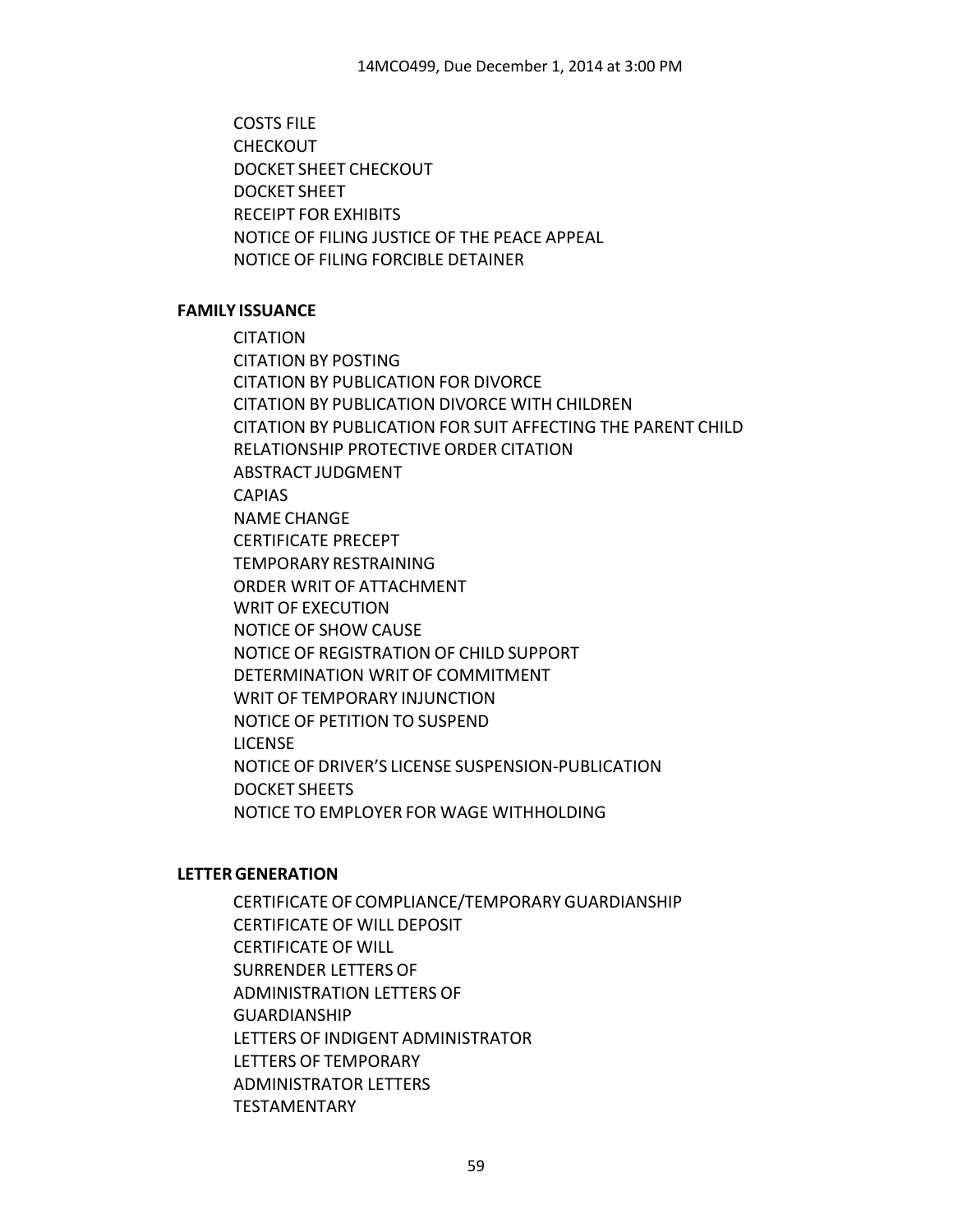## **CITATIONS (IN ALL PROBATE CAUSES OF ACTION)**

CITATION BY POSTING CITATION BY PUBLICATION CITATION BY PERSONAL SERVICE CITATION BY CERTIFIED MAIL

2. The solution must provide the ability for end‐users to create new documents with no dependence on the vendor or internal support staff.

#### **JUDGES DESKTOP APPLICATION**

The solution must provide the following:

#### **Calendar View**

1. Ability to view judge's calendar in a yearly, monthly or daily view.

#### **Court Session View (Viewing your current hearing docket)**

- 1. Ability to view a list of all cases within a court session.
- 2. Ability to filter the list of cases within a court session by party, attorney, or hearing start time.
- 3. Ability to search all cases in a court session by free text search.
- 4. Ability to view unscheduled cases and all documents on the case.
- 5. Ability to arrange the cases in a court session for presentation to the judge.
- 6. Ability to view related cases and all documents on the case.
- 7. Ability to group and ungroup cases.

#### **Case View**

- 1. Ability to see party information including mugshots.
- 2. Ability to configure the system to display the case information the judge wants to view for each case type.
- 3. Ability to enter private notes on cases.
- 4. Ability to mark a note as important.
- 5. Ability to see all notes on a case in one unified location for quick review.
- 6. Ability to perform a free text search of all notes on a case.
- 7. Ability to use shorthand codes for quickly entering text into notes.
- 8. Ability to view case flags.
- 9. Ability to view all attorneys on a case.
- 10. Ability to view comments that have been added to hearings in the case management system.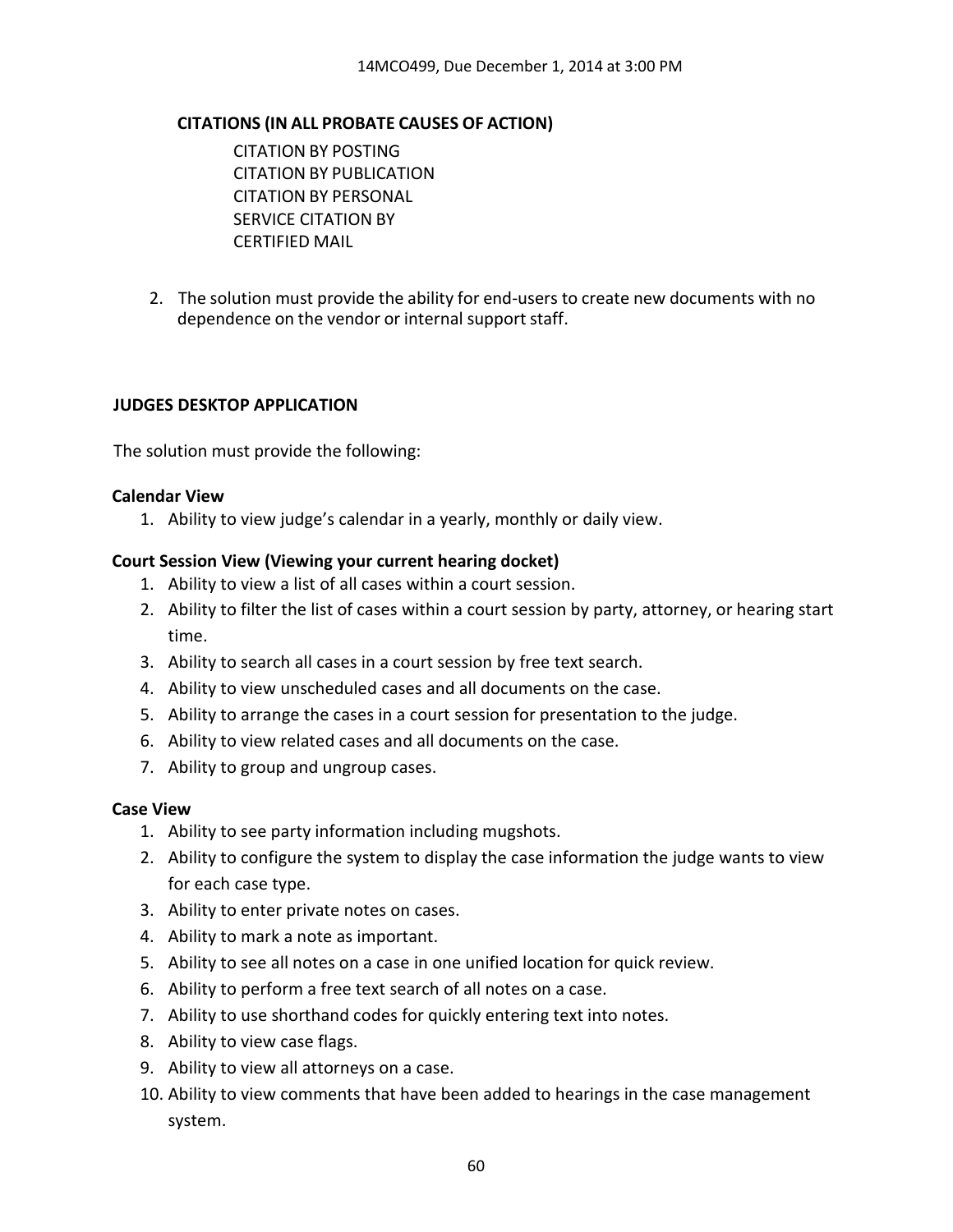11. Ability to view the financial status of the case.

### **Document View**

- 1. Ability to view all documents on a case.
- 2. Ability to search all documents on a case by free text search.
- 3. Ability to navigate between search results in document list order.
- 4. When a document is marked as secured or confidential in the case management product the judge's application automatically notifies the judge the document is secured.
- 5. Ability to open large documents with minimal processing time.
- 6. Ability to bookmark key pages of documents that require attention.
- 7. Ability to navigate to bookmarked pages of a document quickly.
- 8. Ability to enter secure notes on a specific document.
- 9. Ability to view two documents at the same time.
- 10. Ability to print a document.
- 11. Ability to select multiple document to print at one time.
- 12. Ability to zoom in/out when viewing a document.
- 13. Ability to quickly display a document on a screen in the courtroom for the whole courtroom to view.
- 14. Ability to electronically sign documents on the bench or remotely.

#### **General Navigation**

- 1. Ability for one user to navigate through the judge's application while other users view on their screen(s).
- 2. Ability to open up websites while using the judge's application.
- 3. Ability to configure product based on the judge's login information (all judges, including visiting judges, will have their configuration settings available anywhere they hold court.)

## **General Application**

- 1. Ability to use application in the event the county network is down.
- 2. Ability to manage user security in one central location for both the case management system and judge's application.

## **INTEGRATED JURY MANAGEMENT SOLUTION**

- 1. The solution must automate the entire jury management process from the time the initial summonses are sent until the juror is paid in full.
- 2. The solution must allow the County to track, update and maintain all the information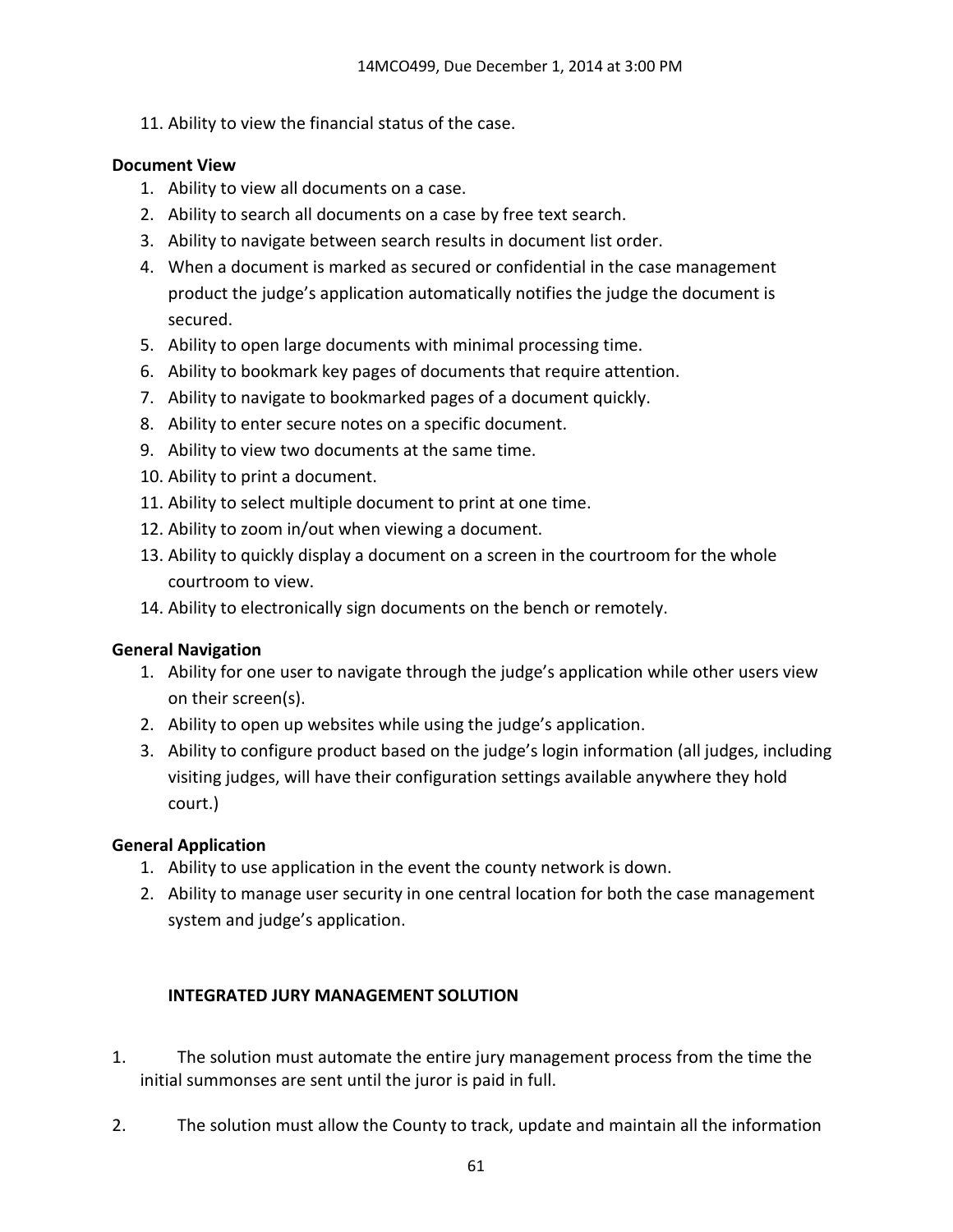in the jury wheel.

- 3. The solution must eliminate duplicates when merging the voter registration file with the drivers license file, or recheck for duplicates if a combined voter/drivers license file is received.
- 4. The solution must remove any persons who are deceased or otherwise deemed permanently excused.
- 5. The solution must build a qualified jury wheel of persons who are prescreened before serving as prospective jurors by using customized questionnaires that are mailed to persons randomly selected.
- 6. The solution must provide the means to notify and summons prospective jurors, issue juror badges, maintain statistics and automate the payment system.
- 7. The solution must use mailing enhancement services (preferably enhancement services like a CASS Certified™ address verification search engine) to verify and correct addresses and eliminate duplicates employing address verification tools.
- 8. The solution must provide the following integrated interfaces:
- a. Document imaging system
- b. Interactive voice response system
- c. Interactive web response system
- 9. The solution must provide online help with each data screen and field within the system.
- 10. The solution must provide ad hoc reports created from querying data element combinations that are displayed in tabular or chart formats.
- 11. The solution must allow for customizable field edits.
- 12. The solution must require individual user security passwords.
- 13. The solution must create templates, letter and forms for mail merging to send customized correspondence and court orders to potential jurors.
- 14. The solution must digitally scan and store juror qualification questionnaires and summonses.
- 15. The solution must provide an integrated and automated telephonic response system, interactive web response system and interactive mobile messaging response system.